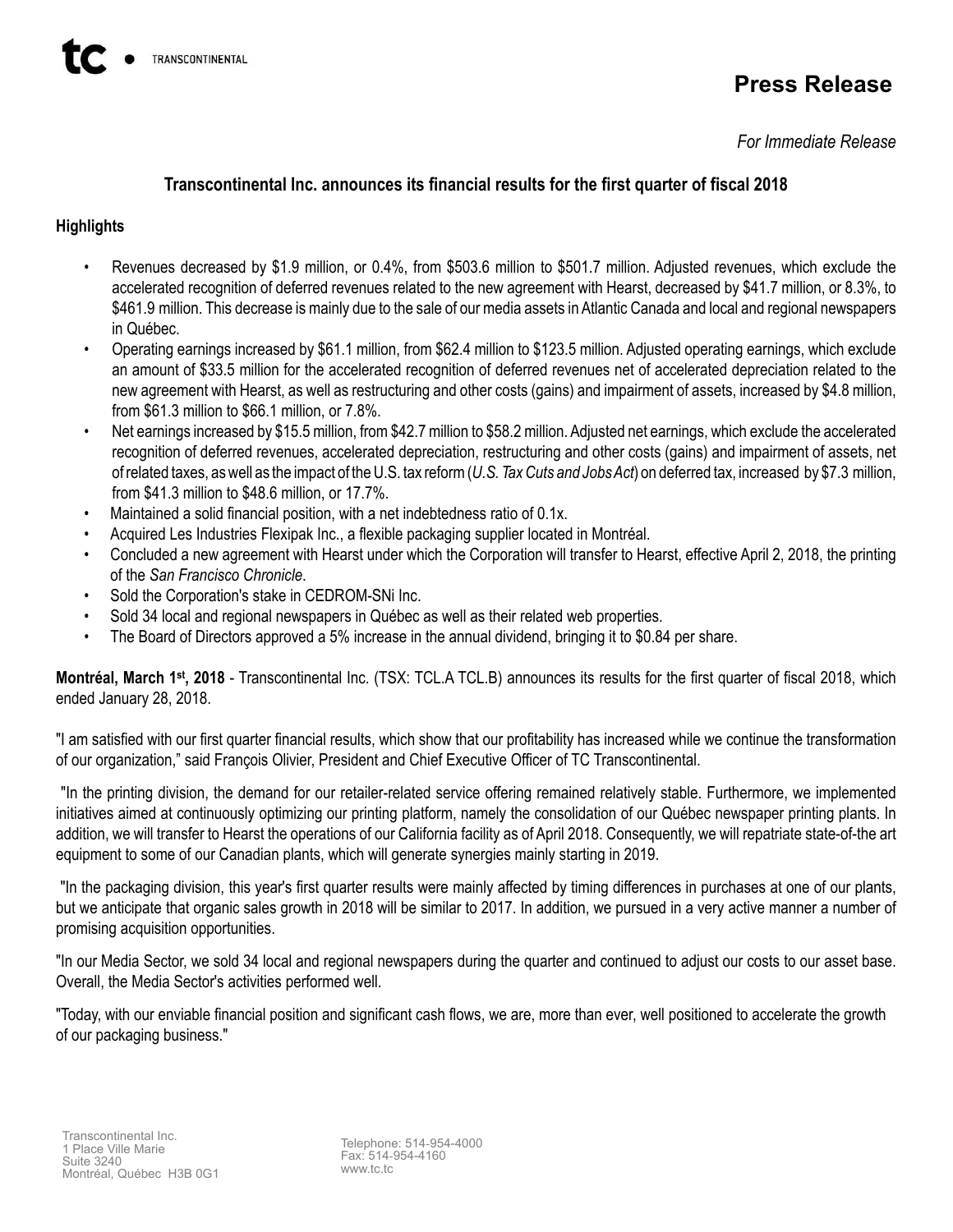## **Financial Highlights**

| (in millions of dollars, except per share amounts)                        | Q1-2018 | Q1-2017 | <b>Variation</b><br>in $%$ |
|---------------------------------------------------------------------------|---------|---------|----------------------------|
| <b>Revenues</b>                                                           | 501.7   | 503.6   | (0.4) %                    |
| Adjusted Revenues (1)                                                     | 461.9   | 503.6   | (8.3)                      |
| Operating earnings before depreciation and amortization                   | 154.7   | 89.0    | 73.8                       |
| Adjusted operating earnings before depreciation and<br>amortization $(1)$ | 91.0    | 87.9    | 3.5                        |
| <b>Operating earnings</b>                                                 | 123.5   | 62.4    | 97.9                       |
| Adjusted operating earnings (1)                                           | 66.1    | 61.3    | 7.8                        |
| Net earnings                                                              | 58.2    | 42.7    | 36.3                       |
| Net earnings per share                                                    | 0.75    | 0.55    | 36.4                       |
| Adjusted net earnings (1)                                                 | 48.6    | 41.3    | 17.7                       |
| Adjusted net earnings per share (1)                                       | 0.63    | 0.53    | 18.9                       |

(1) Please refer to the section entitled "Reconciliation of Non-IFRS financial measures" in this press release for adjusted data presented above.

### **2018 First Quarter Results**

Revenues went from \$503.6 million in the first quarter of 2017 to \$501.7 million in the first quarter of 2018, a decrease of \$1.9 million, or 0.4%. Excluding the \$39.8 million favourable effect of the accelerated recognition of deferred revenues related to the new agreement with Hearst, adjusted revenues went from \$503.6 million in the first quarter of 2017 to \$461.9 million in the corresponding period in 2018, a decrease of 8.3%. In addition, excluding the unfavourable impact of the sales of newspapers and other media assets in 2017 related to the Corporation's strategy, as well as the unfavourable exchange rate effect, adjusted revenues decreased by only \$7.8 million, or 1.7%. The increase in demand for our services to Canadian retailers, notably as a result of the additional contribution from the expanded agreement with Lowe's Canada, and the contribution from acquisitions in the packaging division and in the Media Sector partially offset the decline in volume due to the end of the printing of *The Globe and Mail* in the Maritimes and of *La Presse,* the decrease in revenues from unsold newspapers in the local and regional newspaper publishing niche in Québec and Ontario in the Media Sector and the timing differences in purchases at one of the packaging plants.

Operating earnings increased by \$61.1 million, or 97.9%, from \$62.4 million in the first quarter of 2017 to \$123.5 million in the first quarter of 2018. This increase is mostly attributable to the favourable effect of the accelerated recognition of deferred revenues, the decrease in operating expenses resulting from the sale of media assets and cost reduction initiatives and the decrease in restructuring and other costs (gains) as a result of higher gains on the sale of certain activities in the Media Sector. Adjusted operating earnings increased by \$4.8 million, or 7.8%, from \$61.3 million in the first quarter of 2017 to \$66.1 million in the first quarter of 2018. Excluding the \$6.8 million favourable effect of the stock-based compensation expense as a result of the change in the share price in the first quarter of 2018 compared to the corresponding period in 2017and the unfavourable impact of the sales of newspapers and other media assets in 2017, adjusted operating earnings remained stable. The contribution from acquisitions and the favourable effect of cost reduction initiatives in the printing division and in the local and regional newspaper publishing activities in Québec and Ontario in the Media Sector were offset by the abovementioned decrease in volume.

Net earnings increased by \$15.5 million, from \$42.7 million in the first quarter of 2017 to \$58.2 million in the first quarter of 2018. This increase is mostly attributable to the increase in operating earnings, as explained above, partially offset by higher income taxes. On a per share basis, net earnings went from \$0.55 to \$0.75. Excluding the accelerated recognition of deferred revenues, accelerated depreciation, restructuring and other costs (gains) and impairment of assets, net of related income taxes, as well as the impact of the U.S. tax reform on deferred tax, adjusted net earnings increased by \$7.3 million, or 17.7%, from \$41.3 million in the first quarter of 2017 to \$48.6 million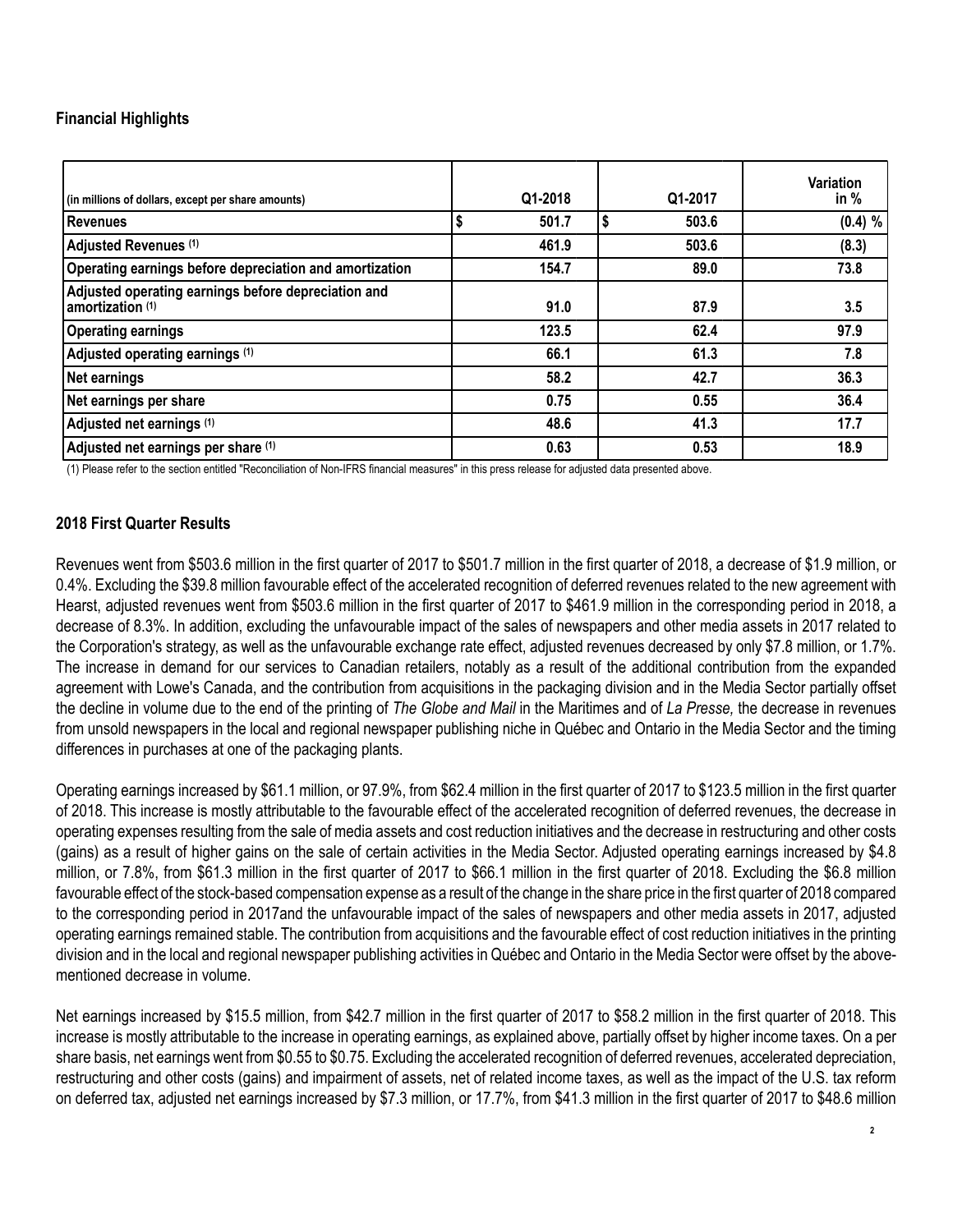in the first quarter of 2018. This increase is attributable to the increase in adjusted operating earnings, as explained above. On a per share basis, adjusted net earnings went from \$0.53 to \$0.63.

For more detailed financial information, please see the *Management's Discussion and Analysis for the first quarter ended January 28, 2018* as well as the financial statements in the "Investors" section of our website at www.tc.tc

## **Outlook for 2018**

In the printing division, we expect revenues from all our services to Canadian retailers to remain relatively stable in fiscal 2018 compared to the same period in 2017. At the end of the second quarter, we will no longer see the additional contribution of the expanded agreement with Lowe's Canada to our results, since it has already contributed for four quarters. As a reminder, this agreement concluded in January 2017 remains in effect until 2022. Also, we have renewed our multi-year agreement with Loblaw Companies Limited. This agreement includes the full range of our retailer-related services as well as additional volume for in-store marketing product printing, premedia services and commercial printing. In all the other printing verticals, we expect that our revenues will continue to be affected by a decline in volume caused by the same trends in the advertising market. We will also stop printing the *San Francisco Chronicle* in April 2018 pursuant to a new agreement with Hearst. However, we will continue to offer them transition services until October 31, 2018. To partially offset the decline in volume, we will continue with our operational efficiency initiatives and will benefit from the closure of our Transcontinental Métropolitain plant starting in the second quarter.

In our packaging division, the acquisition of Les Industries Flexipak Inc., completed in October 2017, will contribute to results in fiscal 2018. We also rely on our sales force to continue developing our sales funnel and we expect other sales to materialize in order to achieve an organic sales growth similar to 2017.

In the Media Sector, our revenues will be affected in 2018 by the sale of our media assets related to local and regional newspapers. We expect that our Business and Education Group will continue to perform well by diversifying its revenues in niches that depend little on advertising. We will continue to adjust our cost structure based on the volume of activity as we sell our local and regional newspapers.

The Corporation also expects that the U.S. tax reform, enacted on December 22, 2017, will have a positive effect on its results for the remainder of fiscal 2018 and for the years to come mainly as a result of the reduction in the U.S. federal statutory corporate income tax rate. The significance of this positive effect will depend on the proportion of the Corporation's earnings generated by its U.S. subsidiaries, which cannot be forecasted with certainty.

To conclude, in fiscal 2018, we expect to continue generating significant cash flows from our operating activities and to maintain our excellent financial position, which should enable us to continue making acquisitions to support our transformation into packaging.

### **Reconciliation of Non-IFRS Financial Measures**

The financial information has been prepared in accordance with IFRS. However, financial measures used, namely the adjusted revenues, the adjusted operating earnings, the adjusted operating earnings before depreciation and amortization, the adjusted net earnings, the adjusted net earnings per share, the net indebtedness and the net indebtedness ratio, for which a complete definition is presented in the *Management's Discussion and Analysis for the first quarter ended January 28, 2018*, and for which a reconciliation is presented in the following table, do not have any standardized meaning under IFRS and could be calculated differently by other companies. We believe that many of our readers analyze the financial performance of the Corporation's activities based on these non-IFRS financial measures as such measures may allow for easier comparisons between periods. These measures should be considered as a complement to financial performance measures in accordance with IFRS. They do not substitute and are not superior to them.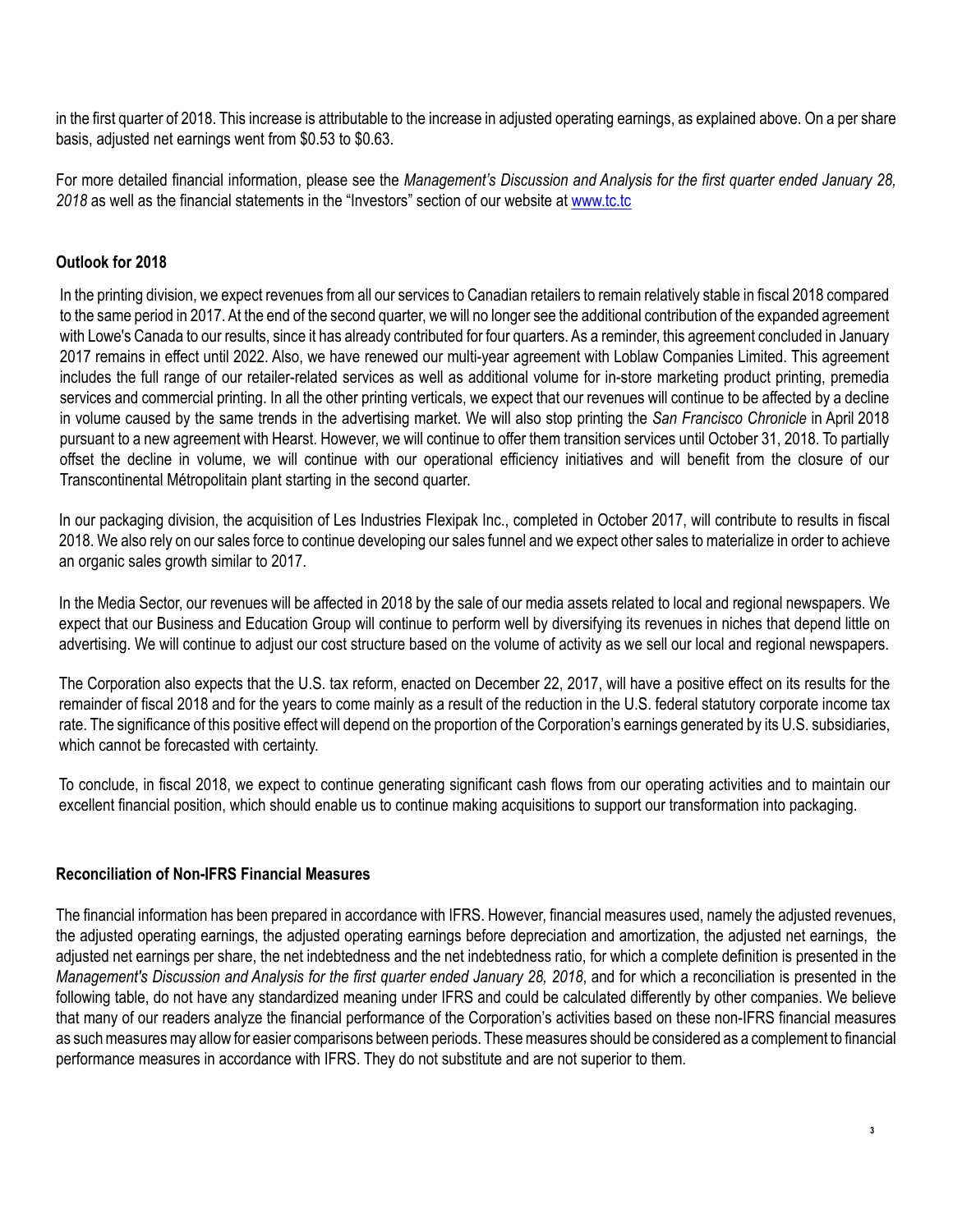We also believe that the adjusted revenues, the adjusted operating earnings before depreciation and amortization, the adjusted operating earnings, that takes into account the impact of past investments in property, plant and equipment and intangible assets, and the adjusted net earnings are useful indicators of the performance of our operations. Furthermore, management also uses some of these non-IFRS financial measures to assess the performance of its activities and managers.

Regarding the net indebtedness and net indebtedness ratio, we believe that these indicators are useful to measure the Corporation's financial leverage and ability to meet its financial obligations.

#### **Reconciliation of revenues - First quarter**

|                                                  | Three months ended |                         |  |                  |  |  |  |  |  |  |
|--------------------------------------------------|--------------------|-------------------------|--|------------------|--|--|--|--|--|--|
| (in millions of dollars)                         |                    | <b>January 28, 2018</b> |  | January 29, 2017 |  |  |  |  |  |  |
| <b>Revenues</b>                                  |                    | 501.7                   |  | 503.6            |  |  |  |  |  |  |
| Accelerated recognition of deferred revenues (1) |                    | (39.8)                  |  |                  |  |  |  |  |  |  |
| <b>Adjusted revenues</b>                         |                    | 461.9                   |  | 503.6            |  |  |  |  |  |  |

#### **Reconciliation of operating earnings - First quarter**

|                                                                  | Three months ended |                         |    |                  |  |  |  |  |  |  |  |
|------------------------------------------------------------------|--------------------|-------------------------|----|------------------|--|--|--|--|--|--|--|
| (in millions of dollars)                                         |                    | <b>January 28, 2018</b> |    | January 29, 2017 |  |  |  |  |  |  |  |
| <b>Operating earnings</b>                                        | Φ                  | 123.5                   | S  | 62.4             |  |  |  |  |  |  |  |
| Accelerated recognition of deferred revenues (1)                 |                    | (39.8)                  |    |                  |  |  |  |  |  |  |  |
| Accelerated depreciation (1)                                     |                    | 6.3                     |    |                  |  |  |  |  |  |  |  |
| Restructuring and other costs (gains)                            |                    | (25.9)                  |    | (2.3)            |  |  |  |  |  |  |  |
| Impairment of assets                                             |                    | 2.0                     |    | 1.2              |  |  |  |  |  |  |  |
| <b>Adjusted operating earnings</b>                               |                    | 66.1                    | \$ | 61.3             |  |  |  |  |  |  |  |
| Depreciation and amortization                                    |                    | 31.2                    |    | 26.6             |  |  |  |  |  |  |  |
| Accelerated depreciation (1)                                     |                    | (6.3)                   |    |                  |  |  |  |  |  |  |  |
| Adjusted operating earnings before depreciation and amortization |                    | 91.0                    | S  | 87.9             |  |  |  |  |  |  |  |

#### **Reconciliation of net earnings - First quarter**

|                                                                        | Three months ended |                         |  |           |                  |       |   |           |  |  |  |  |  |
|------------------------------------------------------------------------|--------------------|-------------------------|--|-----------|------------------|-------|---|-----------|--|--|--|--|--|
|                                                                        |                    | <b>January 28, 2018</b> |  |           | January 29, 2017 |       |   |           |  |  |  |  |  |
| (in millions of dollars, except per share amounts)                     | <b>Total</b>       |                         |  | Per share |                  | Total |   | Per share |  |  |  |  |  |
| Net earnings                                                           | 5                  | 58.2                    |  | 0.75      | S                | 42.7  | S | 0.55      |  |  |  |  |  |
| Accelerated recognition of deferred revenues (1), net of related taxes |                    | (29.4)                  |  | (0.38)    |                  |       |   |           |  |  |  |  |  |
| Accelerated depreciation (1), net of related taxes                     |                    | 4.6                     |  | 0.06      |                  |       |   |           |  |  |  |  |  |
| Restructuring and other costs (gains), net of related taxes            |                    | (22.8)                  |  | (0.29)    |                  | (2.3) |   | (0.03)    |  |  |  |  |  |
| Impairment of assets, net of related taxes                             |                    | 1.4                     |  | 0.02      |                  | 0.9   |   | 0.01      |  |  |  |  |  |
| Impact of the U.S. tax reform on deferred tax                          |                    | 36.6                    |  | 0.47      |                  |       |   |           |  |  |  |  |  |
| <b>Adjusted net earnings</b>                                           |                    | 48.6                    |  | 0.63      |                  | 41.3  |   | 0.53      |  |  |  |  |  |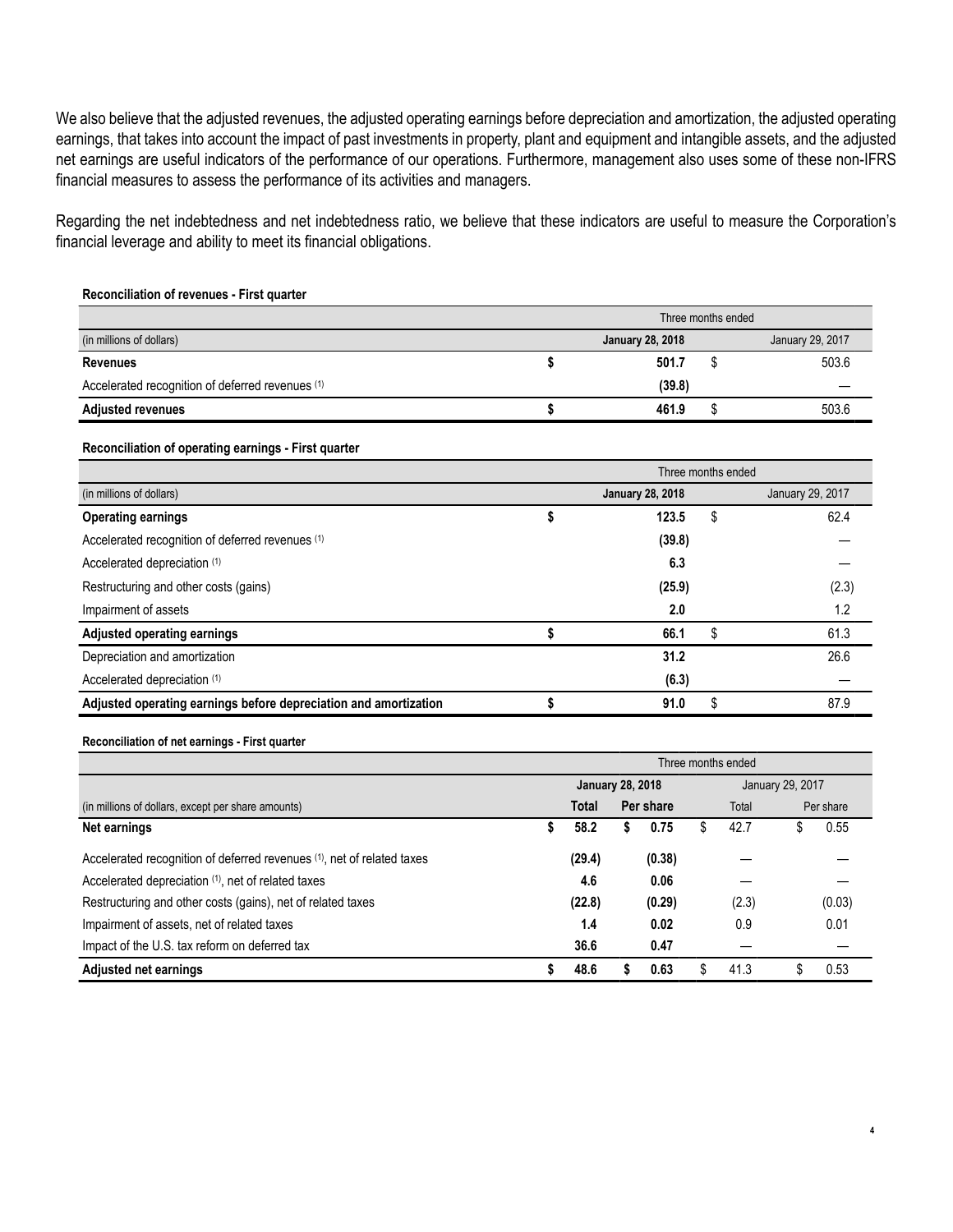#### **Reconciliation of net indebtedness**

| (in millions of dollars, except ratios)                                              | As at January 28,<br>2018 | As at October<br>29, 2017 |
|--------------------------------------------------------------------------------------|---------------------------|---------------------------|
| Long-term debt                                                                       | 348.2<br>S.               | 348.3<br>S.               |
| Current portion of long-term debt                                                    |                           |                           |
| Cash                                                                                 | (313.7)                   | (247.1)                   |
| Net indebtedness                                                                     | 34.5                      | 101.2                     |
| Adjusted operating earnings before depreciation and amortization<br>(last 12 months) | \$<br>399.8               | 396.7                     |
| Net indebtedness ratio                                                               | 0.1<br>$\boldsymbol{x}$   | 0.3<br>X                  |

(1) Related to the new agreement with Hearst. Please refer to note 18, « New agreement with Hearst », in the unaudited condensed interim consolidated financial statements for the first quarter ended January 28, 2018

### **Dividend**

The Corporation's Board of Directors declared a quarterly dividend of \$0.21 per share on Class A Subordinate Voting Shares and Class B Shares. This dividend is payable on April 11, 2018 to shareholders of record at the close of business on March 26, 2018. The Corporation thus increased the dividend per participating share by 5.0%, or \$0.04, raising the annual dividend from \$0.80 to \$0.84 per share. This increase reflects TC Transcontinental's solid cash flow position.

### **Conference Call**

Upon releasing its first quarter 2018 results, the Corporation will hold a conference call for the financial community today at 4:15 p.m. The dial-in numbers are 1 647 788-4922 or 1 877 223-4471. Media may hear the call in listen-in only mode or tune in to the simultaneous audio broadcast on the Corporation's website, which will then be archived for 30 days. For media requests or interviews, please contact Nathalie St-Jean, Senior Advisor, Corporate Communications of TC Transcontinental, at 514 954-3581.

### **Profile**

TC Transcontinental is Canada's largest printer and a key supplier of flexible packaging in North America. The Corporation is also a leader in its specialty media segments. TC Transcontinental's mission is to create products and services that allow businesses to attract, reach and retain their target customers.

Respect, teamwork, performance and innovation are strong values held by the Corporation and its employees. The Corporation's commitment to its stakeholders is to pursue its business activities in a responsible manner.

Transcontinental Inc. (TSX: TCL.ATCL.B), known as TC Transcontinental, has close to 6,500 employees in Canada and the United States, and revenues of C\$2.0 billion in 2017. Website www.tc.tc

### **Forward-looking Statements**

Our public communications often contain oral or written forward-looking statements which are based on the expectations of management and inherently subject to a certain number of risks and uncertainties, known and unknown. By their very nature, forward-looking statements are derived from both general and specific assumptions. The Corporation cautions against undue reliance on such statements since actual results or events may differ materially from the expectations expressed or implied in them. Forward-looking statements may include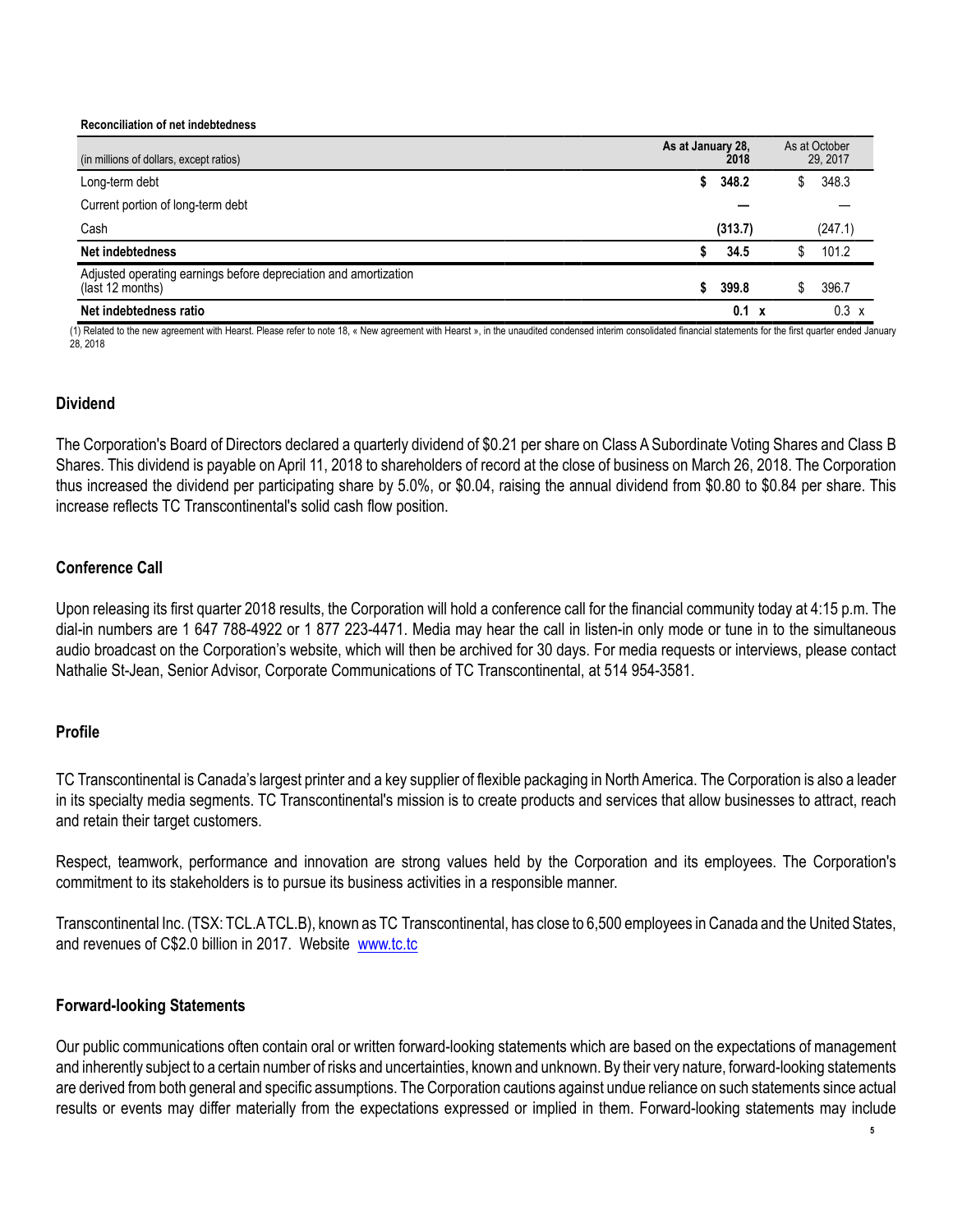observations concerning the Corporation's objectives, strategy, anticipated financial results and business outlook. The Corporation's future performance may also be affected by a number of factors, many of which are beyond the Corporation's will or control. These factors include, but are not limited to, the economic situation in the world and particularly in Canada and the United States, structural changes in the industries in which the Corporation operates, the exchange rate, availability of capital, energy costs, competition, the Corporation's capacity to engage in strategic transactions and integrate acquisitions into its activities, the regulatory environment, the safety of its packaging products used in the food industry, innovation of its offering, concentration of its sales in certain segments, cybersecurity and data protection, recruiting and retaining qualified personnel in certain geographic areas, taxation and interest rate. The main risks, uncertainties and factors that could influence actual results are described in the *Management's Discussion and Analysis (MD&A) for the fiscal year ended October 29, 2017* and in the latest *Annual Information Form*, and have been updated in the *MD&A for the first quarter ended January 28, 2018*.

Unless otherwise indicated by the Corporation, forward-looking statements do not take into account the potential impact of nonrecurring or other unusual items, nor of divestitures, business combinations, mergers or acquisitions which may be announced after the date of March 1st, 2018.

The forward-looking statements in this press release are made pursuant to the "safe harbour" provisions of applicable Canadian securities legislation.

The forward-looking statements in this release are based on current expectations and information available as at March 1<sup>st</sup>, 2018. Such forward-looking information may also be found in other documents filed with Canadian securities regulators or in other communications. The Corporation's management disclaims any intention or obligation to update or revise these statements unless otherwise required by the securities authorities.

- 30 -

For information:

Media

Nathalie St-Jean Senior Advisor, Corporate Communications TC Transcontinental Telephone: 514-954-3581 nathalie.st-jean@tc.tc www.tc.tc

Financial Community

Shirley Chenny Advisor, Investor Relations TC Transcontinental Telephone: 514-954-4166 shirley.chenny@tc.tc www.tc.tc

**6**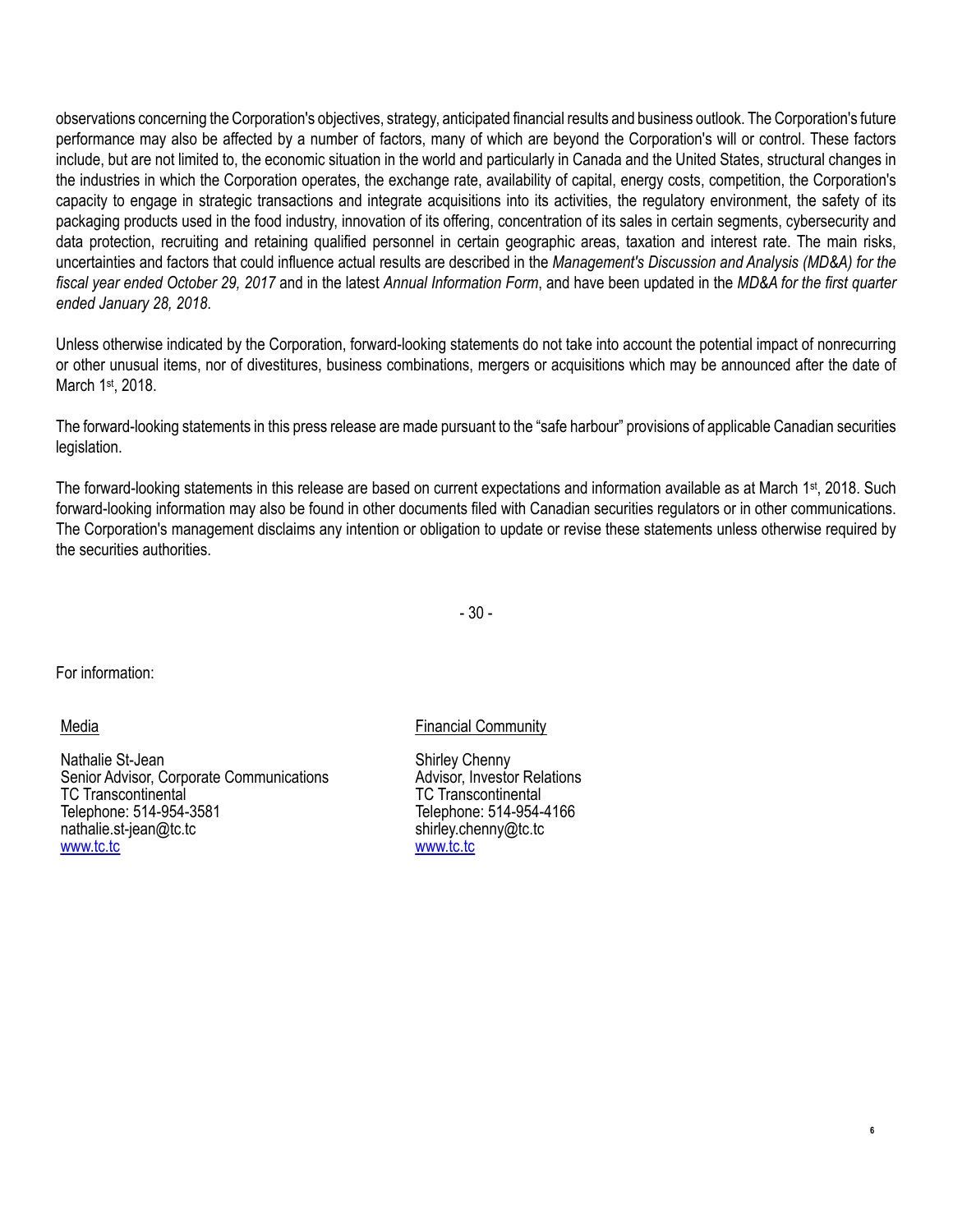### **MANAGEMENT'S DISCUSSION AND ANALYSIS**

For the first quarter ended January 28, 2018

The purpose of this Management's Discussion and Analysis is to help the reader better understand the business, development strategy and future outlook of Transcontinental Inc., how we manage risk, as well as to analyze the Corporation's results and financial position for the first quarter ended January 28, 2018. It should be read in conjunction with the information in the unaudited condensed interim consolidated financial statements and the accompanying notes included in this report. Additional information relating to the Corporation, including its Annual Report and Annual Information Form, may also be obtained on SEDAR at www.sedar.com.

In this document, unless otherwise indicated, all financial data are prepared in accordance with International Financial Reporting Standards (IFRS) and the term "dollar", as well as the symbol "\$" designate Canadian dollars.

In addition, in this Management's Discussion and Analysis we also use non-IFRS financial measures for which a complete definition is presented below and for which a reconciliation to financial information in accordance with IFRS is presented in Table #2 in the section entitled "Reconciliation of Non-IFRS Financial Measures" and in Note #3 "Segmented Information" in the unaudited condensed interim consolidated financial statements for the first quarter ended January 28, 2018. These measures should be considered as a complement to financial performance measures in accordance with IFRS. They do not substitute and are not superior to them.

| <b>Terms Used</b>                                                   | <b>Definitions</b>                                                                                                                                                                                                                                                         |
|---------------------------------------------------------------------|----------------------------------------------------------------------------------------------------------------------------------------------------------------------------------------------------------------------------------------------------------------------------|
| Adjusted revenues                                                   | Revenues before the accelerated recognition of deferred revenues (1)                                                                                                                                                                                                       |
| Adjusted operating earnings before<br>depreciation and amortization | Operating earnings before depreciation and amortization as well as the accelerated recognition of deferred<br>revenues (1), restructuring and other costs (gains) and impairment of assets                                                                                 |
| Adjusted operating earnings                                         | Operating earnings before the accelerated recognition of deferred revenues (1), accelerated depreciation (1),<br>restructuring and other costs (gains) and impairment of assets                                                                                            |
| Adjusted operating earnings margin                                  | Adjusted operating earnings divided by adjusted revenues                                                                                                                                                                                                                   |
| Adjusted income taxes                                               | Income taxes before income taxes on the accelerated recognition of deferred revenues (1), accelerated<br>depreciation (1), restructuring and other costs (gains) and income taxes on impairment of assets, as well as the<br>effect of the U.S. tax reform on deferred tax |
| Adjusted net earnings                                               | Net earnings before the accelerated recognition of deferred revenues (1), accelerated depreciation (1), restructuring<br>and other costs (gains) and impairment of assets, net of related income taxes, as well as the effect of<br>reform on deferred tax                 |
| Net indebtedness                                                    | Total of long-term debt plus current portion of long-term debt less cash                                                                                                                                                                                                   |
| Net indebtedness ratio                                              | Net indebtedness divided by the last 12 months' adjusted operating earnings before depreciation and amortization                                                                                                                                                           |

(1) Related to the new agreement with Hearst. Please refer to note 18, "New agreement with Hearst", in the unaudited condensed interim consolidated financial statements for the first quarter ended January 28, 2018.

Finally, to facilitate the reading of this report, the terms "TC Transcontinental", "Corporation", "we", "our" and "us" all refer to Transcontinental Inc. together with its subsidiaries and joint ventures.

## **CAUTION REGARDING FORWARD-LOOKING STATEMENTS**

Our public communications often contain oral or written forward-looking statements which are based on the expectations of Management and inherently subject to a certain number of risks and uncertainties, known and unknown. By their very nature, forward-looking statements are derived from both general and specific assumptions. The Corporation cautions against undue reliance on such statements since actual results or events may differ materially from the expectations expressed or implied in them. These forward-looking statements include, among others, statements with respect to our medium-term objectives, our outlook, our strategies to achieve these objectives, as well as statements with respect to our beliefs, plans, expectations, anticipations, estimates and intentions. The words "may", "could", "should", "would", "assumptions", "strategy", "outlook", "believe", "plan", "anticipate", "estimate", "expect", "intend", "objective", the use of the future and conditional tenses, and words and expressions of similar nature are intended to identify forward-looking statements. Such forward-looking statements may also include observations concerning the Corporation's anticipated financial results and business outlooks and the economies in which it operates. The Corporation's future performance may also be affected by a number of factors, many of which are beyond the Corporation's will or control. The main risks, uncertainties and factors that could influence actual results are described in the Management's Discussion and Analysis for the fiscal year ended October 29, 2017 and in the latest Annual Information Form.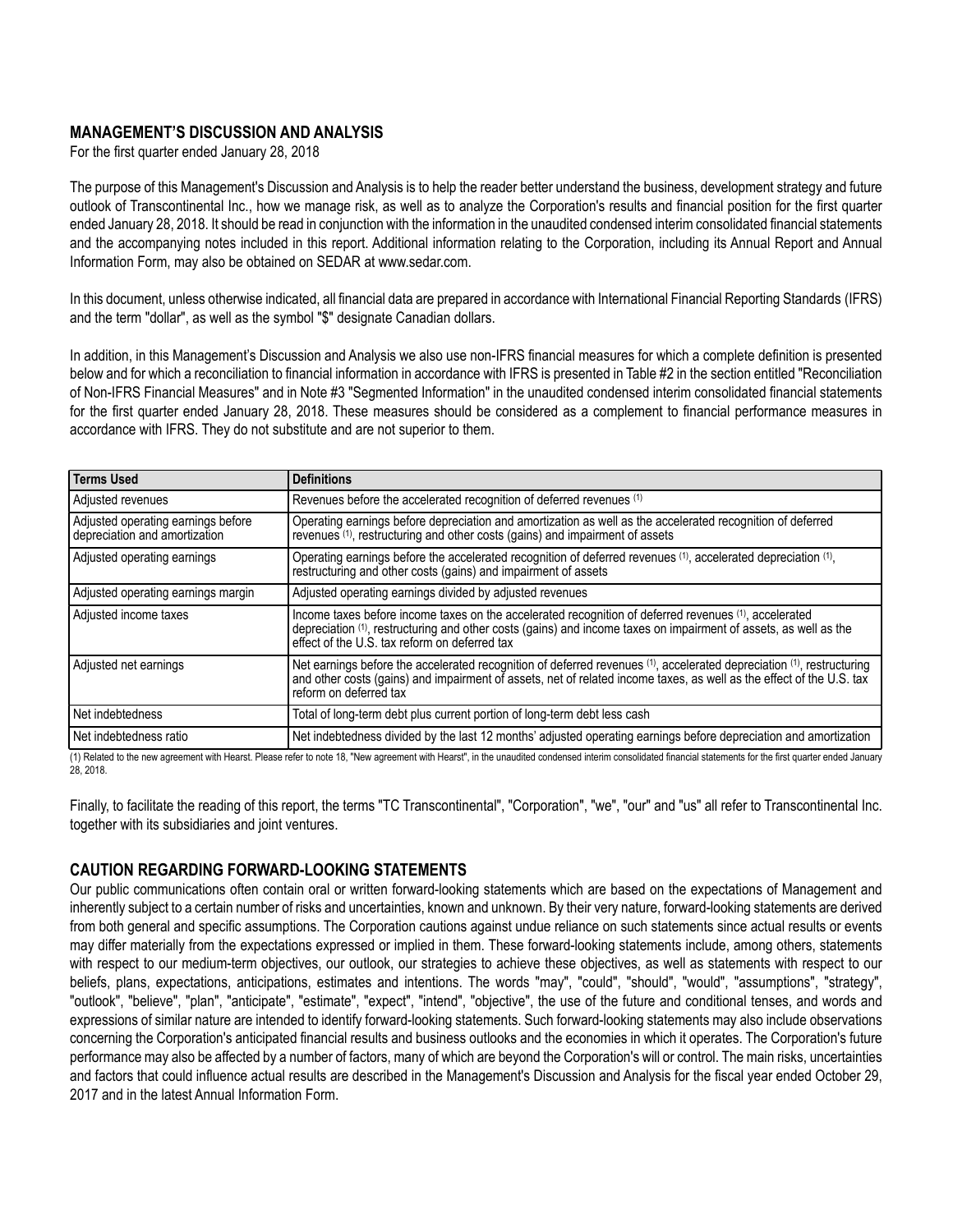Unless otherwise indicated by the Corporation, forward-looking statements do not take into account the potential impact of non-recurring or other unusual items, nor of disposals, business combinations, mergers or acquisitions which may be announced or concluded after the date of March 1st, 2018.

These forward-looking statements are made pursuant to the "safe harbour" provisions of applicable Canadian securities legislation.

The forward-looking statements in this Management's Discussion and Analysis are based on current expectations and information available as at March 1st, 2018. Such forward-looking statements may also be found in other documents filed with Canadian securities regulators or in other communications. The Corporation's Management disclaims any intention or obligation to update or revise these statements unless otherwise required by the securities authorities.

### **PROFILE OF TC TRANSCONTINENTAL**

TC Transcontinental is Canada's largest printer and a key supplier of flexible packaging in North America. The Corporation is also a leader in its specialty media segments. TC Transcontinental's mission is to create products and services that allow businesses to attract, reach and retain their target customers.

Respect, teamwork, performance and innovation are strong values held by the Corporation and its employees. The Corporation's commitment to all stakeholders is to pursue its business activities in a responsible manner.

Transcontinental Inc. (TSX: TCL.A, TCL.B), known as TC Transcontinental, has close to 6,500 employees in Canada and the United States, and revenues of C\$2.0 billion in 2017. Website www.tc.tc.

### **HIGHLIGHTS - FIRST QUARTER Table #1:**

| (in millions of dollars, except per share amounts) | Q1-2018 | Q1-2017 | Variation<br>$in$ \$ | Variation<br>in $%$ |
|----------------------------------------------------|---------|---------|----------------------|---------------------|
| Revenues                                           | 501.7   | 503.6   | (1.9)                | (0.4)<br>%          |
| Adjusted revenues (1)                              | 461.9   | 503.6   | (41.7)               | (8.3)               |
| <b>Operating earnings</b>                          | 123.5   | 62.4    | 61.1                 | 97.9                |
| Adjusted operating earnings (1)                    | 66.1    | 61.3    | 4.8                  | 7.8                 |
| Net earnings                                       | 58.2    | 42.7    | 15.5                 | 36.3                |
| Net earnings per share                             | 0.75    | 0.55    | 0.20                 | 36.4                |
| Adjusted net earnings (1)                          | 48.6    | 41.3    | 7.3                  | 17.7                |
| Adjusted net earnings per share (1)                | 0.63    | 0.53    | 0.10                 | 18.9                |

(1) Please refer to the section entitled "Reconciliation of Non-IFRS Financial Measures" in this Management's Discussion and Analysis for adjusted data presented above.

- Revenues decreased by \$1.9 million, or 0.4%, from \$503.6 million to \$501.7 million. Adjusted revenues, which exclude the accelerated recognition of deferred revenues related to the new agreement with Hearst, decreased by \$41.7 million, or 8.3%, to \$461.9 million. This decrease is mainly due to the sale of our media assets in Atlantic Canada and local and regional newspapers in Québec.
- Operating earnings increased by \$61.1 million, from \$62.4 million to \$123.5 million. Adjusted operating earnings, which exclude an amount of \$33.5million for the accelerated recognition of deferred revenues net of accelerated depreciation related to the new agreement with Hearst, as well as restructuring and other costs (gains) and impairment of assets, increased by \$4.8 million, from \$61.3 million to \$66.1 million, or 7.8%.
- Net earnings increased by \$15.5 million, from \$42.7 million to \$58.2 million. Adjusted net earnings, which exclude the accelerated recognition of deferred revenues, accelerated depreciation, restructuring and other costs (gains) and impairment of assets, net of related taxes, as well as the impact of the U.S. tax reform (*U.S. Tax Cuts and Jobs Act*) on deferred tax, increased by \$7.3 million, from \$41.3 million to \$48.6 million, or 17.7%.
- On October 31, 2017, the Corporation acquired Les Industries Flexipak Inc., a flexible packaging supplier located in Montréal, Québec.
- On December 20, 2017, the Corporation sold its stake in CEDROM-SNi Inc. to CNW Group Ltd., a Cision company.

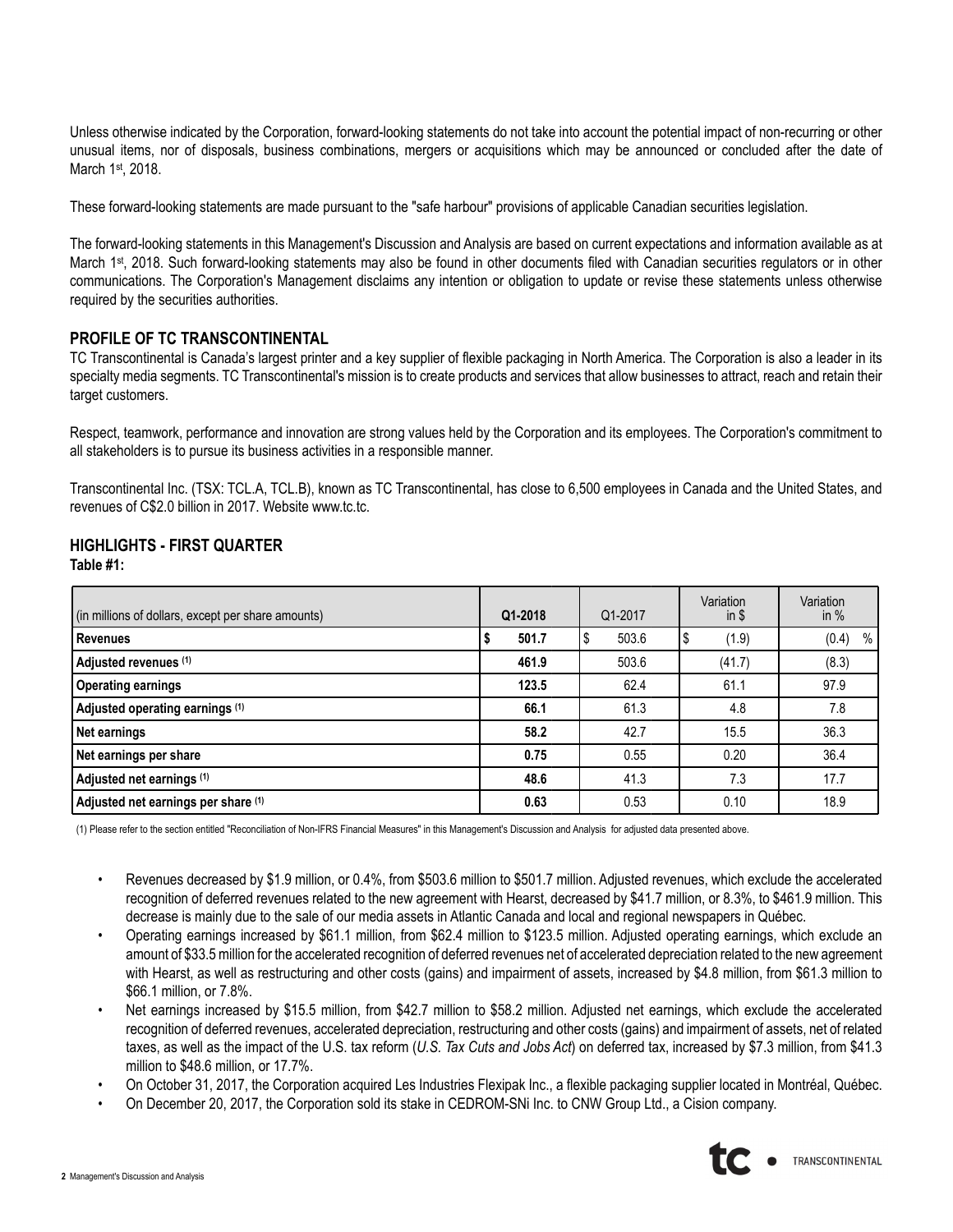- On December 21, 2017, the Corporation announced a new agreement with Hearst under which it will transfer to Hearst, effective April 2, 2018, the printing of the *San Francisco Chronicle*.
- During the first quarter of 2018, the Corporation sold 34 local and regional newspapers in Québec as well as their related web properties.
- On March 1, 2018, the Board of Directors approved a 5% increase in the annual dividend per share to \$0.84 per year.

## **RECONCILIATION OF NON-IFRS FINANCIAL MEASURES**

(unaudited)

The financial information has been prepared in accordance with IFRS. However, financial measures used, namely the adjusted revenues, the adjusted operating earnings, the adjusted operating earnings before depreciation and amortization, the adjusted net earnings, the adjusted net earnings per share, the net indebtedness and the net indebtedness ratio, for which a reconciliation is presented in the following table, do not have any standardized meaning under IFRS and could be calculated differently by other companies. We believe that many of our readers analyze the financial performance of the Corporation's activities based on these non-IFRS financial measures as such measures may allow for easier comparisons between periods. These measures should be considered as a complement to financial performance measures in accordance with IFRS. They do not substitute and are not superior to them.

We also believe that the adjusted revenues, the adjusted operating earnings before depreciation and amortization, the adjusted operating earnings, that takes into account the impact of past investments in property, plant and equipment and intangible assets, and the adjusted net earnings are useful indicators of the performance of our operations. Furthermore, management also uses some of these non-IFRS financial measures to assess the performance of its activities and managers.

Regarding the net indebtedness and net indebtedness ratio, we believe that these indicators are useful to measure the Corporation's financial leverage and ability to meet its financial obligations.

#### **Table #2:**

#### **Reconciliation of revenues - First quarter**

|                                                  | Three months ended |                         |  |                  |  |  |  |  |  |
|--------------------------------------------------|--------------------|-------------------------|--|------------------|--|--|--|--|--|
| (in millions of dollars)                         |                    | <b>January 28, 2018</b> |  | January 29, 2017 |  |  |  |  |  |
| <b>Revenues</b>                                  |                    | 501.7                   |  | 503.6            |  |  |  |  |  |
| Accelerated recognition of deferred revenues (1) |                    | (39.8)                  |  |                  |  |  |  |  |  |
| <b>Adjusted revenues</b>                         |                    | 461.9                   |  | 503.6            |  |  |  |  |  |

#### **Reconciliation of operating earnings - First quarter**

|                                                                  | Three months ended |                         |    |                  |  |  |  |  |  |  |  |
|------------------------------------------------------------------|--------------------|-------------------------|----|------------------|--|--|--|--|--|--|--|
| (in millions of dollars)                                         |                    | <b>January 28, 2018</b> |    | January 29, 2017 |  |  |  |  |  |  |  |
| <b>Operating earnings</b>                                        |                    | 123.5                   | \$ | 62.4             |  |  |  |  |  |  |  |
| Accelerated recognition of deferred revenues (1)                 |                    | (39.8)                  |    |                  |  |  |  |  |  |  |  |
| Accelerated depreciation (1)                                     |                    | 6.3                     |    |                  |  |  |  |  |  |  |  |
| Restructuring and other costs (gains)                            |                    | (25.9)                  |    | (2.3)            |  |  |  |  |  |  |  |
| Impairment of assets                                             |                    | 2.0                     |    | 1.2              |  |  |  |  |  |  |  |
| <b>Adjusted operating earnings</b>                               |                    | 66.1                    | \$ | 61.3             |  |  |  |  |  |  |  |
| Depreciation and amortization                                    |                    | 31.2                    |    | 26.6             |  |  |  |  |  |  |  |
| Accelerated depreciation (1)                                     |                    | (6.3)                   |    |                  |  |  |  |  |  |  |  |
| Adjusted operating earnings before depreciation and amortization |                    | 91.0                    | \$ | 87.9             |  |  |  |  |  |  |  |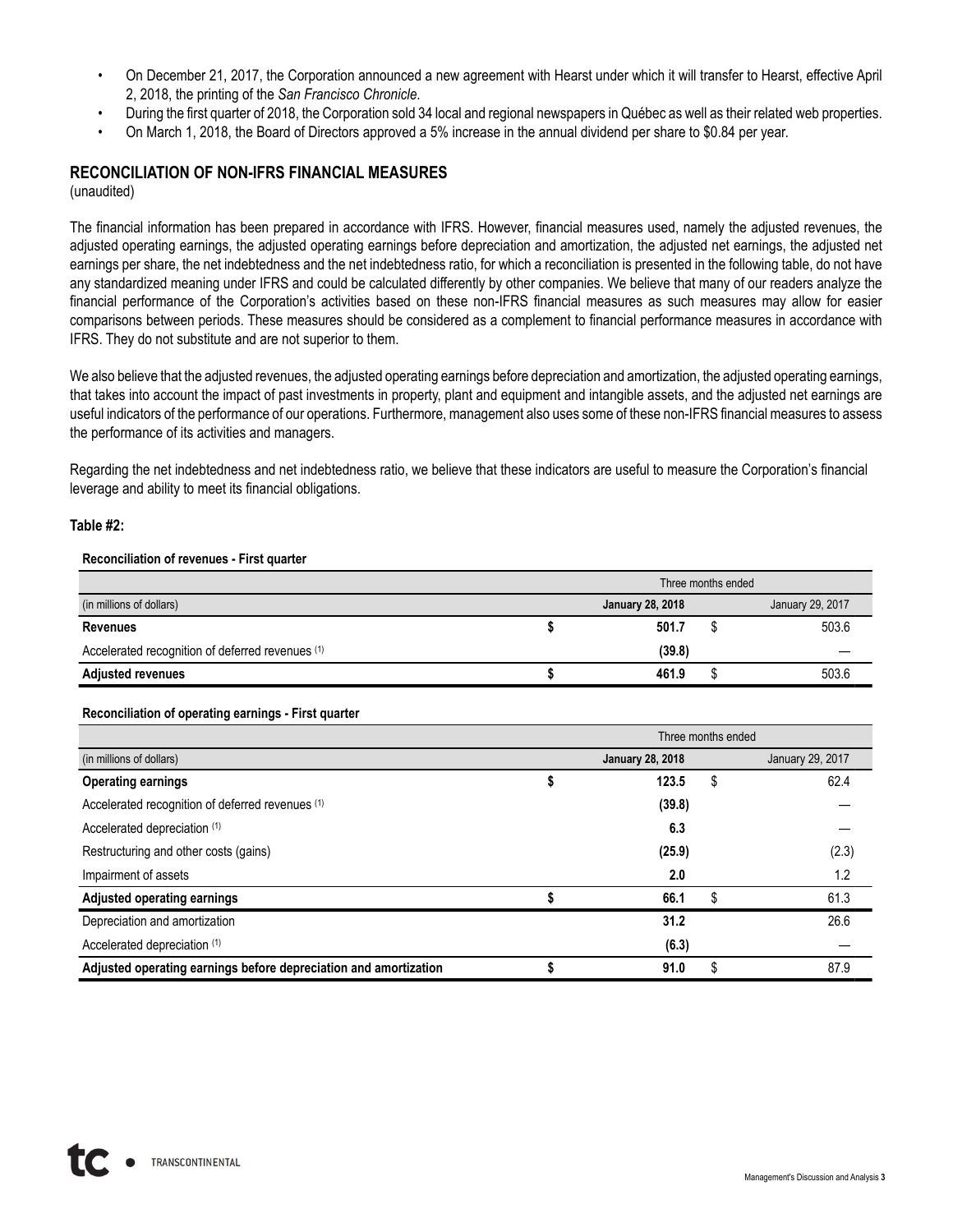#### **Reconciliation of net earnings - First quarter**

|                                                                                      | Three months ended |                         |    |           |    |                           |                  |                           |  |  |  |  |  |
|--------------------------------------------------------------------------------------|--------------------|-------------------------|----|-----------|----|---------------------------|------------------|---------------------------|--|--|--|--|--|
|                                                                                      |                    | <b>January 28, 2018</b> |    |           |    |                           | January 29, 2017 |                           |  |  |  |  |  |
| (in millions of dollars, except per share amounts)                                   |                    | Total                   |    | Per share |    | Total                     |                  | Per share                 |  |  |  |  |  |
| Net earnings                                                                         | \$                 | 58.2                    | \$ | 0.75      | \$ | 42.7                      | \$               | 0.55                      |  |  |  |  |  |
| Accelerated recognition of deferred revenues (1), net of related taxes               |                    | (29.4)                  |    | (0.38)    |    |                           |                  |                           |  |  |  |  |  |
| Accelerated depreciation (1), net of related taxes                                   |                    | 4.6                     |    | 0.06      |    |                           |                  |                           |  |  |  |  |  |
| Restructuring and other costs (gains), net of related taxes                          |                    | (22.8)                  |    | (0.29)    |    | (2.3)                     |                  | (0.03)                    |  |  |  |  |  |
| Impairment of assets, net of related taxes                                           |                    | 1.4                     |    | 0.02      |    | 0.9                       |                  | 0.01                      |  |  |  |  |  |
| Impact of the U.S. tax reform on deferred tax                                        |                    | 36.6                    |    | 0.47      |    |                           |                  |                           |  |  |  |  |  |
| <b>Adjusted net earnings</b>                                                         | \$                 | 48.6                    | \$ | 0.63      | \$ | 41.3                      | \$               | 0.53                      |  |  |  |  |  |
| <b>Reconciliation of net indebtedness</b>                                            |                    |                         |    |           |    |                           |                  |                           |  |  |  |  |  |
| (in millions of dollars, except ratios)                                              |                    |                         |    |           |    | As at January 28,<br>2018 |                  | As at October<br>29, 2017 |  |  |  |  |  |
| Long-term debt                                                                       |                    |                         |    |           | \$ | 348.2                     | \$               | 348.3                     |  |  |  |  |  |
| Current portion of long-term debt                                                    |                    |                         |    |           |    |                           |                  |                           |  |  |  |  |  |
| Cash                                                                                 |                    |                         |    |           |    | (313.7)                   |                  | (247.1)                   |  |  |  |  |  |
| Net indebtedness                                                                     |                    |                         |    |           | \$ | 34.5                      | \$               | 101.2                     |  |  |  |  |  |
| Adjusted operating earnings before depreciation and amortization<br>(last 12 months) |                    |                         |    |           | \$ | 399.8                     | \$               | 396.7                     |  |  |  |  |  |
| Net indebtedness ratio                                                               |                    |                         |    |           |    | $0.1 \times$              |                  | $0.3 \times$              |  |  |  |  |  |

(1) Related to the new agreement with Hearst. Please refer to note 18, « New agreement with Hearst », in the unaudited condensed interim consolidated financial statements for the first quarter ended January 28, 2018.

### **ANALYSIS OF CONSOLIDATED RESULTS - FIRST QUARTER**

#### **Revenues**

Revenues decreased by \$1.9 million, or 0.4%, from \$503.6 million in the first quarter of 2017 to \$501.7 million in the corresponding period in 2018. This decrease is mainly due to the effect of disposals and closures, the decline in revenues in certain verticals in the Printing and Packaging Sector and from unsold newspapers in the local and regional newspaper publishing niche in Québec and Ontario in the Media Sector, as well as the unfavourable exchange rate effect, partially offset by the favourable impact of the accelerated recognition of deferred revenues related to the new agreement with Hearst and the contribution from acquisitions. Excluding the \$39.8million impact of the accelerated recognition of deferred revenues, adjusted revenues decreased by \$41.7 million, or 8.3%. A more detailed analysis of adjusted revenues is presented in the "Analysis of Sector Results - First quarter" section.

#### **Operating and Other Expenses**

Operating expenses decreased by \$44.8 million, or 10.8%, in the first quarter of 2018 compared to the corresponding period in 2017. Excluding the stock-based compensation expense, which decreased by \$6.8 million as a result of the change in the share price in the first quarter of 2018 compared to the first quarter of 2017, operating expenses decreased by \$38.0 million, or 9.1%. The decline in operating expenses is mostly attributable to the effect of disposals and closures and to the favourable effect of Corporation-wide cost reduction initiatives, partially offset by new operating expenses related to acquisitions.

Restructuring and other costs (gains) decreased by \$23.6 million, from a gain of \$2.3 million in the first quarter of 2017 to a gain of \$25.9 million in the first quarter of 2018. The favourable effect is mostly attributable to the gains on the sale of local and regional newspapers in the Media Sector and the sale of our stake in CEDROM-SNi Inc. in the first quarter of 2018.

The asset impairment charge increased by \$0.8 million, from \$1.2 million in the first quarter of 2017 to \$2.0 million in the first quarter of 2018. This increase is mostly due to the recording of an asset impairment charge on intangible assets in the local and regional newspaper publishing activities in the Media Sector.

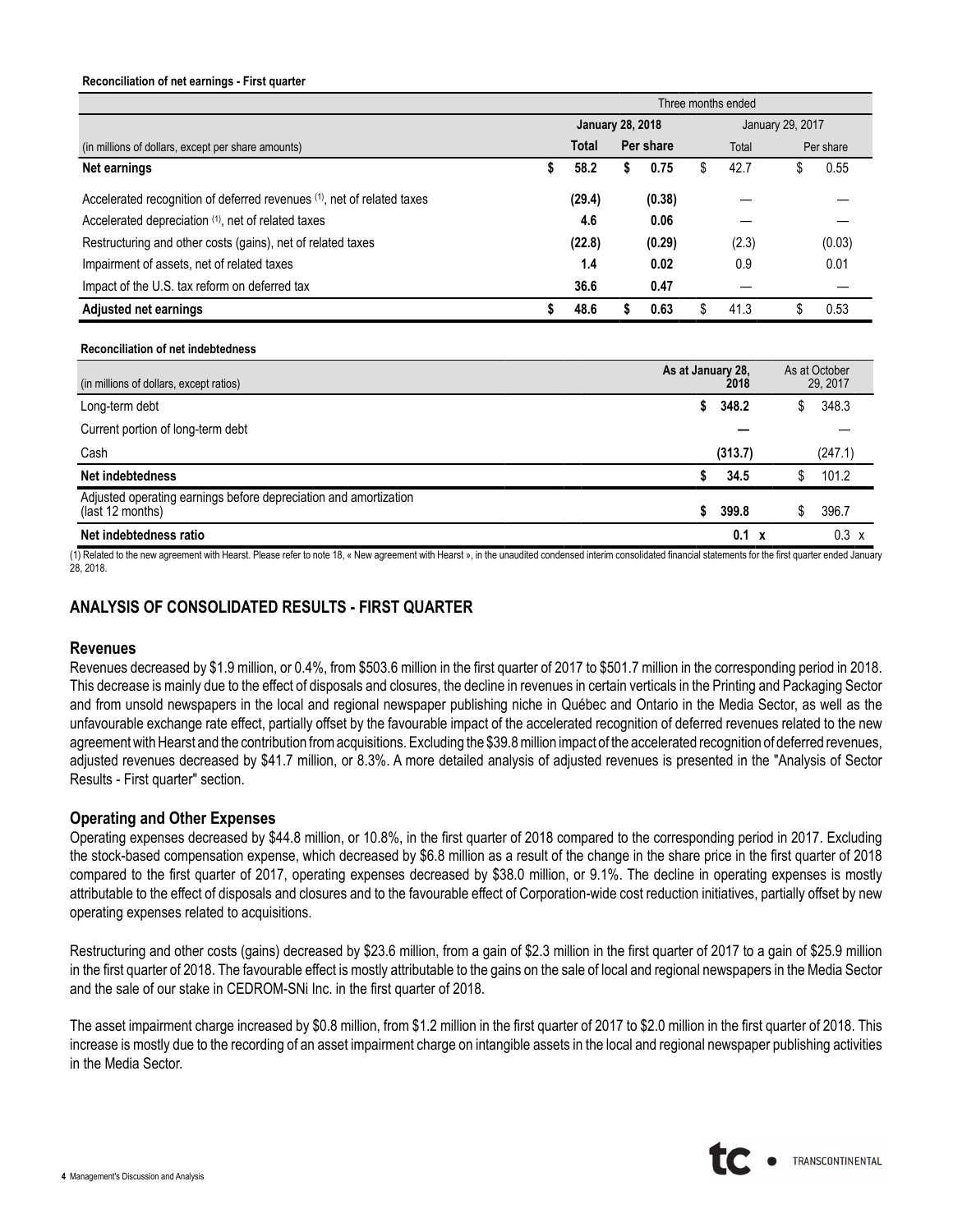Depreciation and amortization increased by \$4.6 million, from \$26.6 million in the first quarter of 2017 to \$31.2 million in the first quarter of 2018, mostly as a result of the accelerated depreciation related to the new agreement with Hearst. Excluding this item, depreciation and amortization decreased by \$1.7 million mostly as a result of fully depreciated assets in the printing division.

## **Operating Earnings**

Operating earnings increased by \$61.1 million, from \$62.4 million in the first quarter of 2017 to \$123.5 million in the first quarter of 2018. This increase is mostly attributable to the favourable effect of the accelerated recognition of deferred revenues, the effect of accelerated depreciation, as well as the decline in operating expenses and restructuring and other costs (gains). Adjusted operating earnings increased by \$4.8 million, or 7.8%, from \$61.3 million to \$66.1 million. Excluding the \$6.8 million favourable effect of the stock-based compensation expense as a result of the change in the share price in the first quarter of 2018 compared to the corresponding period in 2017, adjusted operating earnings decreased by \$2.0million, or 2.9%. Amore detailed analysis of adjusted operating earnings is presented in the "Analysis of Sector Results - First Quarter" section.

### **Net Financial Expenses**

Net financial expenses decreased by \$2.5 million, from \$5.1 million in the first quarter of 2017 to \$2.6 million in the first quarter of 2018. This decrease is mainly attributable to higher interest income in the first quarter of 2018 compared to the first quarter of 2017 as well as net foreign exchange gains.

### **Income Taxes**

Income taxes increased by \$48.3 million, from \$14.5 million in the first quarter of 2017 to \$62.8 million in the first quarter of 2018 as a result of the increase in operating earnings and the impact of the U.S. tax reform on deferred tax. On December 22, 2017, the *Tax Cuts and Jobs Act,* which reforms income taxes in the United States, was enacted. This reform lowers the federal statutory tax rate for U.S. corporations from a progressive tax rate of up to 35% to a fixed rate of 21% effective January 1, 2018. During the first quarter of 2018, this decrease reduced previously recognized deferred tax assets by \$36.6 million. Excluding income taxes on the accelerated recognition of deferred revenues, accelerated depreciation, restructuring and other costs (gains) and impairment of assets, as well as the impact of the U.S. tax reform on deferred tax, adjusted income taxes amounted to \$14.8 million in the first quarter of 2017, for an effective tax rate of 26.3%, compared to \$15.0 million in the first quarter of 2018, for an effective tax rate of 23.5%. This decrease in the effective tax rate is mostly attributable to the geographic distribution of earnings before taxes.

### **Net Earnings**

Net earnings increased by \$15.5 million, from \$42.7 million in the first quarter of 2017 to \$58.2 million in the first quarter of 2018. This increase is mostly attributable to the increase in operating earnings, partially offset by higher income taxes. On a per share basis, net earnings went from \$0.55 to \$0.75. Excluding the accelerated recognition of deferred revenues, accelerated depreciation, restructuring and other costs (gains) and impairment of assets, net of related income taxes, as well as the impact of the U.S. tax reform on deferred tax, adjusted net earnings increased by \$7.3 million, or 17.7%, from \$41.3 million in the first quarter of 2017 to \$48.6 million in the first quarter of 2018. On a per share basis, adjusted net earnings went from \$0.53 to \$0.63.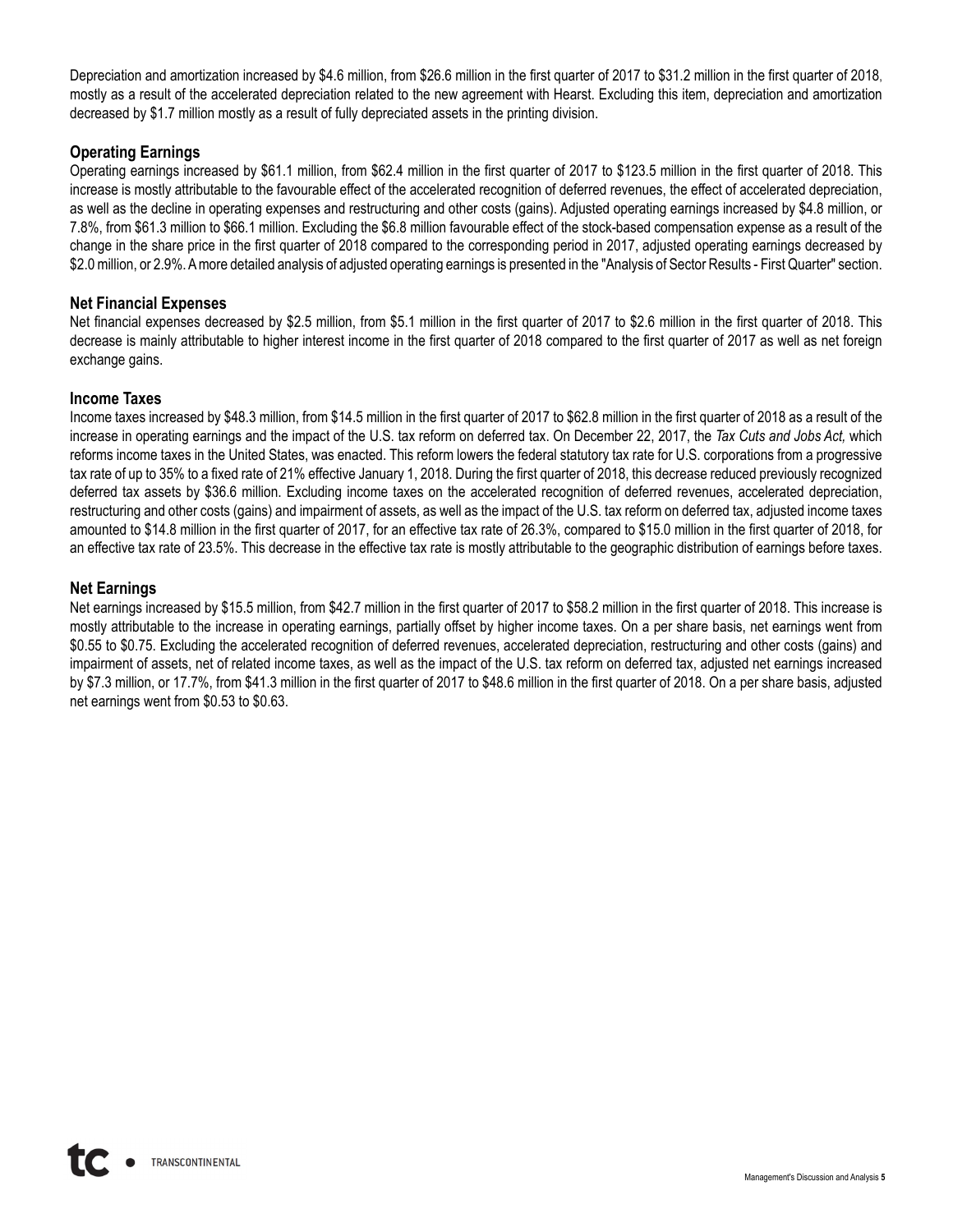### **ANALYSIS OF SECTOR RESULTS - FIRST QUARTER**

(unaudited)

#### **Table #3:**

| (in millions of dollars)                                | Printing &<br>Packaging<br>Sector |        |    | Media Sector | Head office and<br>Inter-Segment<br>Eliminations | Consolidated<br>results |
|---------------------------------------------------------|-----------------------------------|--------|----|--------------|--------------------------------------------------|-------------------------|
| Adjusted revenues (1) - First quarter of 2017           | S                                 | 450.1  | \$ | 63.1         | \$<br>(9.6)                                      | \$<br>503.6             |
| Acquisitions/disposals and closures                     |                                   | 2.9    |    | (27.7)       |                                                  | (24.8)                  |
| <b>Existing operations</b>                              |                                   |        |    |              |                                                  |                         |
| Exchange rate effect                                    |                                   | (4.9)  |    |              |                                                  | (4.9)                   |
| Organic growth (decline)                                |                                   | (11.9) |    | (5.8)        | 5.7                                              | (12.0)                  |
| Adjusted revenues (1) - First quarter of 2018           |                                   | 436.2  | \$ | 29.6         | \$<br>(3.9)                                      | \$<br>461.9             |
| Adjusted operating earnings (1) - First quarter of 2017 | \$                                | 71.0   | \$ | (1.3)        | \$<br>(8.4)                                      | \$<br>61.3              |
| Acquisitions/disposals and closures                     |                                   | 0.3    |    | (1.4)        |                                                  | (1.1)                   |
| Existing operations                                     |                                   |        |    |              |                                                  |                         |
| Exchange rate effect                                    |                                   |        |    |              |                                                  |                         |
| Organic growth (decline)                                |                                   | (4.5)  |    | 4.3          | 6.1                                              | 5.9                     |
| Adjusted operating earnings (1) - First quarter of 2018 |                                   | 66.8   | \$ | 1.6          | (2.3)                                            | 66.1                    |

(1) Please refer to Table #2 in the section entitled "Reconciliation of Non-IFRS Financial Measures" in this Management's Discussion and Analysis for adjusted data presented above.

### **Printing & Packaging Sector**

Printing & Packaging Sector adjusted revenues decreased by \$13.9 million, or 3.1%, from \$450.1 million in the first quarter of 2017 to \$436.2 million in the first quarter of 2018. In the printing division, demand for our services to Canadian retailers increased, notably as a result of the additional contribution from the expanded agreement with Lowe's Canada, despite the unfavourable impact of the bankruptcy of a retail customer on the volume of our distribution activities. Revenues from the other printing division verticals declined as a result of the continuation of the same trends in the advertising market and the end of the printing of *The Globe and Mail* in the Maritimes and of *La Presse*. Our packaging division also experienced an organic decline in revenues mainly caused by timing differences in purchases at one of our plants. However, the acquisition of Les Industries Flexipak Inc. partially offset this decline. The decline in revenue is also due to the unfavourable exchange rate effect for the Sector.

Adjusted operating earnings decreased by \$4.2 million, or 5.9%, from \$71.0 million in the first quarter of 2017 to \$66.8 million in the first quarter of 2018. This decrease is mainly due to the above-mentioned organic decline in revenues, partially offset by the favourable effect of cost reduction initiatives in the printing division and the contribution from our acquisition in the packaging division. The Sector's adjusted operating earnings margin went from 15.8% in the first quarter of 2017 to 15.3% in the first quarter of 2018.

### **Media Sector**

Media Sector revenues decreased by \$33.5 million, or 53.1%, from \$63.1 million in the first quarter of 2017 to \$29.6 million in the first quarter of 2018. This decrease is mainly due to the impact of the sale of our media assets in Atlantic Canada and local and regional newspapers in Québec, partially offset by the contribution from our acquisition of specialty financial brands. The decline in revenues from the local and regional newspaper publishing niche in Québec and Ontario caused by the reduction in advertising revenues also explains the decrease. Revenues from our Business and Education Group remained relatively stable.

Adjusted operating earnings went from a loss of \$1.3 million in the first quarter of 2017 to a gain of \$1.6 million in the first quarter of 2018. This increase is attributable to the contribution from our cost reduction initiatives related to our local and regional newspaper publishing activities as well as our acquisition of specialty financial brands, partially offset by the unfavourable impact of the sale of our media assets in Atlantic Canada and of local and regional newspapers in Québec.

#### **Head Office and Inter-Segment Eliminations**

Inter-segment revenue eliminations went from -\$9.6 million in the first quarter of 2017 to -\$3.9 million in the first quarter of 2018. This change is mostly attributable to the decrease in inter-segment transactions caused by the disposals and closures of newspapers in our Media Sector that we were printing. Adjusted operating earnings improved by \$6.1 million, from -\$8.4 million in the first quarter of 2017 to -\$2.3 million in the first

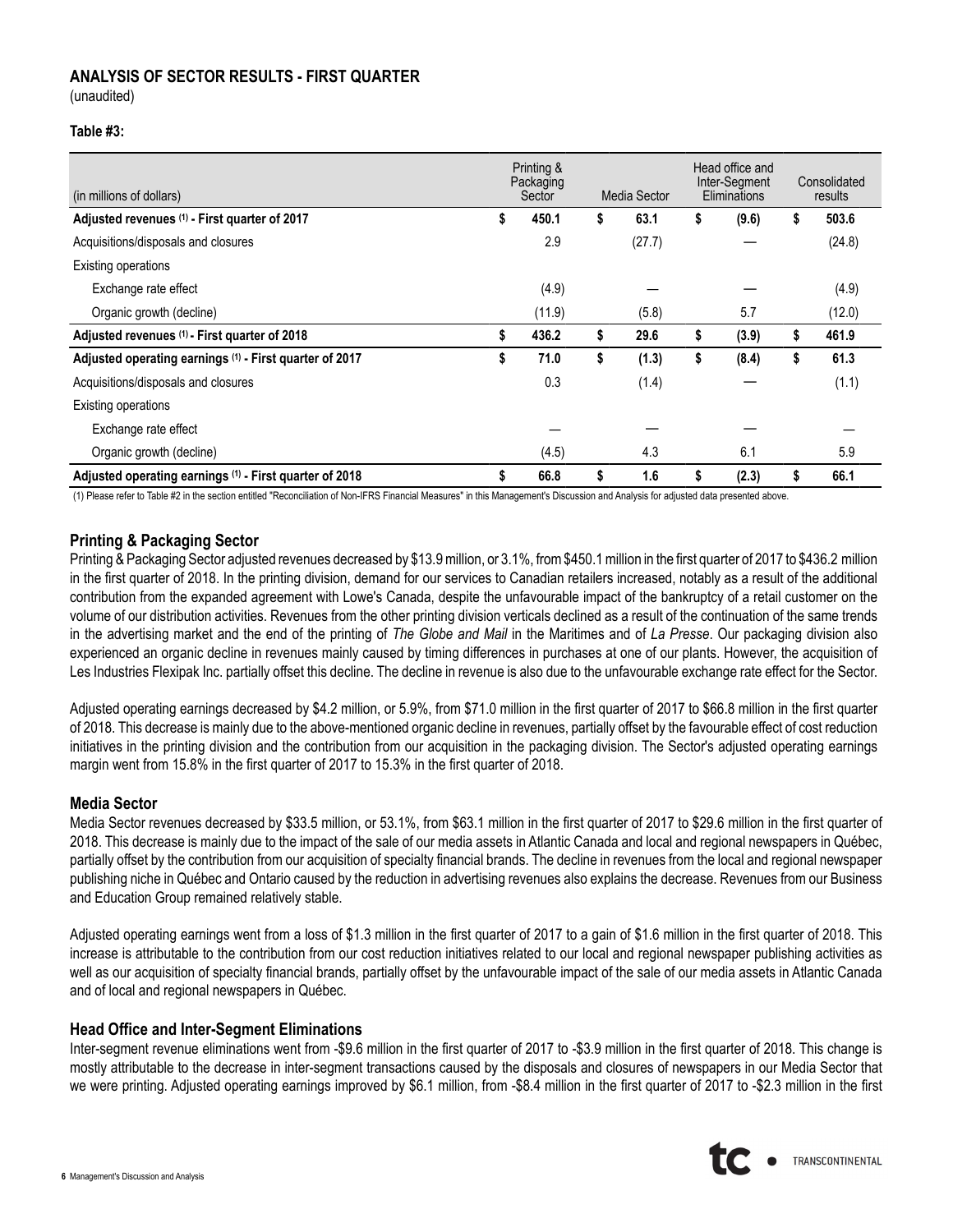quarter of 2018. This change is mainly attributable to the decrease of \$6.8 million in the stock-based compensation expense as a result of the change in the share price in the first quarter of 2018 compared to the first quarter of 2017.

### **SUMMARY OF QUARTERLY RESULTS**

(unaudited)

Table #4 summarizes selected consolidated financial information derived from the Corporation's unaudited condensed interim consolidated financial statements and some non-IFRS financial measures for each of the last eight quarters.

#### **Table #4:**

|                                                                                | 2018           |   | 2017           |      |    |                |      |    |      |               |    | 2016           |               |               |      |    |                |               |            |  |
|--------------------------------------------------------------------------------|----------------|---|----------------|------|----|----------------|------|----|------|---------------|----|----------------|---------------|---------------|------|----|----------------|---------------|------------|--|
| (in millions of dollars, except per share)<br>amounts)                         | Q <sub>1</sub> |   | Q <sub>4</sub> |      |    | Q <sub>3</sub> |      |    | Q2   |               |    | Q <sub>1</sub> |               | Q4            |      |    | Q <sub>3</sub> |               | Q2         |  |
| Revenues                                                                       | \$<br>501.     |   | \$<br>527.     |      | \$ | 477.           |      | \$ | 498. |               | \$ | 503.           | \$            | 555.          |      | \$ | 467.           |               | \$<br>497. |  |
| Adjusted revenues (1)                                                          | 461.           |   | 527.           |      |    | 477.           |      |    | 498. |               |    | 503            |               | 555.          |      |    | 467.           |               | 497.       |  |
| Operating earnings before depreciation<br>and amortization                     | 154.           |   | 128.<br>5      |      |    | 93.7           |      |    | 94.2 |               |    | 89.0           |               | $10^{6}$<br>8 |      |    | 8<br>90.1      |               | 2<br>43.2  |  |
| Adjusted operating earnings before<br>depreciation and amortization (1)        | 91.0           |   | 123.<br>3      |      |    | 95.4           |      |    | 90.1 |               |    | 87.9           |               | 133.<br>9     |      |    | 89.2           |               | 83.1       |  |
| Adjusted operating earnings margin<br>before depreciation and amortization (1) | 19.7 %         |   | 23.4           | $\%$ |    | 20.0 %         |      |    | 18.1 | $\frac{0}{0}$ |    | 17.5 %         |               | 24.1 %        |      |    | 19.1           | $\frac{0}{0}$ | 16.7 %     |  |
| Operating earnings                                                             | 123.           |   | 103.           |      |    | 68.2           |      |    | 67.8 |               |    | 62.4           |               | 81.3          |      |    | 63.6           |               | 16.3       |  |
| Adjusted operating earnings (1)                                                | 66.1           |   | 6<br>98.4      |      |    | 69.9           |      |    | 63.7 |               |    | 61.3           |               | 107.          |      |    | 62.7           |               | 56.2       |  |
| Adjusted operating earnings margin (1)                                         | 14.3 %         |   | 18.7           | $\%$ |    | 14.6           | $\%$ |    | 12.8 | $\frac{0}{0}$ |    | 12.2%          |               | 19.3 %        |      |    | 13.4           | $\frac{0}{0}$ | 11.3 %     |  |
| Net earnings                                                                   | \$<br>58.2     |   | \$<br>73.4     |      | \$ | 49.0           |      | \$ | 46.4 |               | \$ | 42.7           | \$            | 57.7          |      | \$ | 45.9           |               | \$<br>5.4  |  |
| Net earnings per share                                                         | 0.75           |   | 0.94           |      |    | 0.64           |      |    | 0.60 |               |    | 0.55           |               | 0.75          |      |    | 0.59           |               | 0.07       |  |
| Adjusted net earnings (1)                                                      | 48.6           |   | 68.3           |      |    | 50.1           |      |    | 42.5 |               |    | 41.3           |               | 76.6          |      |    | 44.1           |               | 34.2       |  |
| Adjusted net earnings per share (1)                                            | 0.63           |   | 0.88           |      |    | 0.65           |      |    | 0.55 |               |    | 0.53           |               | 0.99          |      |    | 0.57           |               | 0.44       |  |
| % of fiscal year                                                               |                | % | 34             | $\%$ |    | 25             | $\%$ |    | 21   | $\frac{0}{0}$ |    | 20             | $\frac{0}{0}$ | 39            | $\%$ |    | 23             | $\%$          | 17 %       |  |

(1) Please refer to Table #2 in the section entitled "Reconciliation of Non-IFRS Financial Measures" in this Management's Discussion and Analysis for adjusted data presented above.

The variability of financial information for interim periods is influenced by many factors, such as:

- The impact of acquisitions, disposals and closures completed in line with our transformation;
- The exchange rate effect;
- The impact of the change in the share price on the stock-based compensation expense;
- The impact of adjusting items presented in Table #2, "Reconciliation of Non-IFRS Financial Measures".

Excluding the impact of the above-mentioned items, we can note a slight decrease in our consolidated revenues. This decrease is mostly due to lower advertising spending in print media, which has a negative impact on circulation or the number of pages of certain print publications. The decline in advertising spending results from the impact of new media and the corresponding shift of advertising revenues to new platforms. However, this trend was mitigated by an increase in revenues from our service offering to Canadian retailers, in particular printed flyers. Many retailers still consider printed flyers as the marketing tool of choice for generating traffic to the store. In addition, as a result of the seasonality of printing activities, we note that volume is higher in the fourth quarter.

The upward trend in financial data related to profitability results from the numerous operational efficiency and rationalization measures that were implemented over the last few years as part of our transformation.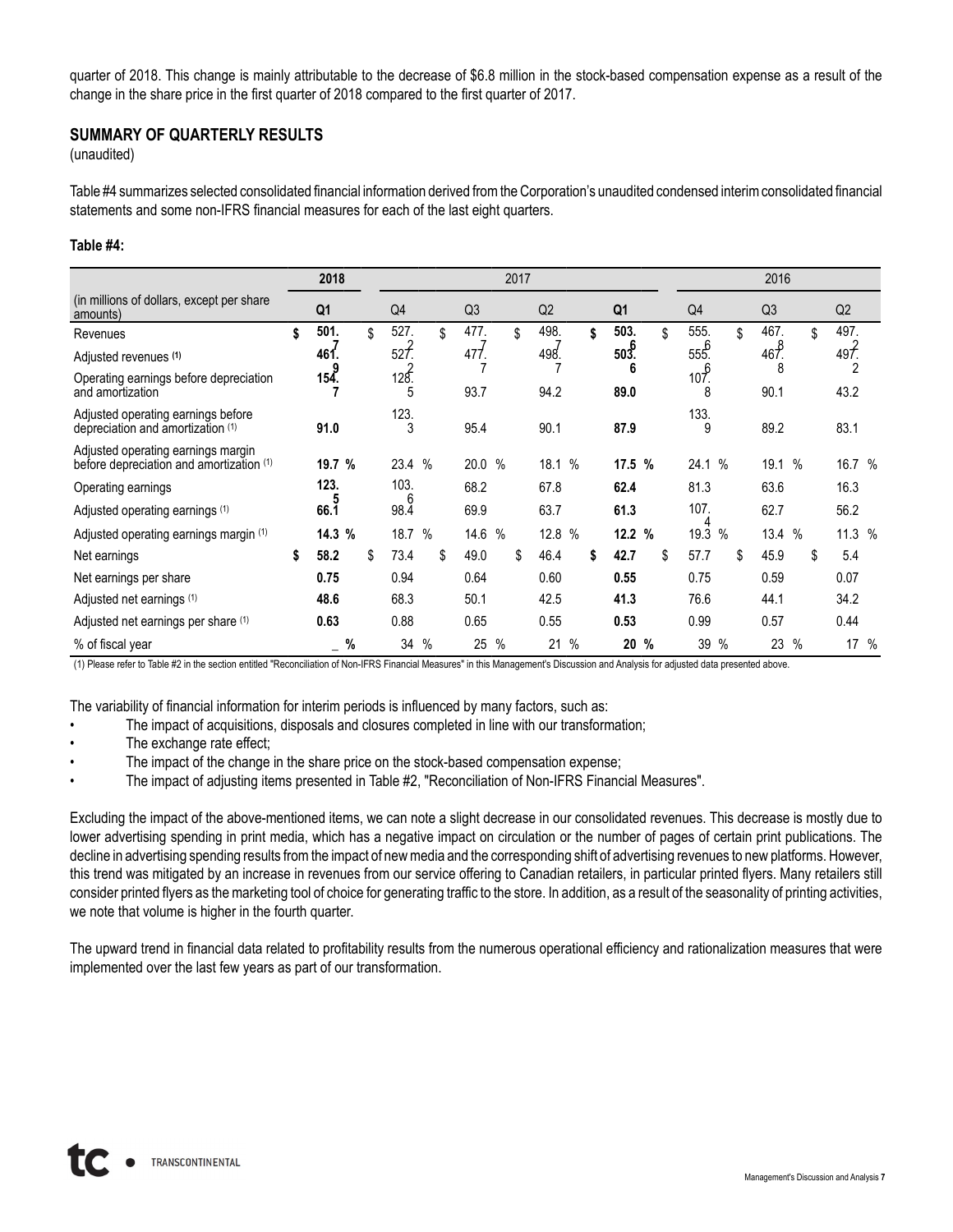## **FINANCIAL CONDITION, LIQUIDITY AND CAPITAL STRUCTURE**  (unaudited)

**Table #5:**

|                                                                                                                  | Three months ended |                        |    |                        |  |  |  |
|------------------------------------------------------------------------------------------------------------------|--------------------|------------------------|----|------------------------|--|--|--|
| (in millions of dollars)<br><b>January 28, 2018</b>                                                              |                    |                        |    | January 29, 2017       |  |  |  |
| <b>Operating activities</b>                                                                                      |                    |                        |    |                        |  |  |  |
| Cash flows generated by operating activities before changes in non-cash operating items<br>and income taxes paid | \$                 | 133.6                  | \$ | 93.1                   |  |  |  |
| Changes in non-cash operating items                                                                              |                    | (31.3)                 |    | (0.5)                  |  |  |  |
| Income taxes paid                                                                                                |                    | (12.3)                 |    | (11.6)                 |  |  |  |
| Cash flows from operating activities                                                                             | \$                 | 90.0                   | \$ | 81.0                   |  |  |  |
| <b>Investing activities</b>                                                                                      |                    |                        |    |                        |  |  |  |
| Business combinations, net of acquired cash                                                                      | \$                 | (11.4)                 | \$ | (8.2)                  |  |  |  |
| Business disposals                                                                                               |                    | 30.3                   |    | 0.1                    |  |  |  |
| Acquisitions of property, plant and equipment                                                                    |                    | (9.1)                  |    | (10.5)                 |  |  |  |
| Disposals of property, plant and equipment                                                                       |                    | 0.1                    |    | 6.7                    |  |  |  |
| Increase in intangible assets                                                                                    |                    | (3.7)                  |    | (4.1)                  |  |  |  |
| Dividends received from equity investments                                                                       |                    | 3.4                    |    |                        |  |  |  |
| Cash flows from investing activities                                                                             | \$                 | 9.6                    | \$ | (16.0)                 |  |  |  |
| <b>Financing activities</b>                                                                                      |                    |                        |    |                        |  |  |  |
| Reimbursement of long-term debt                                                                                  | \$                 | (3.7)                  | \$ | (0.1)                  |  |  |  |
| Financial expenses on long-term debt                                                                             |                    | (5.5)                  |    | (5.5)                  |  |  |  |
| Exercise of stock options                                                                                        |                    |                        |    | 5.2                    |  |  |  |
| <b>Dividends</b>                                                                                                 |                    | (15.5)                 |    | (14.3)                 |  |  |  |
| Share redemptions                                                                                                |                    | (6.9)                  |    |                        |  |  |  |
| Cash flows from financing activities                                                                             | \$                 | (31.6)                 | \$ | (14.7)                 |  |  |  |
| Effect of exchange rate changes on cash denominated in foreign currencies                                        | \$                 | (1.4)                  | \$ |                        |  |  |  |
| Net change in cash                                                                                               | \$                 | 66.6                   | \$ | 50.3                   |  |  |  |
|                                                                                                                  |                    |                        |    |                        |  |  |  |
| <b>Financial position</b>                                                                                        |                    | As at January 28, 2018 |    | As at October 29, 2017 |  |  |  |
| Net indebtedness (1)                                                                                             | \$                 | 34.5                   | \$ | 101.2                  |  |  |  |
| Net indebtedness ratio (1)                                                                                       |                    | 0.1 x                  |    | $0.3 \times$           |  |  |  |
| Credit rating                                                                                                    |                    |                        |    |                        |  |  |  |
| <b>DBRS</b>                                                                                                      |                    | BBB (low)              |    | BBB (low)              |  |  |  |
| Outlook                                                                                                          |                    | <b>Stable</b>          |    | Stable                 |  |  |  |
| Standard and Poor's                                                                                              |                    | BBB-                   |    | BBB-                   |  |  |  |
| Outlook                                                                                                          |                    | <b>Stable</b>          |    | Stable                 |  |  |  |
| <b>Balance sheet</b>                                                                                             |                    | As at January 28, 2018 |    | As at October 29, 2017 |  |  |  |
| <b>Current assets</b>                                                                                            | \$                 | 782.6                  | \$ | 780.2                  |  |  |  |
| <b>Current liabilities</b>                                                                                       |                    | 331.0                  |    | 365.3                  |  |  |  |
| Total assets                                                                                                     |                    | 2,059.4                |    | 2,136.7                |  |  |  |
| <b>Total liabilities</b>                                                                                         |                    | 823.0                  |    | 918.0                  |  |  |  |

(1) Please refer to Table #2 in the section entitled "Reconciliation of Non-IFRS Financial Measures" in this Management's Discussion and Analysis for adjusted data presented above.

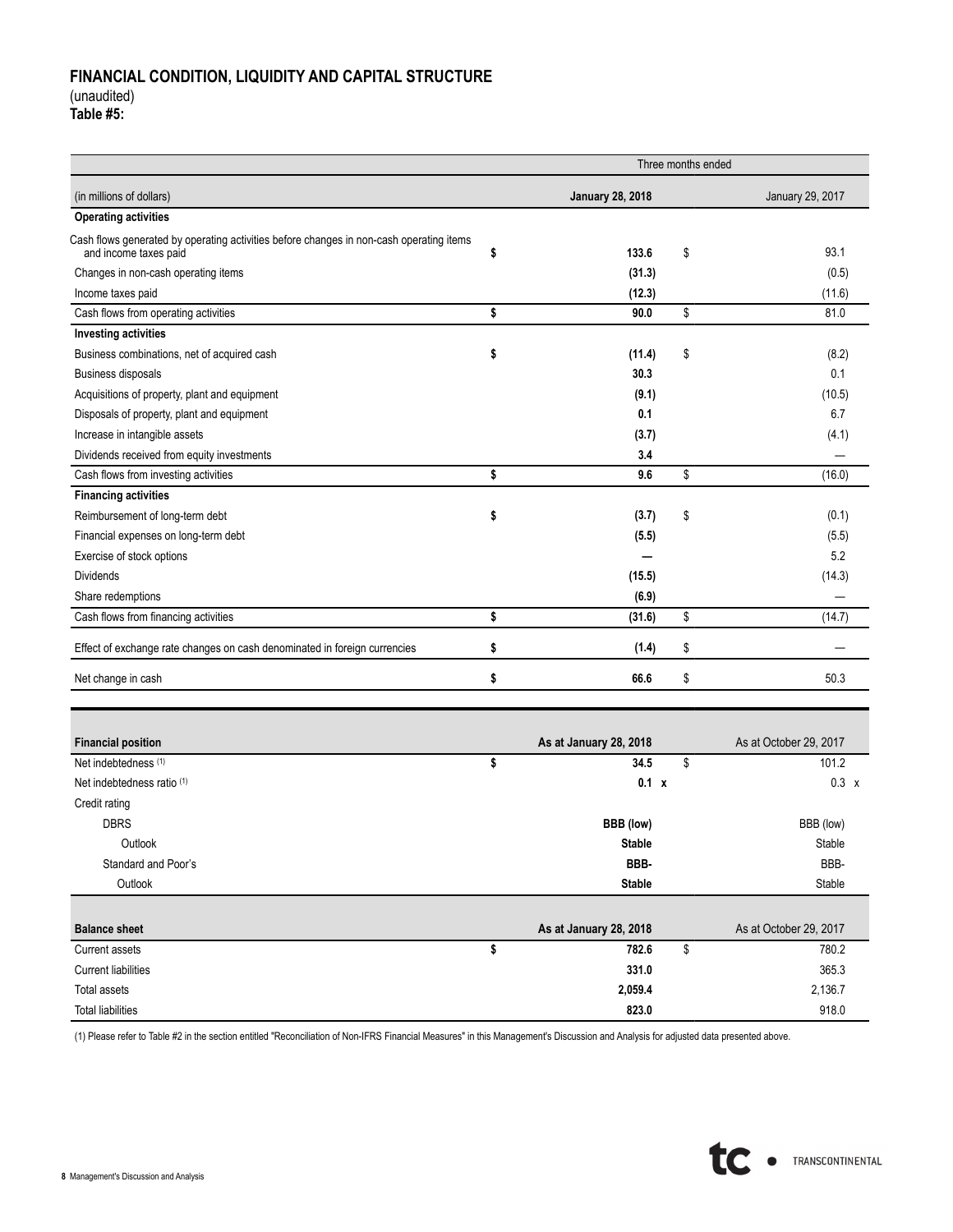### **Cash Flows from Operating Activities**

Cash flows from operating activities increased from \$81.0 million in the first quarter of 2017 to \$90.0 million in the first quarter of 2018. This increase is explained by higher cash flows generated by operating activities before changes in non-cash operating items and income taxes paid and by the decrease in the stock-based compensation expense as a result of the change in the share price in the first quarter of 2018 compared to the first quarter of 2017. This increase is partially offset by the unfavourable timing differences for accounts payable and the stock-based compensation to be paid.

### **Cash Flows from Investing Activities**

Cash flows from investing activities went from a cash outflow of \$16.0 million in the first quarter of 2017 to a cash inflow of \$9.6 million in the first quarter of 2018, mostly as a result of the sale of our stake in CEDROM-SNi Inc. and local and regional newspapers in Québec. This inflow was partially offset by a higher cash outflow related to the acquisitions of Les Industries Flexipak Inc. and Contech in the first quarter of 2018.

### **Cash Flows from Financing Activities**

Cash flows from financing activities went from a cash outflow of \$14.7 million in the first quarter of 2017 to a cash outflow of \$31.6 million in the first quarter of 2018. This increase is mostly due to share repurchases in the first quarter of 2018.

### **Debt Instruments**

Net indebtedness went from \$101.2 million as at October 29, 2017 to \$34.5 million as at January 28, 2018 as a result of our excess cash flows from operations and the cash inflow from business disposals, in particular the sale of local and regional newspapers in Québec and the sale of our stake in CEDROM-SNi Inc. Consequently, our net indebtedness ratio stood at 0.1x as at January 28, 2018 compared to 0.3x as at October 29, 2017.

# **Share Capital**

| <b>Shares Issued and Outstanding</b>          | As at January 28, 2018 | As at October 29, 2017 |
|-----------------------------------------------|------------------------|------------------------|
| <b>Class A</b><br>(Subordinate Voting Shares) | 63.288.134             | 63.567.144             |
| <b>Class B</b><br>(Multiple Voting Shares)    | 13.984.926             | 13.985.526             |

The Corporation has been authorized to repurchase for cancellation on the open market or, subject to the approval of securities regulators, by private agreements, between April 17, 2017 and April 16, 2018, or at an earlier date if the Corporation concludes or cancels the bid, up to 2,000,000 of its Class A Subordinate Voting Shares and up to 442,349 of its Class B Shares. During the first quarter of 2018, 279,610 Class A Subordinate Voting Shares were repurchased at a weighted average price of \$24.59, for a total cash consideration of \$6.9 million.

The change in Class B Shares during the first quarter of 2018 is explained by the conversion of 600 Class B Shares into Class A Subordinate Voting Shares.

### **CHANGES IN ACCOUNTING STANDARDS**

#### **New or amended accounting standards not yet adopted**

The Corporation is currently conducting a detailed assessment of the impact of the changes in the following accounting standards on its consolidated financial statements:

- IFRS 9 "Financial Instruments"
- IFRS 15 "Revenue from Contracts with Customers"

The Corporation has not yet determined the impact of adopting the changes in accounting standards listed below. The assessment of the impact on our consolidated financial statements of the new standard or the amendment to the standard is still ongoing.

- IFRS 16 "Leases"
- Amendments to IAS 7 "Statement of Cash Flow"
- Amendments to IFRS 2 "Share-based Payment Transactions"

Please see Note 2 to the consolidated financial statements in order to obtain more information.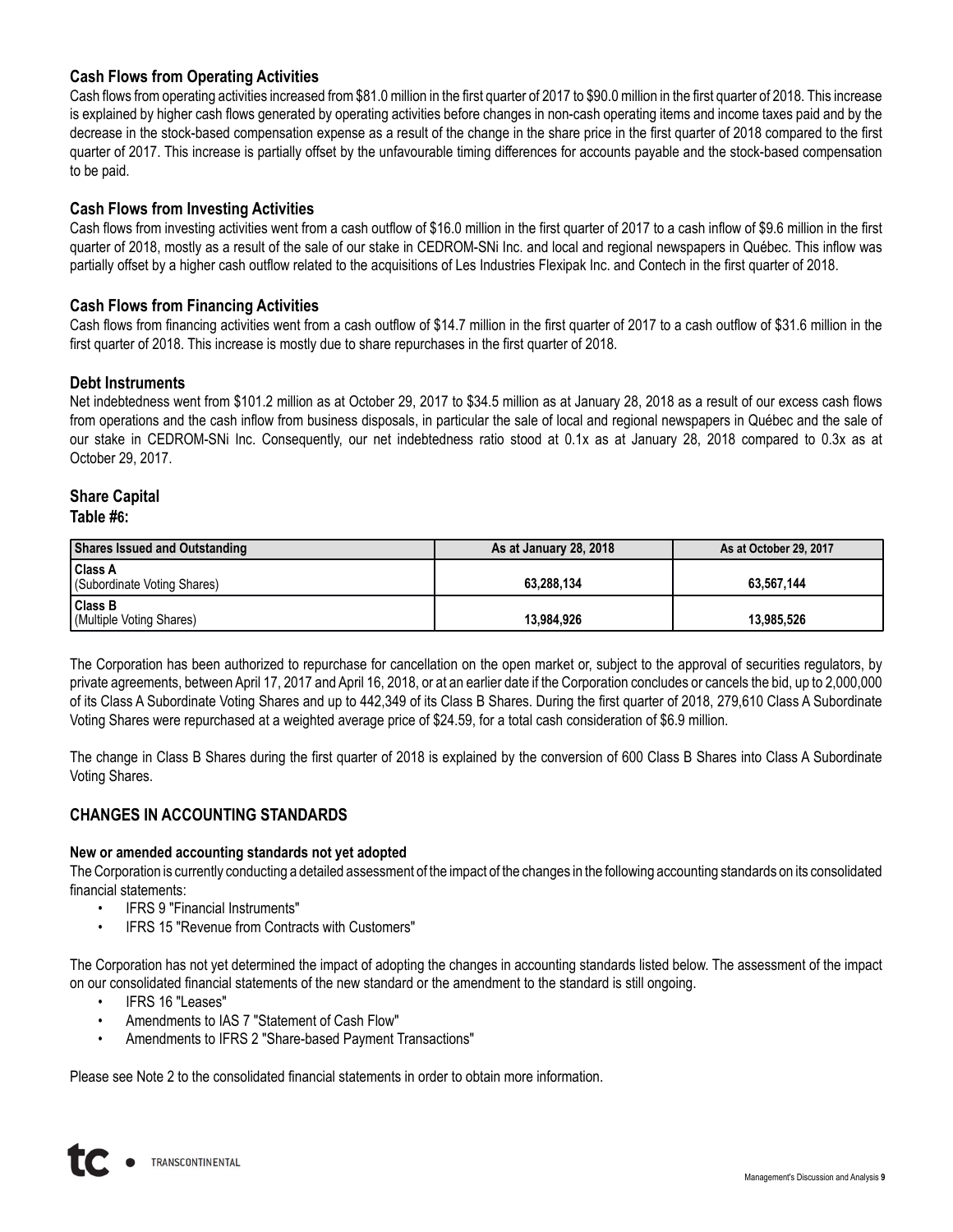## **INTERNAL CONTROL OVER FINANCIAL REPORTING**

Management is responsible for establishing and maintaining adequate internal control. The purpose of internal control over financial reporting ("ICFR") is to provide reasonable assurance regarding the reliability of the Corporation's financial reporting and the preparation of consolidated financial statements in accordance with IFRS. Management certifies disclosures in annual and interim filings under Regulation 52-109 using the internal control framework issued by the Committee of Sponsoring Organizations of the Treadway Commission (COSO).

During the first quarter ended January 28, 2018, no change that has materially affected or is reasonably likely to materially affect the ICFR was brought to the attention of Management, including the President and Chief Executive Officer, and the Chief Financial and Development Officer of the Corporation.

## **OUTLOOK FOR 2018**

In the printing division, we expect revenues from all our services to Canadian retailers to remain relatively stable in fiscal 2018 compared to the same period in 2017. At the end of the second quarter, we will no longer see the additional contribution of the expanded agreement with Lowe's Canada to our results, since it has already contributed for four quarters. As a reminder, this agreement concluded in January 2017 remains in effect until 2022. Also, we have renewed our multi-year agreement with Loblaw Companies Limited. This agreement includes the full range of our retailer-related services as well as additional volume for in-store marketing product printing, premedia services and commercial printing. In all the other printing verticals, we expect that our revenues will continue to be affected by a decline in volume caused by the same trends in the advertising market. We will also stop printing the *San Francisco Chronicle* in April 2018 pursuant to a new agreement with Hearst. However, we will continue to offer them transition services until October 31, 2018. To partially offset the decline in volume, we will continue with our operational efficiency initiatives and will benefit from the closure of our Transcontinental Métropolitain plant starting in the second quarter.

In our packaging division, the acquisition of Les Industries Flexipak Inc., completed in October 2017, will contribute to results in fiscal 2018. We also rely on our sales force to continue developing our sales funnel and we expect other sales to materialize in order to achieve an organic sales growth similar to 2017.

In the Media Sector, our revenues will be affected in 2018 by the sale of our media assets related to local and regional newspapers. We expect that our Business and Education Group will continue to perform well by diversifying its revenues in niches that depend little on advertising. We will continue to adjust our cost structure based on the volume of activity as we sell our local and regional newspapers.

The Corporation also expects that the U.S. tax reform, enacted on December 22, 2017, will have a positive effect on its results for the remainder of fiscal 2018 and for the years to come mainly as a result of the reduction in the U.S. federal statutory corporate income tax rate. The significance of this positive effect will depend on the proportion of the Corporation's earnings generated by its U.S. subsidiaries, which cannot be forecasted with certainty.

To conclude, in fiscal 2018, we expect to continue generating significant cash flows from our operating activities and to maintain our excellent financial position, which should enable us to continue making acquisitions to support our transformation into packaging.

On behalf of Management,

*(s) Nelson Gentiletti* Chief Financial and Development Officer

March 1st, 2018

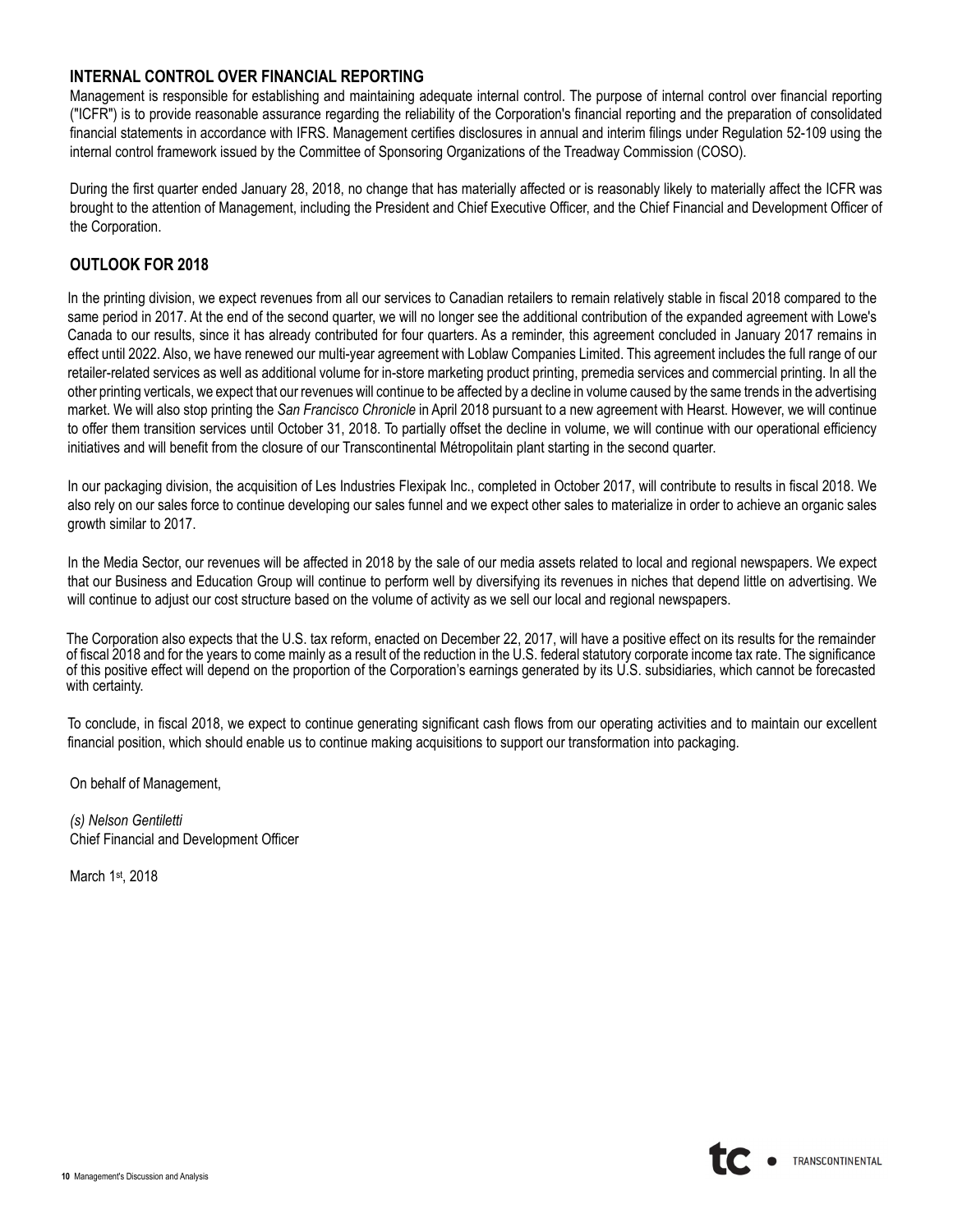### **CONSOLIDATED STATEMENTS OF EARNINGS**

Unaudited

|                                                                                       |              | Three months ended |        |    |             |  |
|---------------------------------------------------------------------------------------|--------------|--------------------|--------|----|-------------|--|
|                                                                                       |              | January 28,        |        |    | January 29, |  |
| (in millions of Canadian dollars, unless otherwise indicated and per share data)      | <b>Notes</b> |                    | 2018   |    | 2017        |  |
|                                                                                       |              |                    |        |    |             |  |
| Revenues                                                                              | 18           | \$                 | 501.7  | \$ | 503.6       |  |
| Operating expenses                                                                    | 5 & 18       |                    | 370.9  |    | 415.7       |  |
| Restructuring and other costs (gains)                                                 | 6            |                    | (25.9) |    | (2.3)       |  |
| Impairment of assets                                                                  |              |                    | 2.0    |    | 1.2         |  |
|                                                                                       |              |                    |        |    |             |  |
| Operating earnings before depreciation and amortization                               |              |                    | 154.7  |    | 89.0        |  |
| Depreciation and amortization                                                         | 8            |                    | 31.2   |    | 26.6        |  |
| Operating earnings                                                                    |              |                    | 123.5  |    | 62.4        |  |
| Net financial expenses                                                                | 9            |                    | 2.6    |    | 5.1         |  |
|                                                                                       |              |                    |        |    |             |  |
| Earnings before share of net earnings in interests in joint ventures and income taxes |              |                    | 120.9  |    | 57.3        |  |
| Share of net earnings in interests in joint ventures, net of related taxes            |              |                    | 0.1    |    | (0.1)       |  |
| Income taxes                                                                          | 10           |                    | 62.8   |    | 14.5        |  |
|                                                                                       |              |                    |        |    |             |  |
| Net earnings                                                                          |              | \$                 | 58.2   | \$ | 42.7        |  |
| Net earnings per share - basic                                                        |              | \$                 | 0.75   | \$ | 0.55        |  |
| Net earnings per share - diluted                                                      |              | \$                 | 0.75   | \$ | 0.55        |  |
|                                                                                       |              |                    |        |    |             |  |
| Weighted average number of shares outstanding - basic (in millions)                   | 14           |                    | 77.5   |    | 77.2        |  |
| Weighted average number of shares - diluted (in millions)                             | 14           |                    | 77.6   |    | 77.4        |  |
|                                                                                       |              |                    |        |    |             |  |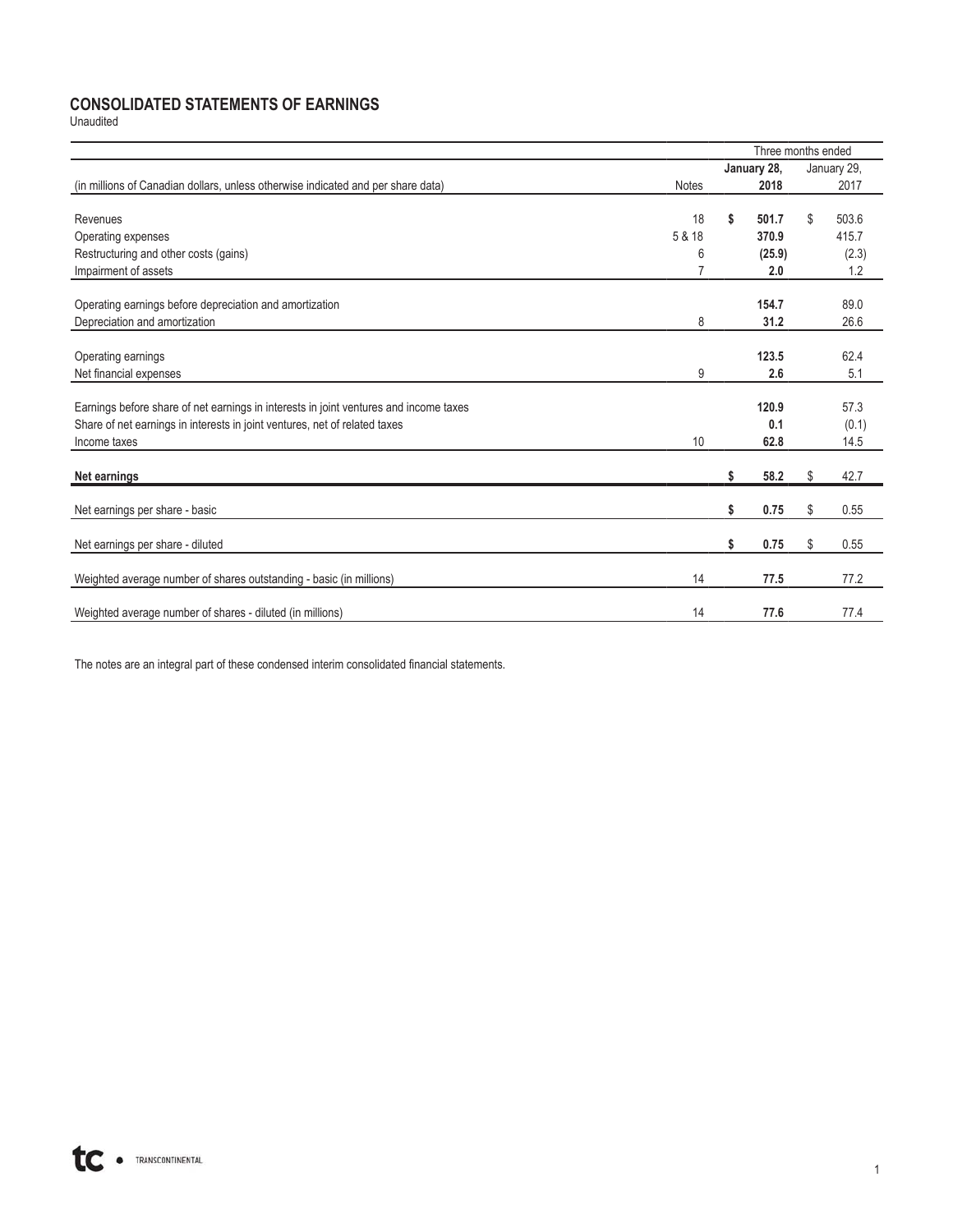## **CONSOLIDATED STATEMENTS OF COMPREHENSIVE INCOME**

Unaudited

|                                                                                                           |              | Three months ended |        |    |             |  |
|-----------------------------------------------------------------------------------------------------------|--------------|--------------------|--------|----|-------------|--|
|                                                                                                           |              | January 28,        |        |    | January 29, |  |
| (in millions of Canadian dollars)                                                                         | <b>Notes</b> |                    | 2018   |    | 2017        |  |
| Net earnings                                                                                              |              | \$                 | 58.2   | \$ | 42.7        |  |
| Other comprehensive income (loss)                                                                         |              |                    |        |    |             |  |
| Items that will be reclassified to net earnings                                                           |              |                    |        |    |             |  |
| Net change related to cash flow hedges                                                                    |              |                    |        |    |             |  |
| Net change in the fair value of derivatives designated as cash flow hedges                                |              |                    | 1.4    |    | 1.4         |  |
| Reclassification of the net change in the fair value of derivatives designated as                         |              |                    |        |    |             |  |
| cash flow hedges in prior periods, recognized in net earnings during the period                           |              |                    | (0.7)  |    | 0.4         |  |
| Related income taxes                                                                                      |              |                    | 0.2    |    | 0.5         |  |
|                                                                                                           |              |                    | 0.5    |    | 1.3         |  |
|                                                                                                           |              |                    |        |    |             |  |
| <b>Cumulative translation differences</b>                                                                 |              |                    |        |    |             |  |
| Net unrealized exchange losses on the translation of the financial statements of foreign operations       |              |                    | (23.4) |    | (9.4)       |  |
| Net change in the fair value of derivatives designated as hedges of net investments in foreign operations |              |                    | 1.5    |    | 1.2         |  |
| Related income taxes                                                                                      |              |                    | 0.4    |    | 0.3         |  |
|                                                                                                           |              |                    | (22.3) |    | (8.5)       |  |
|                                                                                                           |              |                    |        |    |             |  |
| Items that will not be reclassified to net earnings                                                       |              |                    |        |    |             |  |
| Changes in actuarial gains and losses in respect of defined benefit plans                                 |              |                    |        |    |             |  |
| Actuarial gains in respect of defined benefit plans                                                       | 16           |                    | 5.4    |    | 19.8        |  |
| Related income taxes                                                                                      |              |                    | 1.7    |    | 5.4         |  |
|                                                                                                           |              |                    | 3.7    |    | 14.4        |  |
| Other comprehensive income (loss)                                                                         | 16           |                    | (18.1) |    | 7.2         |  |
| <b>Comprehensive income</b>                                                                               |              | Ŝ                  | 40.1   | \$ | 49.9        |  |
|                                                                                                           |              |                    |        |    |             |  |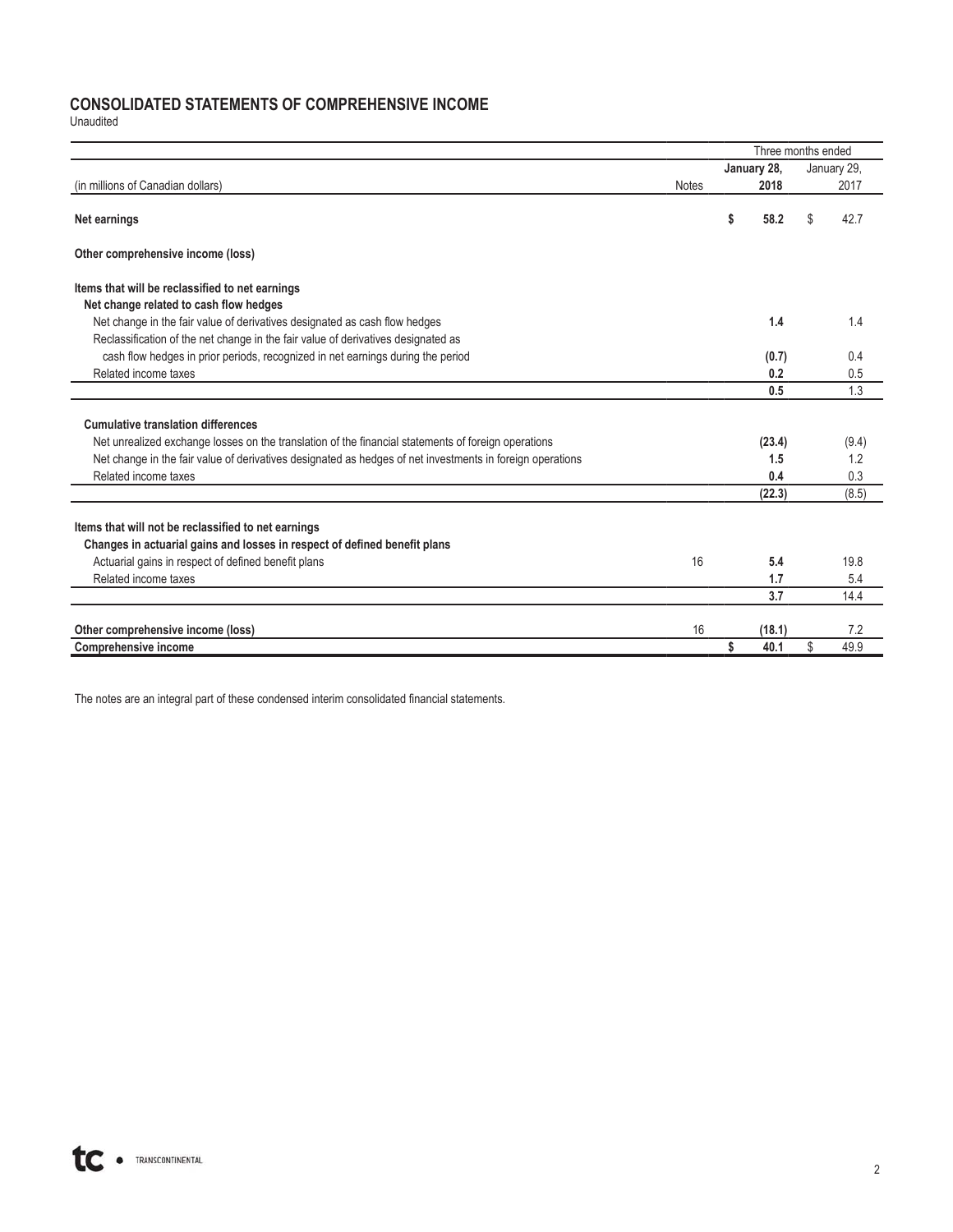## **CONSOLIDATED STATEMENTS OF CHANGES IN EQUITY**

Unaudited

|                                                               |              |    |         |             |             |    | Accumulated   |    |              |
|---------------------------------------------------------------|--------------|----|---------|-------------|-------------|----|---------------|----|--------------|
|                                                               |              |    |         |             |             |    | other         |    |              |
|                                                               |              |    | Share   | Contributed | Retained    |    | comprehensive |    |              |
| (in millions of Canadian dollars)                             | <b>Notes</b> |    | capital | surplus     | earnings    |    | income (loss) |    | Total equity |
| Balance as at October 29, 2017                                |              | \$ | 371.6   | \$<br>1.1   | \$<br>851.5 | \$ | (5.5)         | s. | 1,218.7      |
| Net earnings                                                  |              |    |         |             | 58.2        |    |               |    | 58.2         |
| Other comprehensive loss                                      |              |    |         |             |             |    | (18.1)        |    | (18.1)       |
| Shareholders' contributions and distributions to shareholders |              |    |         |             |             |    |               |    |              |
| Share redemptions                                             | 13           |    | (1.6)   |             | (5.3)       |    |               |    | (6.9)        |
| <b>Dividends</b>                                              | 13           |    |         |             | (15.5)      |    |               |    | (15.5)       |
| Balance as at January 28, 2018                                |              | S  | 370.0   | 1.1         | 888.9       | S  | (23.6)        |    | 1,236.4      |
| Balance as at October 30, 2016                                |              | \$ | 361.9   | \$<br>3.2   | \$<br>700.9 | \$ | 2.7           | \$ | 1,068.7      |
| Net earnings                                                  |              |    |         |             | 42.7        |    |               |    | 42.7         |
| Other comprehensive income                                    |              |    |         |             |             |    | 7.2           |    | 7.2          |
| Shareholders' contributions and distributions to shareholders |              |    |         |             |             |    |               |    |              |
| Exercise of stock options                                     | 13           |    | 6.5     | (1.3)       |             |    |               |    | 5.2          |
| <b>Dividends</b>                                              | 13           |    |         |             | (14.3)      |    |               |    | (14.3)       |
| Balance as at January 29, 2017                                |              | \$ | 368.4   | \$<br>1.9   | \$<br>729.3 | \$ | 9.9           | S  | 1,109.5      |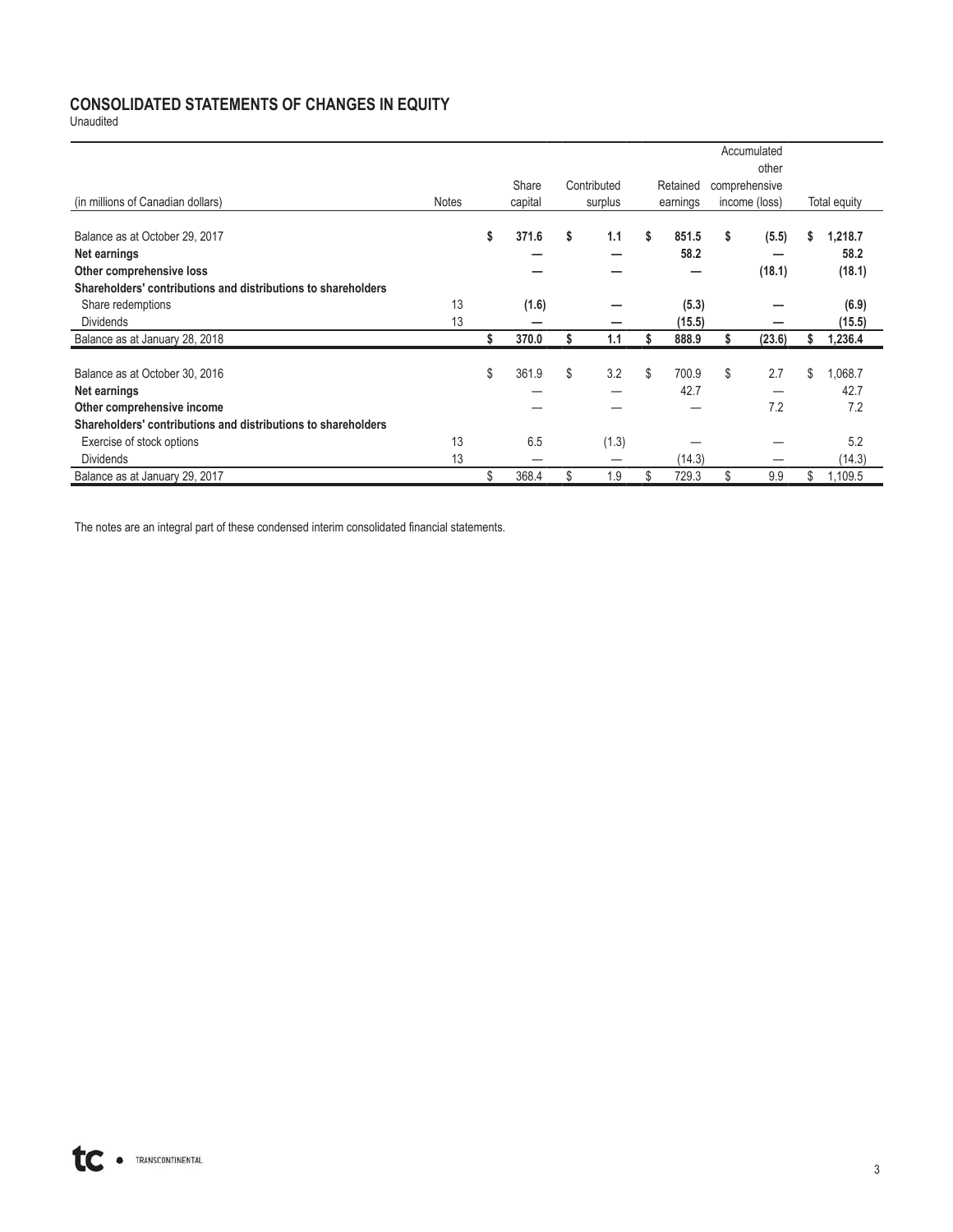## **CONSOLIDATED STATEMENTS OF FINANCIAL POSITION**

Unaudited

|                                               |       | As at                   |         |              | As at       |
|-----------------------------------------------|-------|-------------------------|---------|--------------|-------------|
|                                               |       | January 28,             |         |              | October 29, |
| (in millions of Canadian dollars)             | Notes |                         | 2018    |              | 2017        |
|                                               |       |                         |         |              |             |
| <b>Current assets</b>                         |       |                         |         |              |             |
| Cash                                          |       | \$                      | 313.7   | \$           | 247.1       |
| Accounts receivable                           |       |                         | 311.4   |              | 380.6       |
| Income taxes receivable                       |       |                         | 22.4    |              | 17.2        |
| Inventories                                   |       |                         | 118.1   |              | 116.9       |
| Prepaid expenses and other current assets     |       |                         | 17.0    |              | 18.4        |
|                                               |       |                         | 782.6   |              | 780.2       |
|                                               |       |                         |         |              |             |
| Property, plant and equipment                 |       |                         | 478.5   |              | 500.8       |
| Intangible assets                             |       |                         | 162.5   |              | 171.1       |
| Goodwill                                      |       |                         | 505.8   |              | 505.0       |
| Investments in joint ventures                 |       |                         | —       |              | 2.3         |
| <b>Deferred taxes</b>                         |       |                         | 84.3    |              | 139.0       |
| Other assets                                  |       |                         | 45.7    |              | 38.3        |
|                                               |       | $\overline{\mathbf{s}}$ | 2,059.4 | $\sqrt[6]{}$ | 2,136.7     |
|                                               |       |                         |         |              |             |
| <b>Current liabilities</b>                    |       |                         |         |              |             |
| Accounts payable and accrued liabilities      |       | Ŝ                       | 224.9   | \$           | 304.7       |
| Provisions                                    | 12    |                         | 5.0     |              | 6.4         |
| Income taxes payable                          |       |                         | 12.5    |              | 9.5         |
| Deferred revenues and deposits                | 18    |                         | 88.6    |              | 44.7        |
| Current portion of long-term debt             |       |                         |         |              |             |
|                                               |       |                         | 331.0   |              | 365.3       |
| Long-term debt                                | 11    |                         | 348.2   |              | 348.3       |
| <b>Deferred taxes</b>                         | 10    |                         | 49.2    |              | 44.1        |
| <b>Provisions</b>                             | 12    |                         | 2.5     |              | 1.3         |
| <b>Other liabilities</b>                      | 18    |                         | 92.1    |              | 159.0       |
|                                               |       |                         | 823.0   |              | 918.0       |
|                                               |       |                         |         |              |             |
| <b>Equity</b>                                 |       |                         |         |              |             |
| Share capital                                 | 13    |                         | 370.0   |              | 371.6       |
| Contributed surplus                           |       |                         | 1.1     |              | 1.1         |
| Retained earnings                             |       |                         | 888.9   |              | 851.5       |
| Accumulated other comprehensive income (loss) | 16    |                         | (23.6)  |              | (5.5)       |
|                                               |       |                         | 1,236.4 |              | 1,218.7     |
|                                               |       | $\mathsf{s}$            | 2,059.4 | $\mathbb{S}$ | 2,136.7     |
|                                               |       |                         |         |              |             |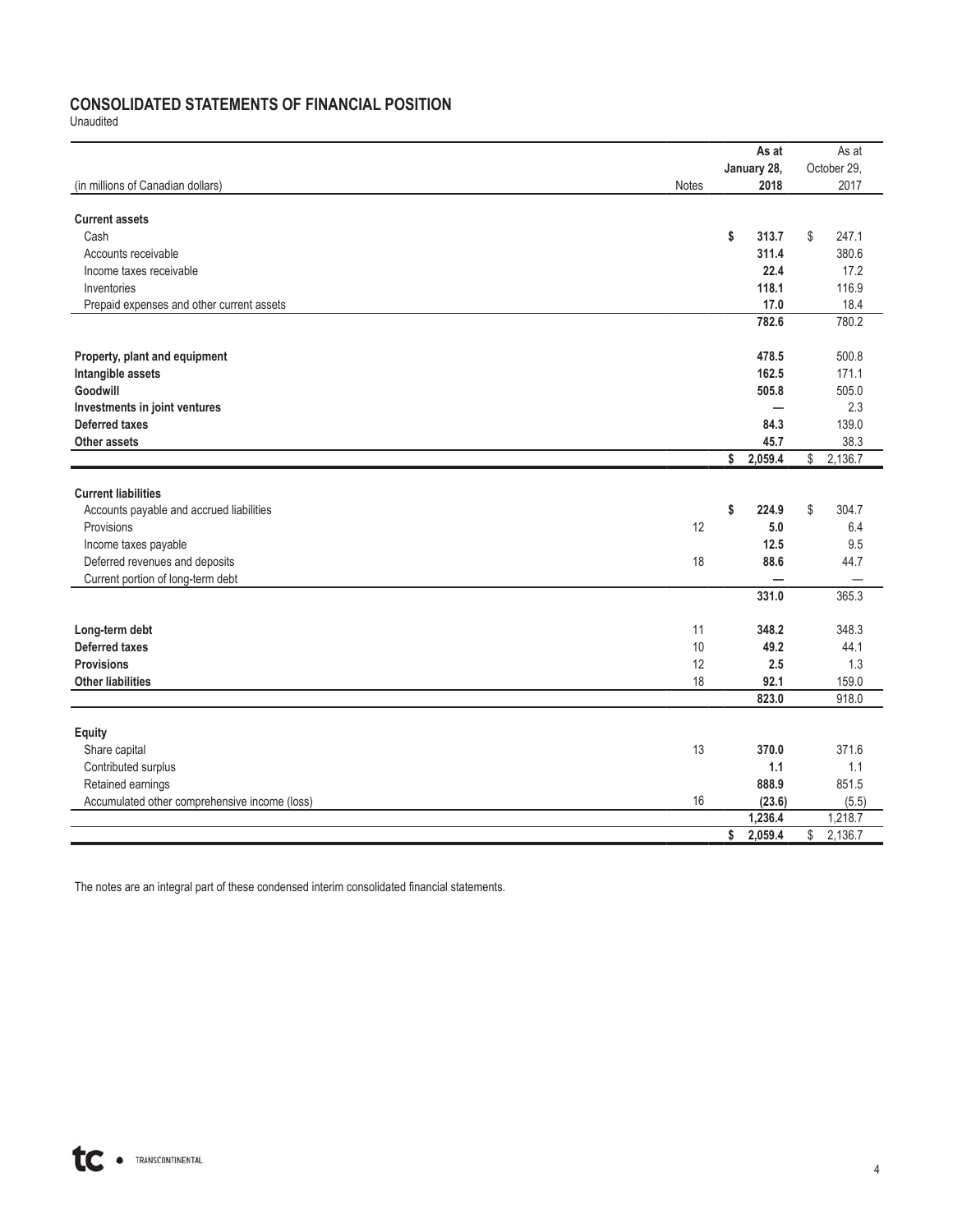## **CONSOLIDATED STATEMENTS OF CASH FLOWS**

Unaudited

|                                                                                                               |                |             | Three months ended |             |  |  |  |
|---------------------------------------------------------------------------------------------------------------|----------------|-------------|--------------------|-------------|--|--|--|
|                                                                                                               |                | January 28, |                    | January 29. |  |  |  |
| (in millions of Canadian dollars)                                                                             | <b>Notes</b>   | 2018        |                    | 2017 (1)    |  |  |  |
|                                                                                                               |                |             |                    |             |  |  |  |
| <b>Operating activities</b>                                                                                   |                |             |                    |             |  |  |  |
| Net earnings                                                                                                  |                | \$<br>58.2  | \$                 | 42.7        |  |  |  |
| Adjustments to reconcile net earnings and cash flows from operating activities:                               |                |             |                    |             |  |  |  |
| Impairment of assets                                                                                          | $\overline{7}$ | 2.0         |                    | 1.2         |  |  |  |
| Depreciation and amortization                                                                                 | 8              | 37.8        |                    | 33.0        |  |  |  |
| Financial expenses on long-term debt                                                                          | 9              | 4.4         |                    | 4.4         |  |  |  |
| Net losses (gains) on disposal of assets                                                                      |                | 0.5         |                    | (3.0)       |  |  |  |
| Net gains on business disposals                                                                               | 4 & 6          | (33.2)      |                    | (1.6)       |  |  |  |
| Income taxes                                                                                                  | 10             | 62.8        |                    | 14.5        |  |  |  |
| Net foreign exchange differences and other                                                                    |                | 1.1         |                    | 1.9         |  |  |  |
| Cash flows generated by operating activities before changes in non-cash operating items and income taxes paid |                | 133.6       |                    | 93.1        |  |  |  |
| Changes in non-cash operating items (2)                                                                       |                | (31.3)      |                    | (0.5)       |  |  |  |
| Income taxes paid                                                                                             |                | (12.3)      |                    | (11.6)      |  |  |  |
| Cash flows from operating activities                                                                          |                | 90.0        |                    | 81.0        |  |  |  |
|                                                                                                               |                |             |                    |             |  |  |  |
| <b>Investing activities</b>                                                                                   |                |             |                    |             |  |  |  |
| Business combinations, net of acquired cash                                                                   | 4              | (11.4)      |                    | (8.2)       |  |  |  |
| <b>Business disposals</b>                                                                                     | $\overline{4}$ | 30.3        |                    | 0.1         |  |  |  |
| Acquisitions of property, plant and equipment                                                                 |                | (9.1)       |                    | (10.5)      |  |  |  |
| Disposals of property, plant and equipment                                                                    |                | 0.1         |                    | 6.7         |  |  |  |
| Increase in intangible assets                                                                                 |                | (3.7)       |                    | (4.1)       |  |  |  |
| Dividends received from equity investments                                                                    |                | 3.4         |                    |             |  |  |  |
| Cash flows from investing activities                                                                          |                | 9.6         |                    | (16.0)      |  |  |  |
|                                                                                                               |                |             |                    |             |  |  |  |
| <b>Financing activities</b>                                                                                   |                |             |                    |             |  |  |  |
| Reimbursement of long-term debt                                                                               |                | (3.7)       |                    | (0.1)       |  |  |  |
| Financial expenses on long-term debt                                                                          |                | (5.5)       |                    | (5.5)       |  |  |  |
| Exercise of stock options                                                                                     | 13             | -           |                    | 5.2         |  |  |  |
| <b>Dividends</b>                                                                                              | 13             | (15.5)      |                    | (14.3)      |  |  |  |
| Share redemptions                                                                                             | 13             | (6.9)       |                    |             |  |  |  |
| Cash flows from financing activities                                                                          |                | (31.6)      |                    | (14.7)      |  |  |  |
|                                                                                                               |                |             |                    |             |  |  |  |
| Effect of exchange rate changes on cash denominated in foreign currencies                                     |                | (1.4)       |                    |             |  |  |  |
| Net change in cash                                                                                            |                | 66.6        |                    | 50.3        |  |  |  |
| Cash at beginning of period                                                                                   |                | 247.1       |                    | 16.7        |  |  |  |
| Cash at end of period                                                                                         |                | \$<br>313.7 | \$                 | 67.0        |  |  |  |
|                                                                                                               |                |             |                    |             |  |  |  |
| Non-cash investing activities                                                                                 |                |             |                    |             |  |  |  |
| Net change in capital asset acquisitions financed by accounts payable                                         |                | \$<br>(0.4) | \$                 |             |  |  |  |
|                                                                                                               |                |             |                    |             |  |  |  |

(1) Certain comparative figures have been reclassified to conform to the presentation adopted in the current period.

(2) Includes an amount of \$41.2 million received as part of the transaction with Hearst (Note 18).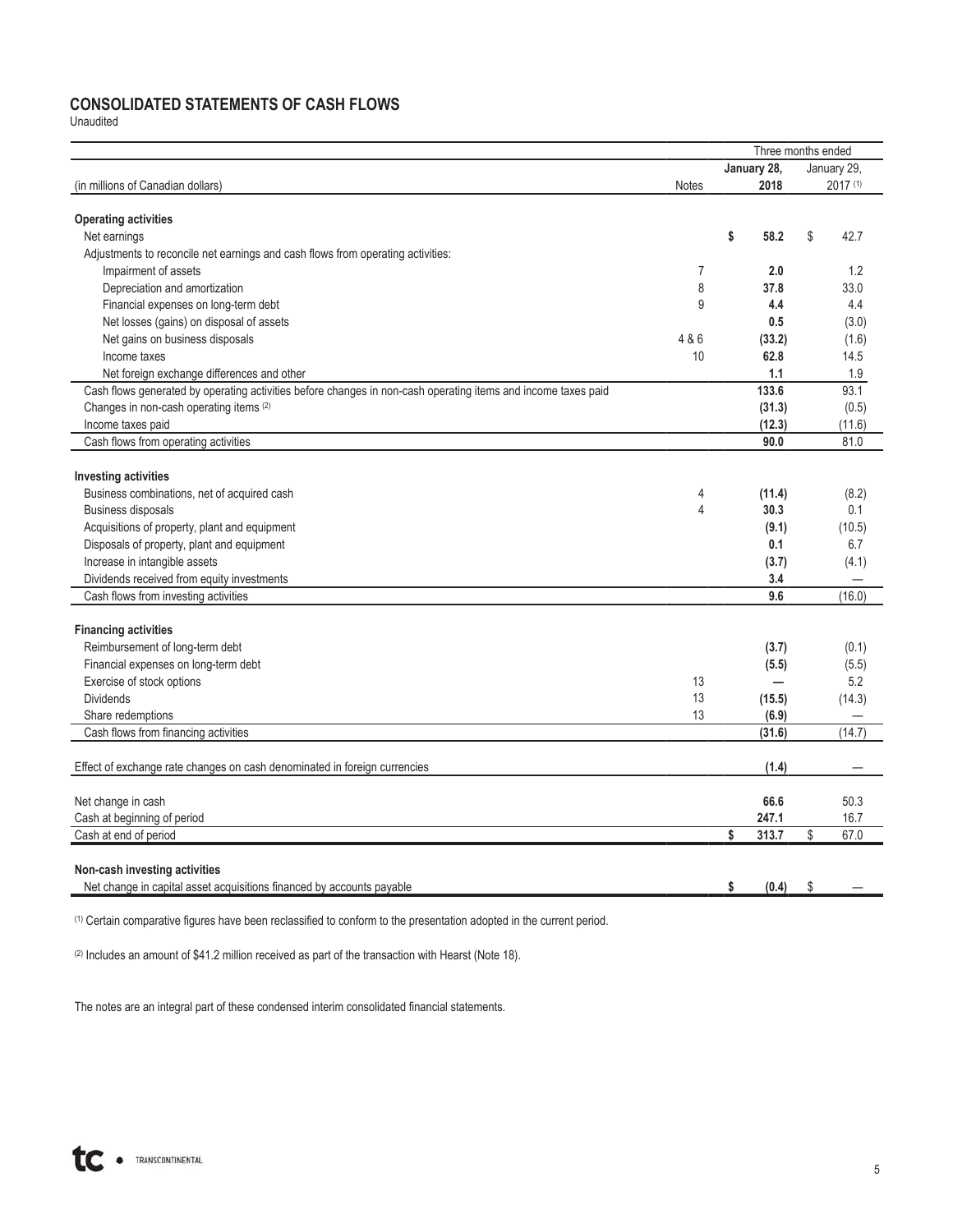Unaudited Quarters ended January 28, 2018 and January 29, 2017 (in millions of Canadian dollars, unless otherwise indicated and per share data)

## **1** GENERAL INFORMATION

Transcontinental Inc. (the "Corporation") is incorporated under the Canada Business Corporations Act. Its Class A Subordinate Voting Shares and Class B Shares are traded on the Toronto Stock Exchange. The Corporation's head office is located at 1 Place Ville Marie, Suite 3240, Montreal, Quebec, Canada H3B 0G1.

The Corporation is Canada's largest printer and a key supplier of flexible packaging in North America. The Corporation is also a leader in its specialty media segments. The Corporation conducts business in Canada and the United States in two separate sectors: the Printing and Packaging Sector and the Media Sector. The Corporation's main activities are described in Note 3 "Segmented Information".

The Corporation changed its fiscal year end date from a calendar year end to a floating year end, thus the end of the quarter will always be the last Sunday of the month. This change was effective at the beginning of the previous fiscal year.

The operating results for interim periods are not necessarily indicative of expected full-year results due to the seasonal nature of certain activities of the Corporation. Operating results are influenced by the advertising market, which is stronger in the fourth quarter.

The Corporation's Board of Directors approved these condensed interim consolidated financial statements on March 1, 2018.

## **2** SIGNIFICANT ACCOUNTING POLICIES

#### **Basis of presentation**

These interim consolidated financial statements were prepared in accordance with International Financial Reporting Standards ("IFRS"), as issued by the International Accounting Standards Board ("IASB"). In particular, these interim consolidated financial statements were prepared in accordance with IAS 34 "Interim Financial Reporting", and therefore, are condensed consolidated financial statements since they do not contain all disclosures required by IFRS for annual consolidated financial statements. These condensed interim consolidated financial statements should be read in conjunction with the audited annual consolidated financial statements for the year ended October 29, 2017, which include the significant accounting policies used by the Corporation.

The accounting policies adopted in these condensed interim consolidated financial statements are based on IFRS issued, in force and which were adopted by the Corporation as at January 28, 2018. Any subsequent changes to the accounting policies, that will take effect in the Corporation's annual consolidated financial statements for the year ending October 28, 2018 or after, could result in a retrospective restatement of these condensed interim consolidated financial statements.

#### **New or amended accounting standards not yet adopted**

Other than what is disclosed in the Corporation's annual consolidated financial statements for the year ended October 29, 2017, no new accounting standard of interpretation was published and not adopted.

#### **• Revenue from Contracts with Customers**

In May, 2014 the IASB issued IFRS 15 "Revenue from Contracts with Customers". IFRS 15 will replace IAS 11 "Construction Contracts", IAS 18 "Revenue" and related interpretations.

The core principle of IFRS 15 is that an entity should recognize revenue to depict the transfer of promised goods or services to customers in an amount that reflects the consideration to which the entity expects to be entitled in exchange for those goods or services. Specifically, the Standard introduces a 5-step approach to depict the transfer of promised goods or services to customers.

Under IFRS 15, an entity recognizes revenue when (or as) a performance obligation is satisfied, i.e. when 'control' of the goods or services underlying the particular performance obligation is transferred to the customer. Far more prescriptive guidance has been added in IFRS 15 to deal with specific scenarios. Furthermore, extensive disclosures are required by IFRS 15. New estimates and judgmental thresholds have been introduced, which may affect the amount and/or timing of revenue recognized.

IFRS 15 will be applicable to the Corporation for the annual period beginning on October 29, 2018, with earlier application permitted.

The analysis of this standard requires the Corporation to compile historical data for all of its contracts. Accordingly, the Corporation devotes the time and effort necessary to develop and implement the accounting policies, estimates, judgments and accounting processes (including incremental requirements of information technology systems) needed to have in place in order to comply with this standard.

At this time, the Corporation is performing a detailed impact assessment that this standard and its amendments will have on its consolidated financial statements.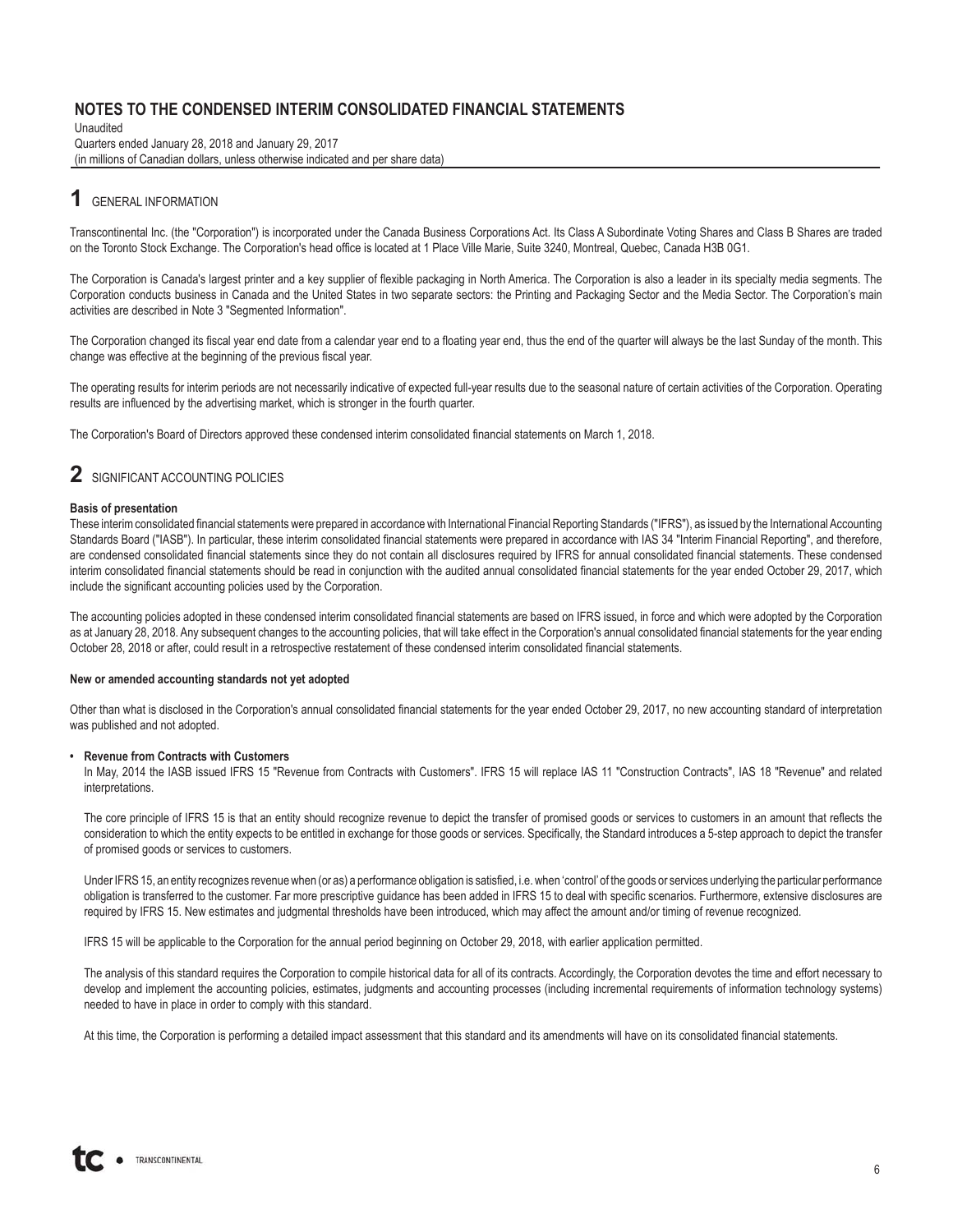Unaudited Quarters ended January 28, 2018 and January 29, 2017 (in millions of Canadian dollars, unless otherwise indicated and per share data)

## **3** SEGMENTED INFORMATION

The operating segments were determined and grouped by management in two separate sectors, according to the type of activity, which are manufacturing and publishing activities. The Printing and Packaging Sector includes the manufacturing activities of the Corporation and generates revenues from activities such as the printing of retail flyers, magazines, newspapers, color books, personalized and mass marketing products, premedia and geotargeted door-to-door distribution services and the production of flexible packaging solutions in Canada and the United States. The Media Sector generates revenues through print and digital publishing products, in French and English, of the following type: newspapers, educational books and specialized publications for professionals. Inter-segment sales of the Corporation are recognized at agreed transfer price, which approximates fair value. Transactions other than sales are recognized at carrying amount.

The following tables present the various segment components of the Consolidated Statements of Earnings:

|                                                                      |              |           |    |        |            | Head office  |    |              |  |
|----------------------------------------------------------------------|--------------|-----------|----|--------|------------|--------------|----|--------------|--|
|                                                                      | Printing and |           |    |        | and inter- |              |    |              |  |
|                                                                      |              | Packaging |    | Media  | segment    |              |    | Consolidated |  |
| For the three-month period ended January 28, 2018                    |              | Sector    |    | Sector |            | eliminations |    | Results      |  |
| Revenues                                                             | \$           | 476.0     | \$ | 29.6   | s.         | (3.9)        | s  | 501.7        |  |
| Operating expenses                                                   |              | 347.2     |    | 26.9   |            | (3.2)        |    | 370.9        |  |
| Restructuring and other costs (gains)                                |              | 2.8       |    | (15.0) |            | (13.7)       |    | (25.9)       |  |
| Impairment of assets                                                 |              | 0.2       |    | 1.8    |            |              |    | 2.0          |  |
|                                                                      |              |           |    |        |            |              |    |              |  |
| Operating earnings before depreciation and amortization              |              | 125.8     |    | 15.9   |            | 13.0         |    | 154.7        |  |
| Depreciation and amortization                                        |              | 28.5      |    | 1.1    |            | 1.6          |    | 31.2         |  |
| Operating earnings                                                   |              | 97.3      |    | 14.8   |            | 11.4         |    | 123.5        |  |
|                                                                      |              |           |    |        |            |              |    |              |  |
| Adjusted operating earnings before depreciation and amortization (1) | \$           | 89.0      | \$ | 2.7    | \$         | (0.7)        | \$ | 91.0         |  |
| Adjusted operating earnings <sup>(1)</sup>                           |              | 66.8      |    | 1.6    |            | (2.3)        |    | 66.1         |  |
| Acquisitions of non-current assets (2)                               | \$           | 8.7       |    | 3.0    |            | 0.7          | s  | 12.4         |  |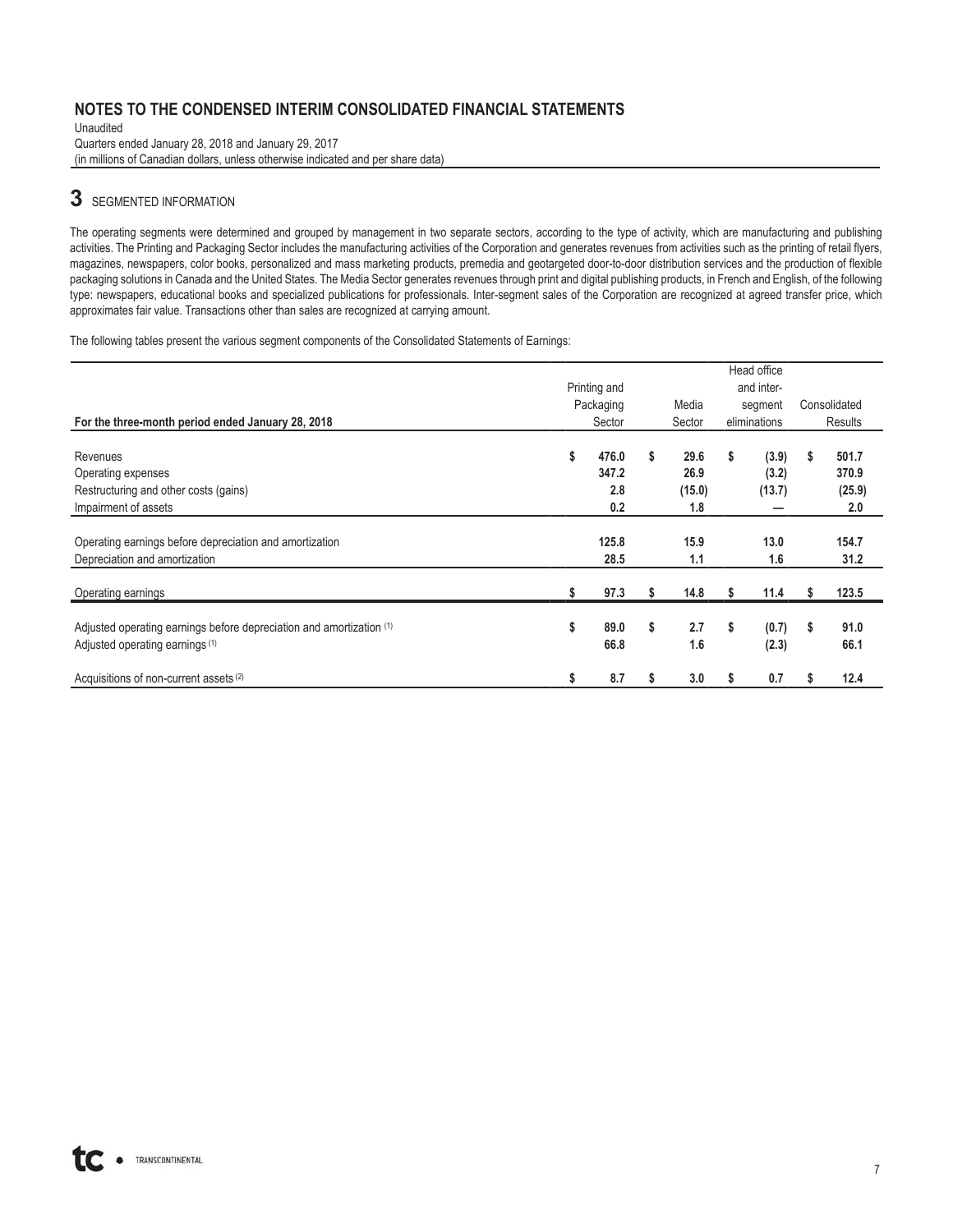Unaudited

Quarters ended January 28, 2018 and January 29, 2017

(in millions of Canadian dollars, unless otherwise indicated and per share data)

## **3** SEGMENTED INFORMATION (CONTINUED)

|                                                                      |              |           |             |    | Head office  |    |              |  |  |
|----------------------------------------------------------------------|--------------|-----------|-------------|----|--------------|----|--------------|--|--|
|                                                                      | Printing and |           |             |    |              |    | and inter-   |  |  |
|                                                                      |              | Packaging | Media       |    | segment      |    | Consolidated |  |  |
| For the three-month period ended January 29, 2017                    |              | Sector    | Sector      |    | eliminations |    | Results      |  |  |
|                                                                      |              |           | \$          |    |              |    |              |  |  |
| Revenues                                                             | \$           | 450.1     | 63.1        | \$ | (9.6)        | \$ | 503.6        |  |  |
| Operating expenses                                                   |              | 356.3     | 62.4        |    | (3.0)        |    | 415.7        |  |  |
| Restructuring and other costs (gains)                                |              | 1.2       | (1.1)       |    | (2.4)        |    | (2.3)        |  |  |
| Impairment of assets                                                 |              | 0.1       | 1.1         |    |              |    | 1.2          |  |  |
|                                                                      |              |           |             |    |              |    |              |  |  |
| Operating earnings before depreciation and amortization              |              | 92.5      | 0.7         |    | (4.2)        |    | 89.0         |  |  |
| Depreciation and amortization                                        |              | 22.8      | 2.0         |    | 1.8          |    | 26.6         |  |  |
|                                                                      |              |           |             |    |              |    |              |  |  |
| Operating earnings                                                   |              | 69.7      | (1.3)       |    | (6.0)        |    | 62.4         |  |  |
|                                                                      |              |           |             |    |              |    |              |  |  |
| Adjusted operating earnings before depreciation and amortization (1) | \$           | 93.8      | \$<br>0.7   | \$ | (6.6)        | \$ | 87.9         |  |  |
| Adjusted operating earnings (1)                                      | \$           | 71.0      | \$<br>(1.3) | \$ | (8.4)        | \$ | 61.3         |  |  |
| Acquisitions of non-current assets (2)                               | \$           | 10.5      | 3.1         | S  | 1.0          | \$ | 14.6         |  |  |

(1) The Corporation's officers mainly make decisions and assess segment performance based on adjusted operating earnings. Adjusted operating earnings before depreciation and amortization and adjusted operating earnings exclude restructuring and other costs (gains), and impairment of assets, as well as the accelerated recognition of deferred revenues and accelerated depreciation of equipments (only for adjusted operating earnings as it relates to accelerated depreciation of equipments) as part of the new agreement with Hearst signed in December 2017 (Note 18).

(2) These amounts include internally generated intangible assets, acquisitions of property, plant and equipment and intangible assets, excluding those acquired as part of business combinations, whether they were paid or not.

The Corporation's revenues by main products and services are as follows:

|  |       |             | January 29.        |
|--|-------|-------------|--------------------|
|  | 2018  |             | 2017               |
|  |       |             |                    |
|  | 423.4 |             | 390.8              |
|  | 44.3  |             | 74.2               |
|  | 34.0  |             | 38.6               |
|  | 501.7 |             | 503.6              |
|  |       | January 28, | Three months ended |

The Corporation's total assets by segment are as follows:

|                                                | As at<br>January 28,<br>2018 | As at<br>October 29,<br>2017 |  |
|------------------------------------------------|------------------------------|------------------------------|--|
| Printing and Packaging Sector<br>Media Sector  | 1,554.0<br>276.5             | 1,688.4<br>286.4             |  |
| Head office and inter-segment eliminations (1) | 228.9                        | 161.9                        |  |
|                                                | 2,059.4                      | 2,136.7                      |  |

(1) This heading includes mainly cash, income taxes receivable, property, plant and equipment, intangible assets, deferred taxes and defined benefit asset not allocated to segments.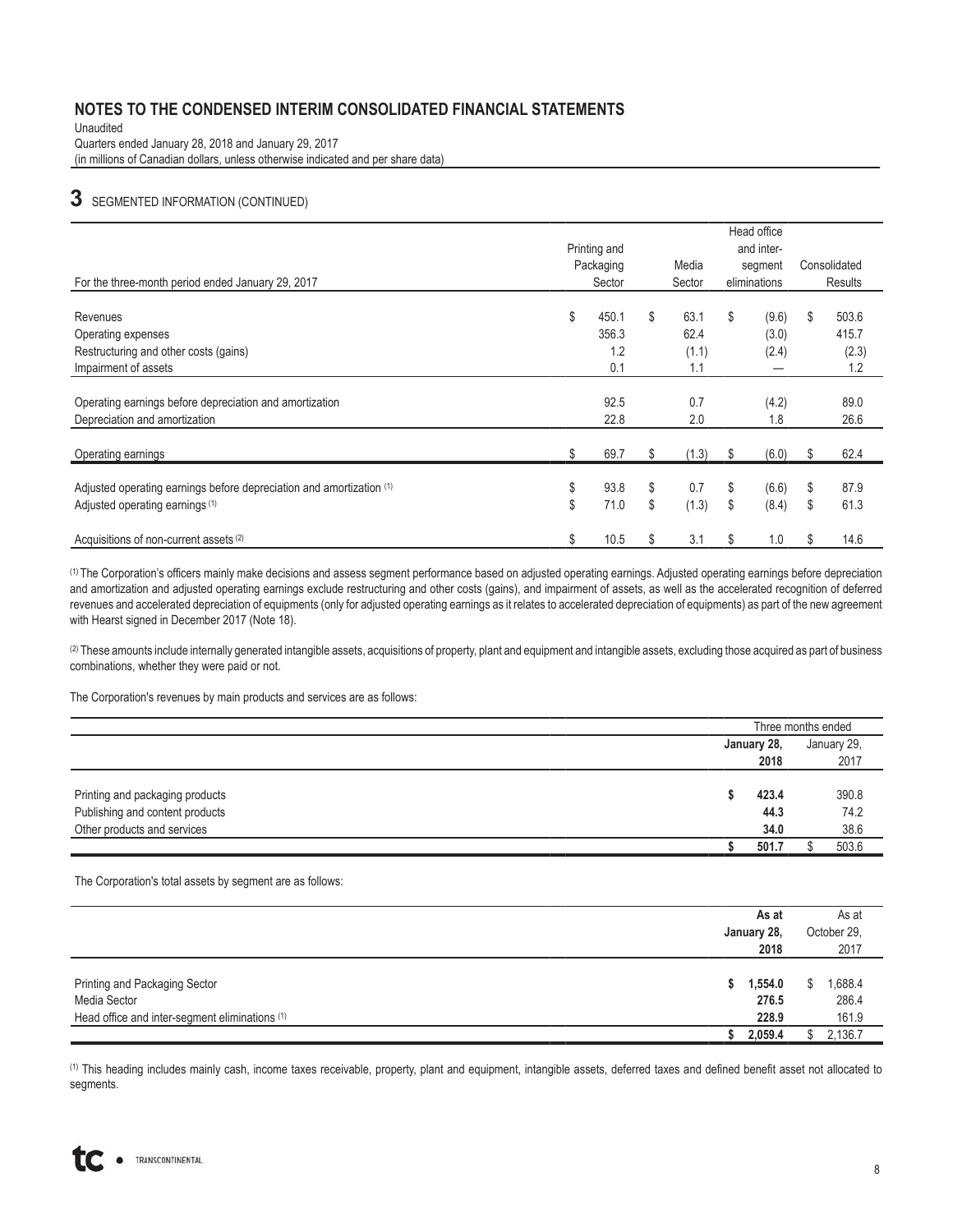Unaudited Quarters ended January 28, 2018 and January 29, 2017 (in millions of Canadian dollars, unless otherwise indicated and per share data)

### **4** BUSINESS COMBINATIONS AND DISPOSITIONS

#### **Business combinations**

#### **• Flexipak**

On October 31, 2017, the Corporation acquired all the shares of Les Industries Flexipak Inc. ("Flexipak"), a flexible packaging supplier located in Montréal, Quebec, for a purchase price of \$11.1 million, subject to adjustments and including a contingent cash consideration of \$0.2 million payable following the achievement of pre-established financial performance thresholds.This acquisition allows the Corporation to pursue its development in the packaging industry.

The Corporation will finalize the accounting for this acquisition during the current fiscal year, specifically the assessment of the fair value of assets acquired and liabilities assumed and goodwill related to this acquisition.

#### **• Contech**

On January 9, 2018, the Corporation acquired Contech, a leader in the building industry for training, trade show planning, networking events and competitions for construction professionals in Québec for a purchase price of \$0.7 million. This acquisition is a natural fit for the Corporation's offering and strengthens its position as a leader in strategic information for the construction sector in Québec.

The following table presents a summary of the fair value of the assets acquired and the liabilities assumed at the acquisition date :

|                                               | Flexipak    |
|-----------------------------------------------|-------------|
|                                               | and Contech |
| <b>Assets acquired</b>                        |             |
| Current assets (including cash of \$0.2)      | \$<br>3.4   |
| Property, plant and equipment                 | 3.6         |
| Intangible assets                             | 3.7         |
| Goodwill (no tax value)                       | 7.5         |
|                                               | 18.2        |
| <b>Liabilities assumed</b>                    |             |
| <b>Current liabilities</b>                    | 1.3         |
| Long-term debt (current portion included) (1) | 3.7         |
| Deferred taxes                                | 1.4         |
|                                               | 6.4         |
|                                               | \$<br>11.8  |
| <b>Total consideration</b>                    |             |
| Cash paid                                     | \$<br>11.6  |
| Short-term contingent consideration payable   | 0.2         |
|                                               | 11.8<br>\$  |

(1) As at January 28, 2018, total long-term debt of \$3.7 million has been repaid by the Corporation.

The Corporation's Consolidated Statements of Earnings for the three-month period ended January 28, 2018 include the operating results of Flexipak and Contech since their acquisition date, including additional revenues of \$2.9 million, operating earnings before depreciation and amortization of \$0.5 million, including adjustments related to the accounting of these acquisitions and excluding negligible transaction costs. The fair value of the receivables acquired of \$1.6 million, including a negligible amount which was considered uncollectible at the acquisition date, is included in the current assets in the accounting of these business combinations.

Due to the acquisition date, there would have been no material impact on the Corporation's operation results to disclose Flexipak and Contech's operating results at the very beginning of the three-month period ended January 28, 2018.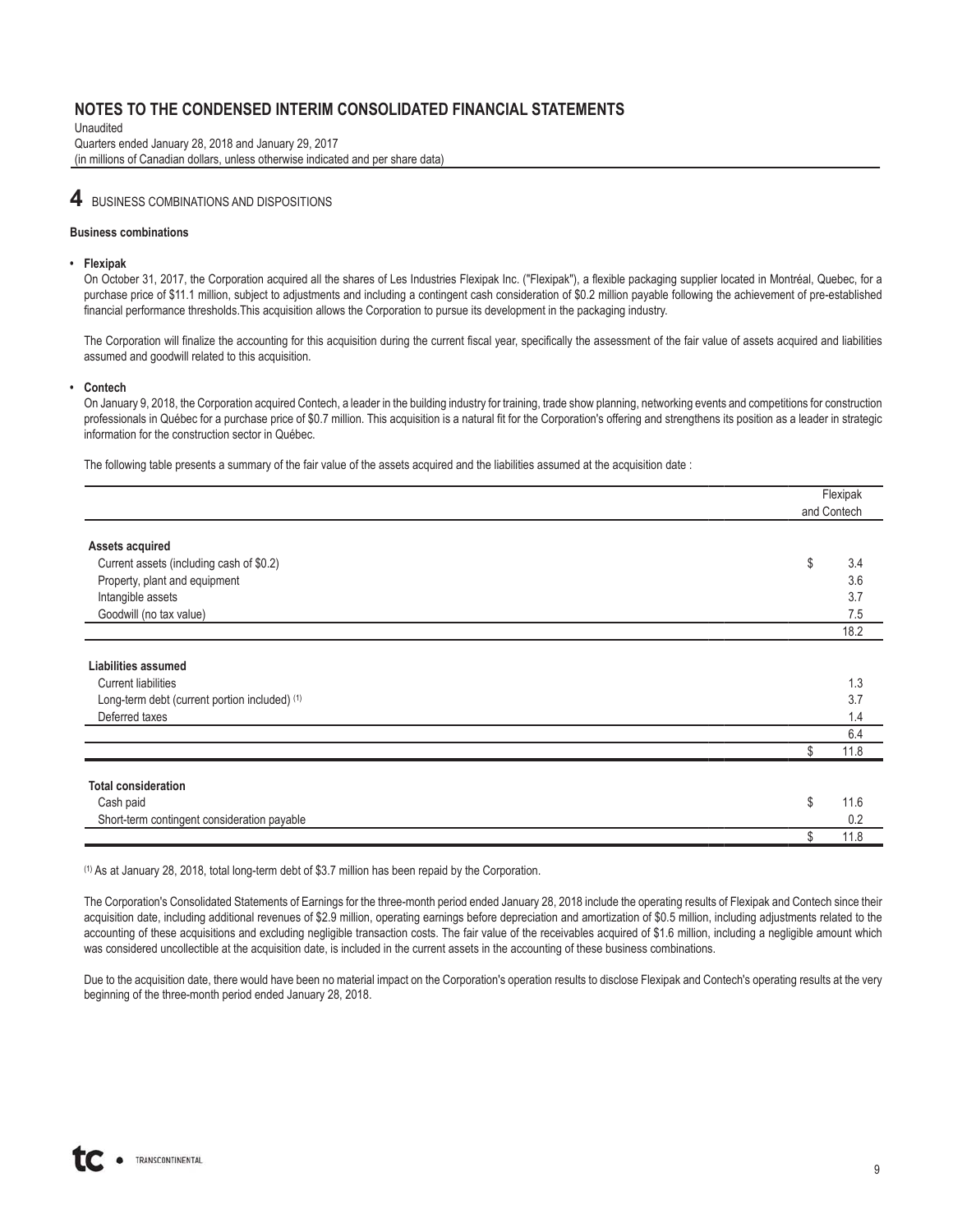Unaudited Quarters ended January 28, 2018 and January 29, 2017 (in millions of Canadian dollars, unless otherwise indicated and per share data)

**4** BUSINESS COMBINATIONS AND DISPOSITIONS (CONTINUED)

#### **Business dispositions**

#### **• Sale of local and regional newspapers in Quebec**

During the three-month period ended January 28, 2018, the Corporation disposed of several groups of local and regional newspapers in the Quebec province, representing a total of 34 newspapers and web-related properties, as well as one website in exchange for cash consideration and an amount receivable. These sales of newspapers are in the context of the sale process of its local and regional newspapers in Quebec and Ontario announced by the Corporation on April 18, 2017.

#### **• Sale of CEDROM-SNi**

On December 20, 2017, the Corporation announced the sale of CEDROM-SNi inc., an equity investment owned at 50% and which was accounted for using the equity method, in exchange for cash consideration and an amount receivable.

## **5** OPERATING EXPENSES

Operating expenses by major headings are as follows:

|                                           | Three months ended |       |  |             |
|-------------------------------------------|--------------------|-------|--|-------------|
|                                           | January 28,        |       |  | January 29, |
|                                           |                    | 2018  |  | 2017        |
|                                           |                    |       |  |             |
| Employee-related costs                    |                    | 135.3 |  | 157.5       |
| Supply chain and logistics <sup>(1)</sup> |                    | 213.5 |  | 224.8       |
| Other goods and services <sup>(2)</sup>   |                    | 22.1  |  | 33.4        |
|                                           |                    | 370.9 |  | 415.7       |

(1) "Supply chain and logistics" includes mainly production and distribution costs related to external suppliers.

(2) "Other goods and services" includes mainly promotion, advertising and telecommunications costs, office supplies, real estate expenses and professional fees.

### **6** RESTRUCTURING AND OTHER COSTS (GAINS)

Restructuring and other costs (gains) by major headings are as follows:

|                                                                    | Three months ended |        |  |             |  |
|--------------------------------------------------------------------|--------------------|--------|--|-------------|--|
|                                                                    | January 28,        |        |  | January 29. |  |
|                                                                    |                    | 2018   |  | 2017        |  |
|                                                                    |                    |        |  |             |  |
| Workforce reductions                                               |                    | 5.4    |  | 1.8         |  |
| Gains related to the sale of certain activities (note 4) and other |                    | (33.0) |  | (1.4)       |  |
| Net gains on sale of buildings                                     |                    | (0.7)  |  | (3.8)       |  |
| Onerous contracts                                                  |                    | 2.1    |  | 0.7         |  |
| Business acquisition costs (1)                                     |                    | 0.3    |  | 0.4         |  |
|                                                                    |                    | (25.9) |  | (2.3)       |  |

(1) Business acquisition costs include transaction costs, primarily legal fees and other professional fees, for potential or realized business combinations.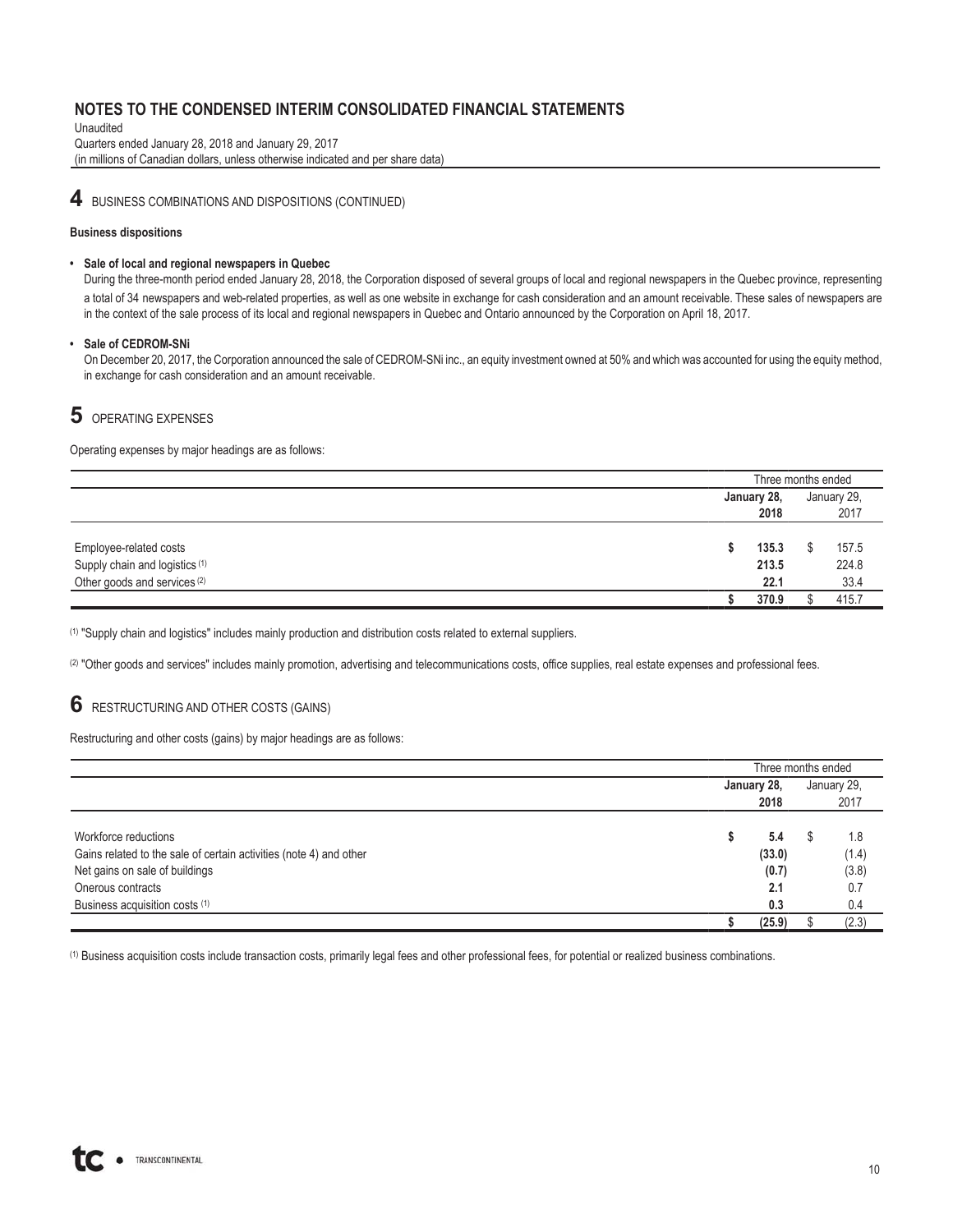Unaudited Quarters ended January 28, 2018 and January 29, 2017 (in millions of Canadian dollars, unless otherwise indicated and per share data)

## **7** IMPAIRMENT OF ASSETS

Impairment of assets by major headings is as follows:

|                                                    | Three months ended  |     |  |             |
|----------------------------------------------------|---------------------|-----|--|-------------|
|                                                    | January 28,<br>2018 |     |  | January 29, |
|                                                    |                     |     |  | 2017        |
| Property, plant and equipment<br>Intangible assets | 0.2<br>1.8          |     |  |             |
|                                                    |                     | 2.0 |  |             |

The Corporation recognized a \$1.8 million impairment charge, mainly due to costs relating to technology projects in the Media Sector for the portion following the sale of its Quebec local and regional newspapers (Note 4).

## **8** DEPRECIATION AND AMORTIZATION

Depreciation and amortization by major headings is as follows:

|                                                                                   | Three months ended |      |    |             |
|-----------------------------------------------------------------------------------|--------------------|------|----|-------------|
|                                                                                   | January 28,        |      |    | January 29. |
|                                                                                   |                    | 2018 |    | 2017        |
|                                                                                   |                    |      |    |             |
| Property, plant and equipment                                                     |                    | 25.4 | J. | 19.8        |
| Intangible assets                                                                 |                    | 5.8  |    | 6.8         |
|                                                                                   |                    | 31.2 |    | 26.6        |
| Intangible assets and other assets, recognized in revenues and operating expenses |                    | 6.6  |    | 6.4         |
|                                                                                   |                    | 37.8 |    | 33.0        |

## **9** NET FINANCIAL EXPENSES

Net financial expenses by major headings are as follows:

|                                                           | Three months ended |       |      |             |
|-----------------------------------------------------------|--------------------|-------|------|-------------|
|                                                           | January 28,        |       |      | January 29, |
|                                                           | 2018               |       | 2017 |             |
|                                                           |                    |       |      |             |
| Financial expenses on long-term debt                      |                    | 4.4   |      | 4.4         |
| Net interest on defined benefit plans asset and liability |                    | 0.5   |      | 0.5         |
| Other revenues                                            |                    | (1.3) |      |             |
| Net foreign exchange gains                                |                    | (1.0) |      | 0.2         |
|                                                           |                    | 2.6   |      | 5.1         |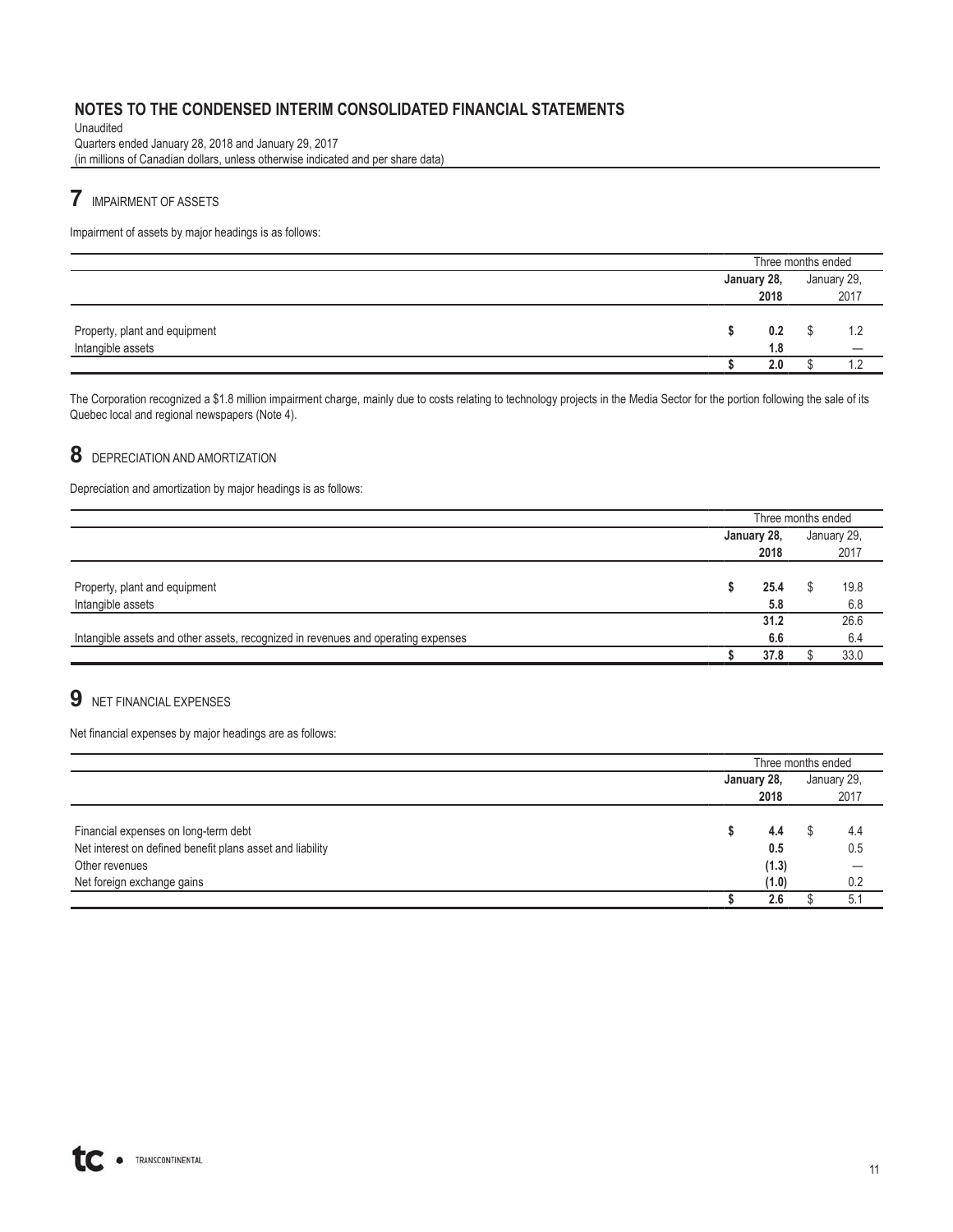Unaudited

Quarters ended January 28, 2018 and January 29, 2017 (in millions of Canadian dollars, unless otherwise indicated and per share data)

# **10** INCOME TAXES

The following table presents a reconciliation of income taxes at the Canadian statutory tax rate and at the effective tax rate:

|                                                                                                | Three months ended |         |    |             |
|------------------------------------------------------------------------------------------------|--------------------|---------|----|-------------|
|                                                                                                | January 28,        |         |    | January 29, |
|                                                                                                |                    | 2018    |    | 2017        |
|                                                                                                |                    |         |    |             |
| Earnings before share of net earnings in interests in joint ventures and income taxes          | S                  | 120.9   | \$ | 57.3        |
| Canadian statutory tax rate (1)                                                                |                    | 26.72 % |    | 26.82 %     |
| Income taxes at the statutory tax rate                                                         |                    | 32.3    |    | 15.4        |
| Effect of differences in tax rates in other jurisdictions                                      |                    | (0.7)   |    | 0.3         |
| Income taxes on non-deductible expenses and non-taxable portion of capital gains               |                    | (3.4)   |    | (0.5)       |
| Change in deferred tax assets on tax losses or temporary differences not previously recognized |                    | (1.8)   |    | (0.3)       |
| Impact of the U.S. Tax Act (2)                                                                 |                    | 36.6    |    |             |
| Other                                                                                          |                    | (0.2)   |    | (0.4)       |
| Income taxes at effective tax rate                                                             |                    | 62.8    |    | 14.5        |
| Income taxes before the following items:                                                       | S                  | 23.7    | \$ | 14.8        |
| Impact of the U.S. Tax Act (2)                                                                 |                    | 36.6    |    |             |
| Income taxes on restructuring and other costs (gains)                                          |                    | 3.1     |    |             |
| Income taxes on impairment of assets                                                           |                    | (0.6)   |    | (0.3)       |
| Income taxes at effective tax rate                                                             |                    | 62.8    | \$ | 14.5        |

(1) The Corporation's applicable tax rate corresponds to the combined Canadian tax rates applicable in the provinces where the Corporation operates.

(2) On December 22, 2017, a U.S. tax reform (known as "Tax Cuts and Jobs Act" or U.S. Tax Act) was enacted and the Corporation measured its impacts on its earnings. The reform reduces the federal statutory tax rate for U.S. corporations from a progressive tax rate of up to 35% to a fixed rate of 21% effective January 1, 2018. During the threemonth period ended January 28, 2018, this decrease reduced deferred tax assets previously recognized by \$36.6 million. This deferred tax expense was calculated considering the estimated enacted tax rate upon reversal of temporary differences.

# **11** LONG-TERM DEBT

### **Credit facility extension**

On December 22, 2017, the Corporation extended the maturity of its credit facility, in the available amount of \$400.0 million or the U.S dollar equivalent, for one additional year, to February 2023, on the same terms.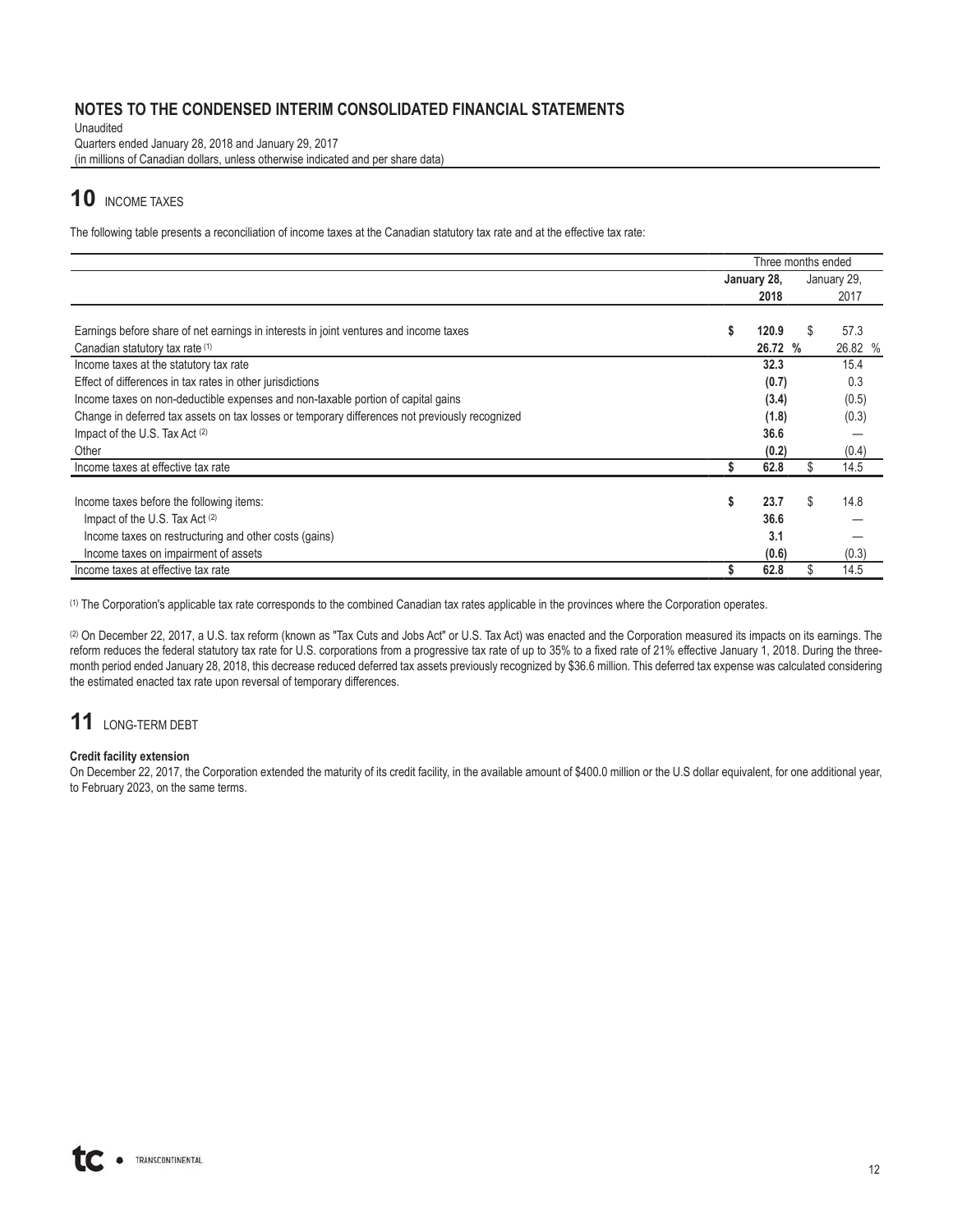Unaudited Quarters ended January 28, 2018 and January 29, 2017 (in millions of Canadian dollars, unless otherwise indicated and per share data)

## **12** PROVISIONS

The following table presents changes in provisions for the three-month period ended January 28, 2018:

|                                | Restructuring |    | Onerous   |    |             |           |
|--------------------------------|---------------|----|-----------|----|-------------|-----------|
|                                | costs         |    | contracts |    | Other $(1)$ | Total     |
|                                |               |    |           |    |             |           |
| Balance as at October 29, 2017 | \$<br>4.6     | \$ | 2.5       | S  | 0.6         | \$<br>7.7 |
| Provisions recorded            | 5.5           |    | 2.1       |    | 0.1         | 7.7       |
| Amounts used                   | (6.8)         |    | (1.0)     |    | –           | (7.8)     |
| Provisions reversed            | (0.1)         |    |           |    |             | (0.1)     |
| Balance as at January 28, 2018 | 3.2           |    | 3.6       |    | 0.7         | 7.5       |
| Current portion                | 3.2<br>\$     | S  | 1.4       | S. | 0.4         | \$<br>5.0 |
| Non-current portion            |               |    | 2.2       |    | 0.3         | 2.5       |
|                                | 3.2           |    | 3.6       |    | 0.7         | 7.5       |

(1) Other provisions include provisions for asset retirement obligations and provisions related to claims and litigations.

## **13** SHARE CAPITAL

The following table presents changes in the Corporation's share capital for the three-month period ended January 28, 2018:

|                                                                     | Number of  |        |       |  |
|---------------------------------------------------------------------|------------|--------|-------|--|
|                                                                     | shares     | Amount |       |  |
|                                                                     |            |        |       |  |
| <b>Class A Subordinate Voting Shares</b>                            |            |        |       |  |
| Balance as at October 29, 2017                                      | 63,567,144 | S.     | 352.6 |  |
| Conversion of Class B Shares into Class A Subordinate Voting Shares | 600        |        |       |  |
| Shares redeemed and cancelled                                       | (279, 610) |        | (1.6) |  |
| Balance as at January 28, 2018                                      | 63,288,134 |        | 351.0 |  |
| <b>Class B Shares</b>                                               |            |        |       |  |
| Balance as at October 29, 2017                                      | 13,985,526 |        | 19.0  |  |
| Conversion of Class B Shares into Class A Subordinate Voting Shares | (600)      |        |       |  |
| Balance as at January 28, 2018                                      | 13,984,926 |        | 19.0  |  |
|                                                                     | 77,273,060 |        | 370.0 |  |

#### **Shares redemptions**

The Corporation has been authorized to repurchase, for cancellation on the open market, or subject to the approval of any securities authority by private agreements, between April 17, 2017 and April 16, 2018, or at an earlier date if the Corporation concludes or cancels the offer, up to 2,000,000 of its Class A Subordinate Voting Shares and up to 442,349 of its Class B Shares. The repurchases are made in the normal course of business at market prices through the Toronto Stock Exchange.

During the three-month period ended January 28, 2018, the Corporation repurchased and cancelled 279,610 of its Class A Subordinate Voting Shares at a weighted average price of \$24.59, for total cash consideration of \$6.9 million. The excess of the total consideration paid over the carrying amount of the shares, in the amount of \$5.3 million, was applied against retained earnings. The Corporation was under no obligation to repurchase its Class A Subordinate Voting Shares and Class B Shares as at January 28, 2018.

During the three-month period ended January 29, 2017, the Corporation repurchased and cancelled 2,663 of its Class A Subordinate Voting Shares at a weighted average price of \$17.48, for a total negligible consideration. The excess of the total consideration paid over the carrying amount of the shares, of a negligible amount, was applied against retained earnings. The Corporation was under no obligation to repurchase its Class A Subordinate Voting Shares and Class B Shares as at January 29, 2017.

#### **Dividends**

Dividends of \$0.20 and \$0.185 per share were declared and paid to holders of shares for the three-month periods ended January 28, 2018 and January 29, 2017.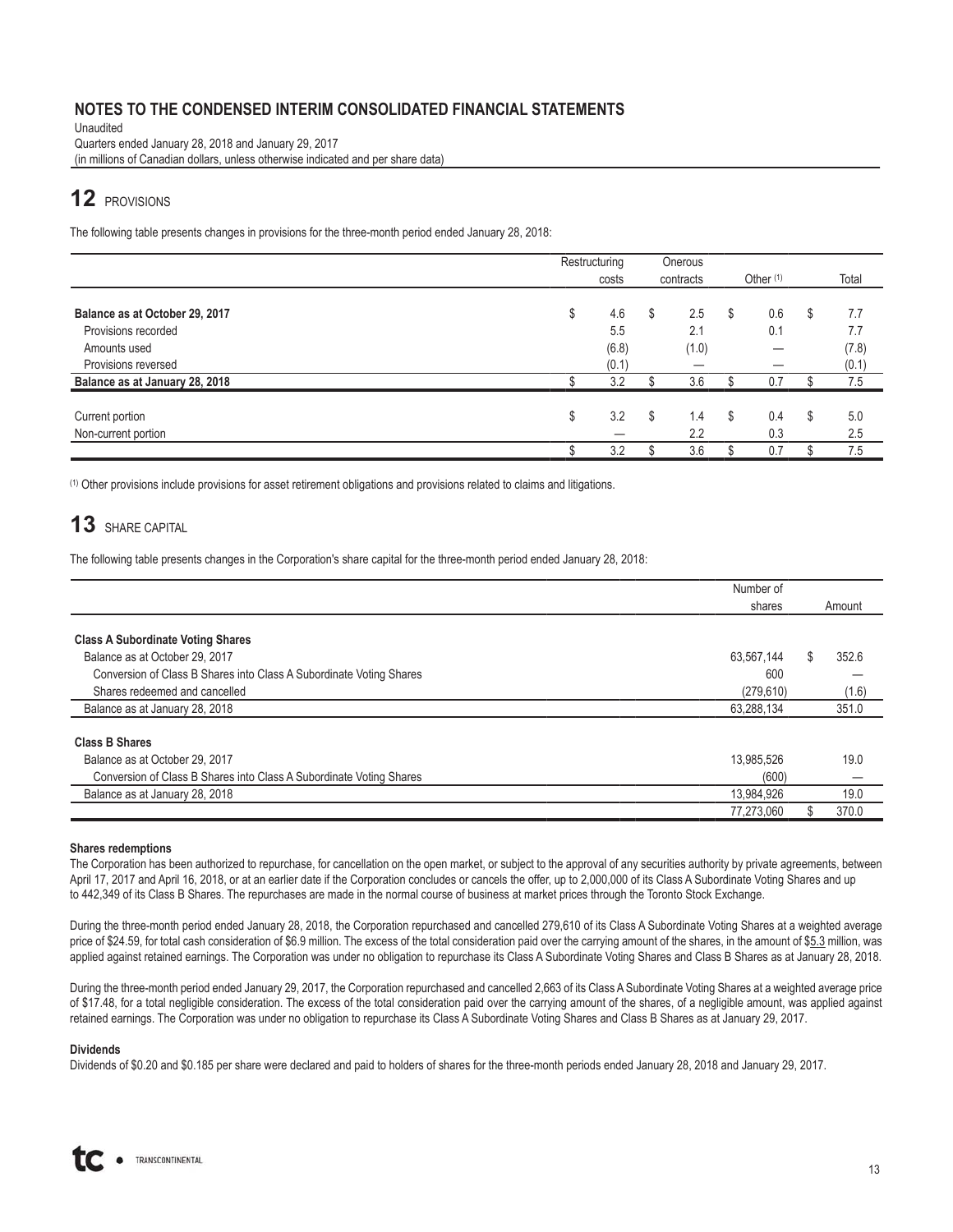Unaudited Quarters ended January 28, 2018 and January 29, 2017 (in millions of Canadian dollars, unless otherwise indicated and per share data)

## **14** NET EARNINGS PER SHARE

The following table presents a reconciliation of the components used in the calculation of basic and diluted net earnings per share:

|                                                       |             | Three months ended |             |
|-------------------------------------------------------|-------------|--------------------|-------------|
|                                                       | January 28, |                    | January 29, |
|                                                       |             | 2018               | 2017        |
| <b>Numerator</b><br>Net earnings                      |             | 58.2               | 42.7        |
| Denominator (in millions)                             |             |                    |             |
| Weighted average number of shares outstanding - basic |             | 77.5               | 77.2        |
| Dilutive effect of stock options                      |             | 0.1                | 0.2         |
| Weighted average number of shares - diluted           |             | 77.6               | 77.4        |

As at January 28, 2018 and January 29, 2017, all the stock options are included in the calculation of the diluted net earnings per share due to their potential dilutive effect.

## **15** STOCK-BASED COMPENSATION

#### **Share unit plan for certain officers and senior executives**

The Corporation offers a share unit plan for the benefit of certain officers and senior executives under which deferred share units ("DSU") and restricted share units ("RSU") are granted. Vested DSUs and RSUs will be paid, at the Corporation's discretion, in cash or with Class A Subordinate Voting Shares of the Corporation purchased on the open market.

The following table presents the changes in the plan's status for the three-month period ended January 28, 2018:

|                                | Number of units |            |
|--------------------------------|-----------------|------------|
|                                | <b>DSU</b>      | <b>RSU</b> |
|                                |                 |            |
| Balance as at October 29, 2017 | 289,786         | 957,312    |
| Units granted                  | 18,278          | 293,880    |
| Units cancelled                | (4, 129)        | (15, 465)  |
| Units paid                     |                 | (353, 927) |
| Dividends paid in units        | 2,286           | 4,740      |
| Balance as at January 28, 2018 | 306,221         | 886,540    |

As at January 28, 2018, the liability related to the share unit plan for certain officers and senior executives was \$16.2 million (\$25.1 million as at October 29, 2017). The expenses recorded in the Consolidated Statements of Earnings for the three-month periods ended January 28, 2018 and January 29, 2017 were \$0.8 million and \$5.4 million, respectively. Amounts of \$9.7 million and \$7.8 million were paid under this plan for the three-month periods ended January 28, 2018 and January 29, 2017.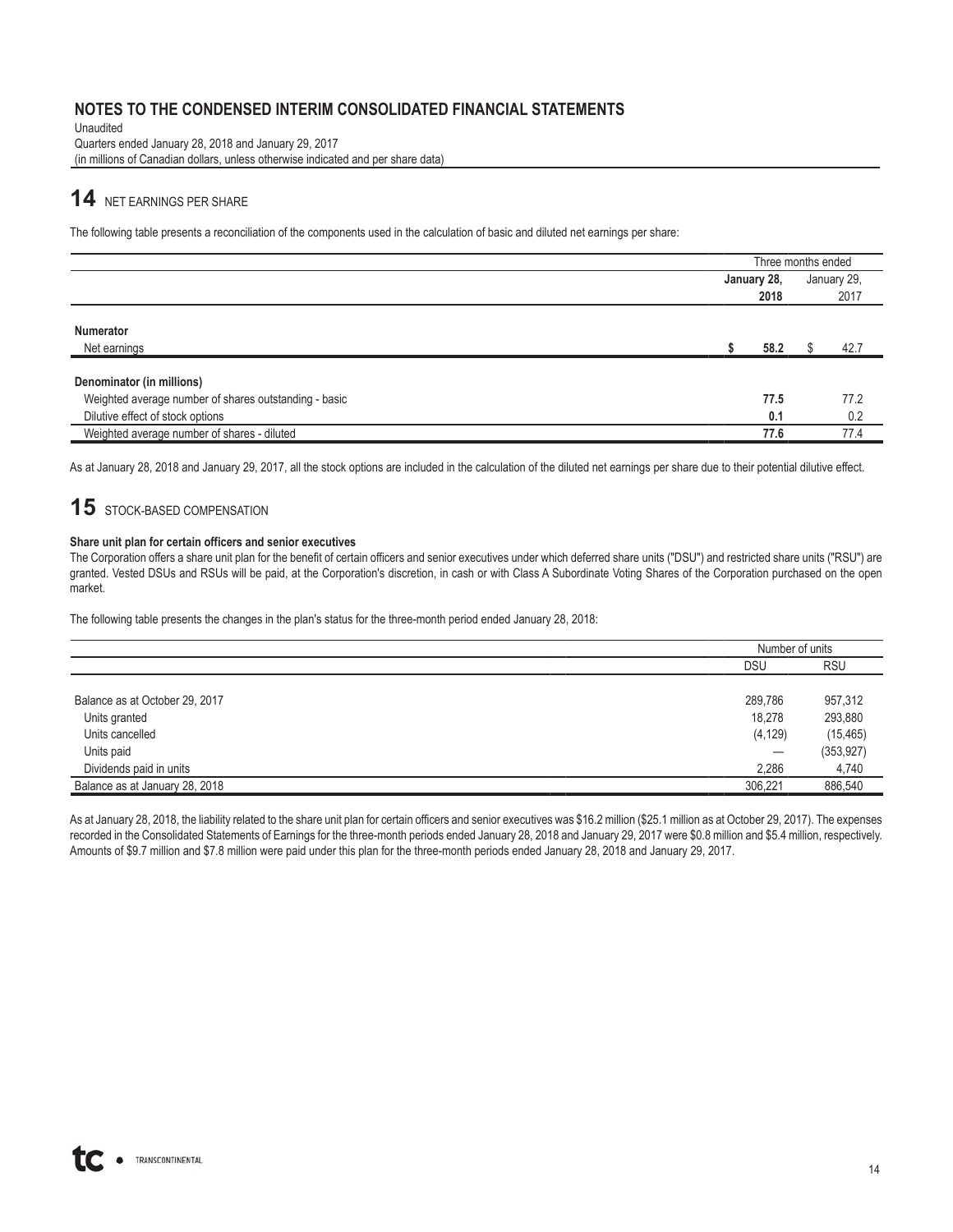Unaudited Quarters ended January 28, 2018 and January 29, 2017 (in millions of Canadian dollars, unless otherwise indicated and per share data)

## **15** STOCK-BASED COMPENSATION (CONTINUED)

#### **Share unit plan for directors**

The Corporation offers a deferred share unit plan for its directors. Under this plan, directors may elect to receive as compensation either cash, deferred share units, or a combination of both.

The following table presents the changes in the plan's status for the three-month period ended January 28, 2018:

|                                | Number of units |
|--------------------------------|-----------------|
| Balance as at October 29, 2017 | 268,551         |
| Directors' compensation        | 5,963           |
| Units paid                     |                 |
| Dividends paid in units        | 2,094           |
| Balance as at January 28, 2018 | 276.608         |

As at January 28, 2018, the liability related to the share unit plan for directors was \$7.3 million (\$7.6 million as at October 29, 2017). The expense (the reversal) recorded in the Consolidated Statements of Earnings for the three-month periods ended January 28, 2018 and January 29, 2017 were \$(0.2) million and \$1.8 million, respectively. Amounts of \$0.1 million and \$1.5 million were paid under this plan for the three-month periods ended January 28, 2018 and January 29, 2017.

#### **Stock option plan**

The Corporation has a stock option plan for the benefit of certain officers and senior executives. Under the plan, each stock option entitles its holder to receive upon exercise one Class A Subordinate Voting Share. The exercise price of each option is determined using the weighted average price of all trades for the five days immediately preceding the grant of the stock option. The Corporation ceased granting stock options during the year ended October 31, 2014.

For the three-month period ended January 28, 2018, negligible amounts of stock-based compensation expenses were charged to the Consolidated Statements of Earnings and increased contributed surplus included in equity.

The following table presents the changes in the plan's status for the three-month period ended January 28, 2018 :

|                                                                                                               |                      | Weighted<br>average |
|---------------------------------------------------------------------------------------------------------------|----------------------|---------------------|
|                                                                                                               | Number<br>of options | exercise<br>price   |
|                                                                                                               |                      |                     |
| Options outstanding as at January 28, 2018 and October 29, 2017<br>Options exercisable as at January 28, 2018 | 135,240<br>135.240   | 11.33<br>11.33      |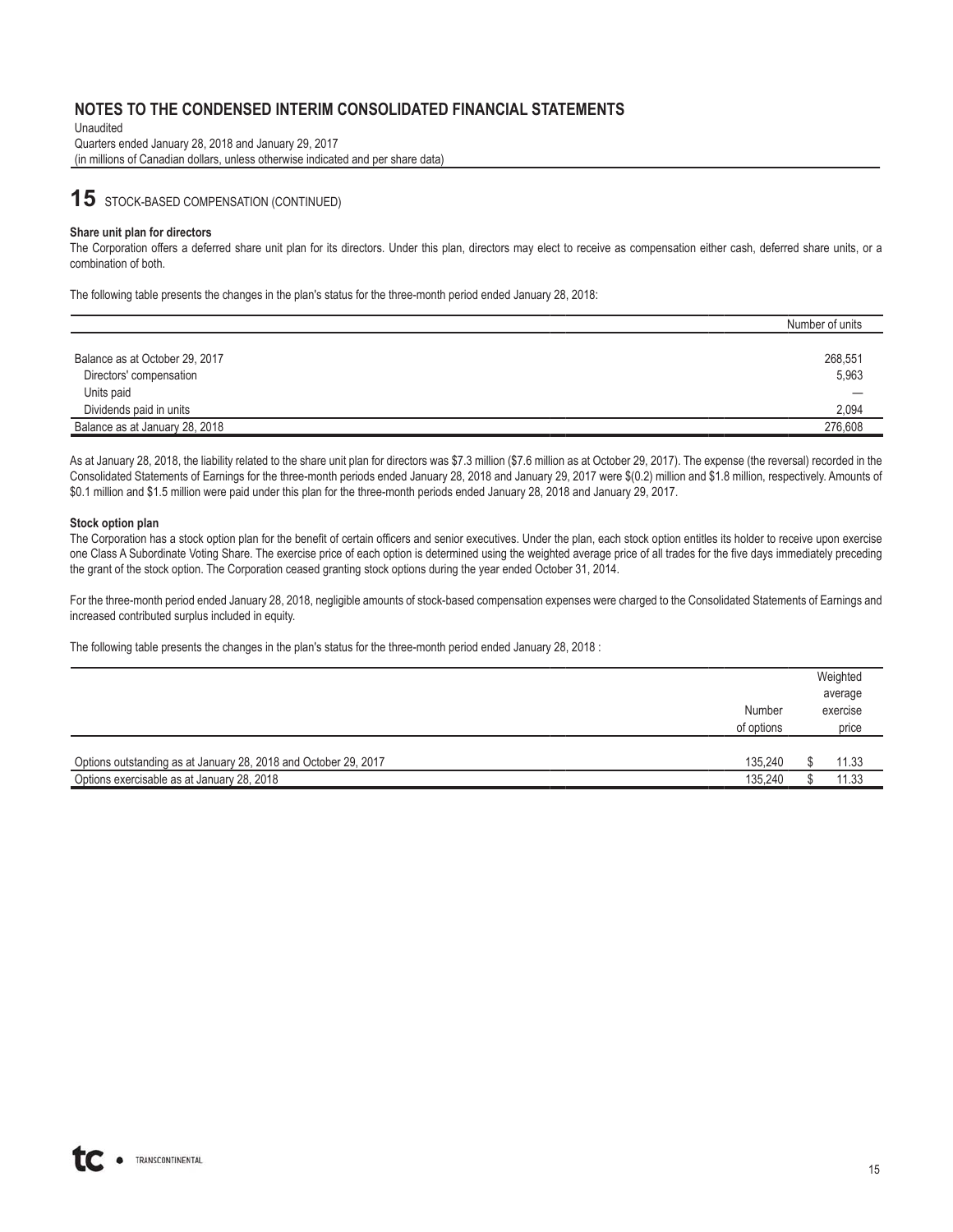Unaudited Quarters ended January 28, 2018 and January 29, 2017 (in millions of Canadian dollars, unless otherwise indicated and per share data)

## **16** ACCUMULATED OTHER COMPREHENSIVE INCOME (LOSS)

|                                                                                     |                    |    |                |               | Actuarial      |             |                 |  |
|-------------------------------------------------------------------------------------|--------------------|----|----------------|---------------|----------------|-------------|-----------------|--|
|                                                                                     |                    |    |                |               | gains and      | Accumulated |                 |  |
|                                                                                     | Cumulative         |    |                |               | losses related | other       |                 |  |
|                                                                                     | Cash flow          |    | translation    | to defined    |                |             | comprehensive   |  |
|                                                                                     | hedges             |    | differences    | benefit plans |                |             | income (loss)   |  |
| Balance as at October 29, 2017<br>Net change in gains (losses), net of income taxes | \$<br>1.0<br>0.5   | \$ | 21.7<br>(22.3) | S             | (28.2)<br>3.7  | S           | (5.5)<br>(18.1) |  |
| Balance as at January 28, 2018                                                      | 1.5                |    | (0.6)          |               | (24.5)         |             | (23.6)          |  |
| Balance as at October 30, 2016<br>Net change in gains (losses), net of income taxes | \$<br>(1.6)<br>1.3 | S  | 38.7<br>(8.5)  | \$            | (34.4)<br>14.4 | \$          | 2.7<br>7.2      |  |
| Balance as at January 29, 2017                                                      | (0.3)              |    | 30.2           |               | (20.0)         |             | 9.9             |  |

As at January 28, 2018, the amounts expected to be reclassified to net earnings in future years are as follows:

|                                                                                            | 2018       | 2019 | Total |
|--------------------------------------------------------------------------------------------|------------|------|-------|
| Net change in the fair value of derivatives designated as cash flow hedges<br>Income taxes | 0.9<br>0.3 |      | 0.6   |
|                                                                                            | U.6        | 0.S  | ט. ו  |

#### **Actuarial gains (losses) in respect of defined benefit plans**

The actuarial gains (losses) in respect of defined benefit plans recognized in other comprehensive income reflect the following items:

|                                                                     |             | Three months ended |             |  |  |
|---------------------------------------------------------------------|-------------|--------------------|-------------|--|--|
|                                                                     | January 28, |                    | January 29, |  |  |
|                                                                     | 2018        | 2017               |             |  |  |
|                                                                     |             |                    |             |  |  |
| Actuarial gains on obligation - change in discount rate             |             |                    | 66.8        |  |  |
| Actuarial gains (losses) on plan assets - excluding interest income | 5.2         |                    | (39.7)      |  |  |
| Effect of the asset ceiling                                         | 0.2         |                    | (7.3)       |  |  |
|                                                                     | 5.4         |                    | 19.8        |  |  |

The absence of changes in actuarial gains on obligation recognized in Statements of Comprehensive Income for the three-month period ended January 28, 2018 are explained by a nil change in discount rate between October 29, 2017 and January 28, 2018 remaining at 3.6%. Actuarial gains on plan assets are due to actual rates of return on assets that was greater than expected return for the three-month period ended January 28, 2018.

Actuarial losses on obligation recognized in Statements of Comprehensive Income for the three-month period ended January 29, 2017 are explained by the change in the discount rate, which decreased from 3.3% as at October 30, 2016, to 3.9% as at January 29, 2017. Actuarial losses on plan assets are due to actual rate of return on assets that was lower than expected return for three-month period ended January 29, 2017.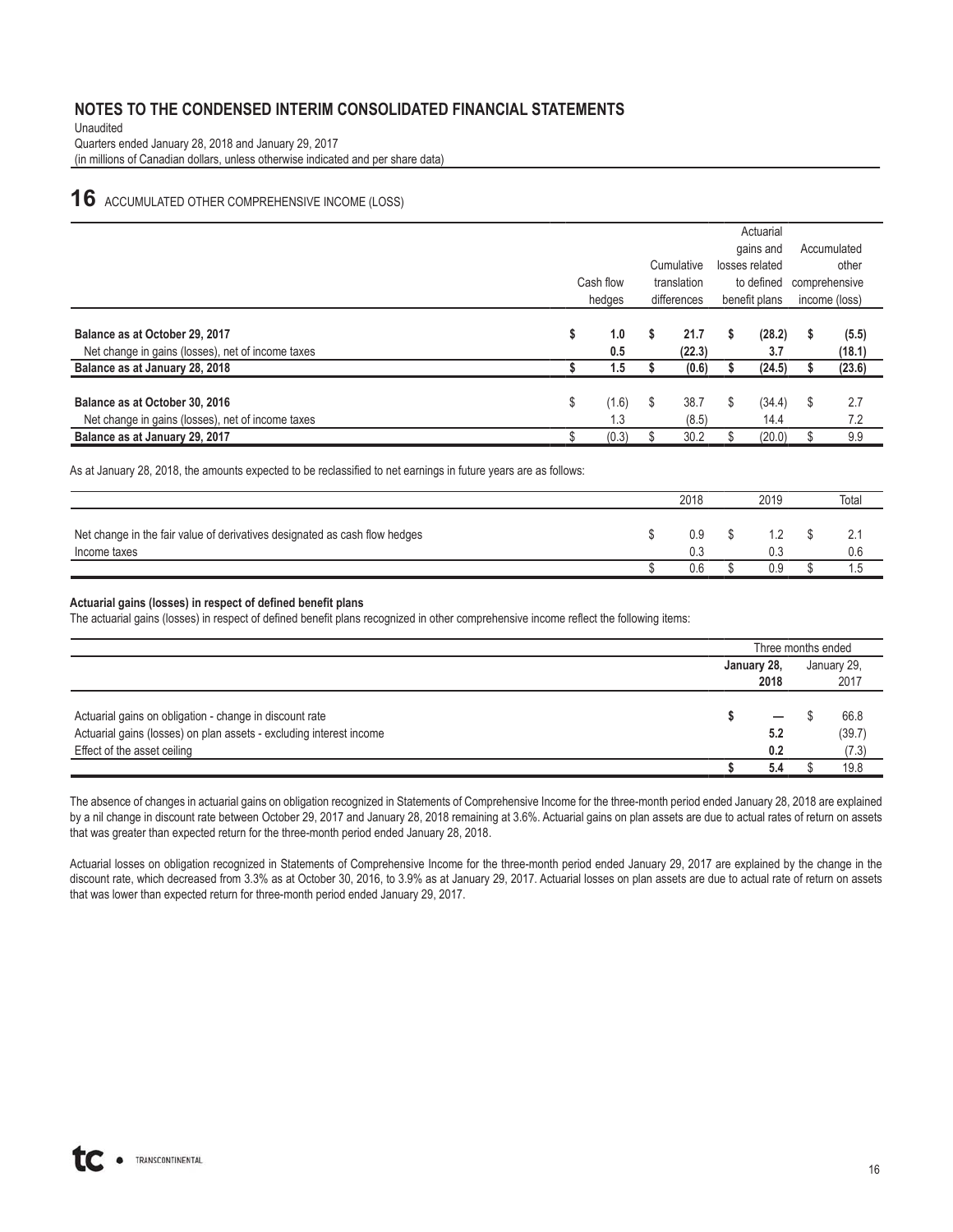Unaudited Quarters ended January 28, 2018 and January 29, 2017 (in millions of Canadian dollars, unless otherwise indicated and per share data)

### **17** FAIR VALUE OF FINANCIAL INSTRUMENTS

The fair value represents the amount that would be received for the sale of an asset or paid for the transfer of a liability in an orderly transaction between market participants at the measurement date. The fair value estimates are calculated at a specific date taking into consideration assumptions regarding the amounts, the timing of estimated future cash flows and discount rates. Accordingly, due to its approximative and subjective nature, the fair value must not be interpreted as being realizable in an immediate settlement of the financial instruments.

The carrying amount of cash, accounts receivable, accounts payable and accrued liabilities approximates their fair value due to their short term maturities.

The fair value of long-term debt is determined using the discounted future cash flow method and at discount rates based on market interest rates for identical or similar issuances as determined by management.

The only financial instruments of the Corporation that are measured at fair value on a recurring basis subsequent to their initial recognition are derivative financial instruments, including foreign exchange forward contracts and contingent considerations payable related to business combinations. The fair value of derivative financial instruments is determined using an evaluation of the estimated market value, adjusted for the credit quality of the counterparty. The valuation model of the contingent considerations considers the present value of expected payment, discounted using a risk-adjusted discount rate. The expected payment is determined by considering various scenarios of achievement of pre-established financial performance thresholds, the amount to be paid under each scenario and the probability of each scenario.

The Corporation presents a fair value hierarchy with three levels that reflects the significance of inputs used in determining the fair value assessments. The fair value of financial assets and liabilities classified in these three levels is evaluated as follows:

- Level 1 Unadjusted prices on active markets for identical assets or liabilities
- Level 2 Inputs other than the prices included within level 1, that are observable for the asset or liability, directly (prices) or indirectly (derived from prices)
- Level 3 Inputs for the asset or liability that are not based on observable market data

The following table presents the fair value and the carrying amount of other financial instruments and derivative financial instruments:

|                                                   | As at January 28, 2018 |                   |        |                  |            | As at October 29, 2017 |   |          |
|---------------------------------------------------|------------------------|-------------------|--------|------------------|------------|------------------------|---|----------|
|                                                   | Carrying               |                   |        |                  |            |                        |   | Carrying |
|                                                   |                        | <b>Fair value</b> | amount |                  | Fair value |                        |   | amount   |
| Foreign exchange forward contracts in assets      | S                      | 5.6               |        | 5.6              |            | 5.0                    | S | 5.0      |
| Contingent considerations<br>Long-term debt       |                        | (0.3)<br>(357.4)  |        | (0.3)<br>(348.2) |            | (359.6)                |   | (348.3)  |
| Foreign exchange forward contracts in liabilities |                        | -                 |        |                  |            | (0.1)                  |   | (0.1)    |

These financial instruments are classified in Level 2 of the fair value hierarchy, with the exception of contingent considerations payable with respect to the business combinations which are classified in Level 3. For the three-month period ended January 28, 2018, no financial instruments were transferred between levels 1, 2 and 3.

## **18** NEW AGREEMENT WITH HEARST

On December 21, 2017, Hearst Corporation ("Hearst") terminated its printing services agreement under which the Corporation prints the San Francisco Chronicle in its Fremont, Californian facility, and a new agreement was signed under which the parties acknowledged the followings:

- the Corporation will continue to offer its printing services until April 1, 2018,
- on April 2, 2018, the Corporation will sell to Hearst certain of its equipments used to print the San Francisco Chronicle,
- starting on April 2, 2018, the Corporation will lease to Hearst its Fremont facility until 2025, with an option for a three-year renewal period,
- for the period from December 21, 2017 to October 31, 2018, the Corporation will offer transition services to allow Hearst to acquire the necessary skills to operate the Fremont facility.

The initial agreement included a payment by Hearst of an amount of US\$25.0 million (\$31.9 million) as a compensation for early termination of the printing agreement.

Under the new agreement, the Corporation will also receive a total amount of US\$17.8 million (\$22.7 million) for the sale of some of its printing equipments and for the transition services to be rendered.

During the three-month period ended January 28, 2018, the Corporation received an amount of US\$32.3 million (\$41.2 million) for the termination of the previous agreement and the signing of the new one.